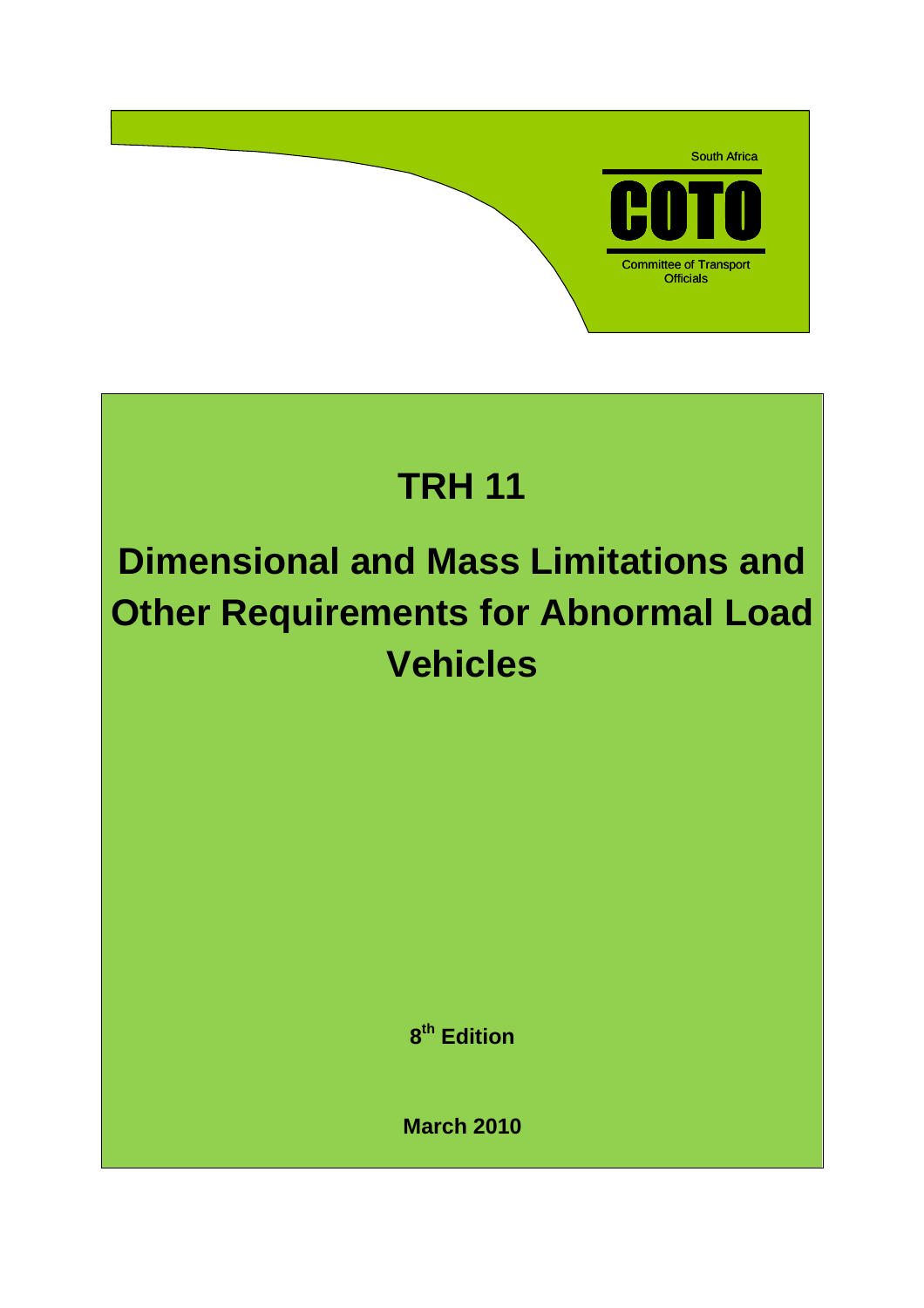Published in March 2010 by the Department of Transport Private Bag X193 PRETORIA 0001 REPUBLIC OF SOUTH AFRICA

Earlier Editions:

First published in 1974 First revision in May 1979 Second revision March 1981 Reprinted in June 1982 Third revision April 1987 Fourth revision April 1992 Fifth revision November 1992 Sixth revision September 1997 Seventh revision March 2000

Printed in the Republic of South Africa

TOdB Publication Number: CSIR/BE/ISO/IR/2010/0079/A GWDMS Number 75780 Pta Projects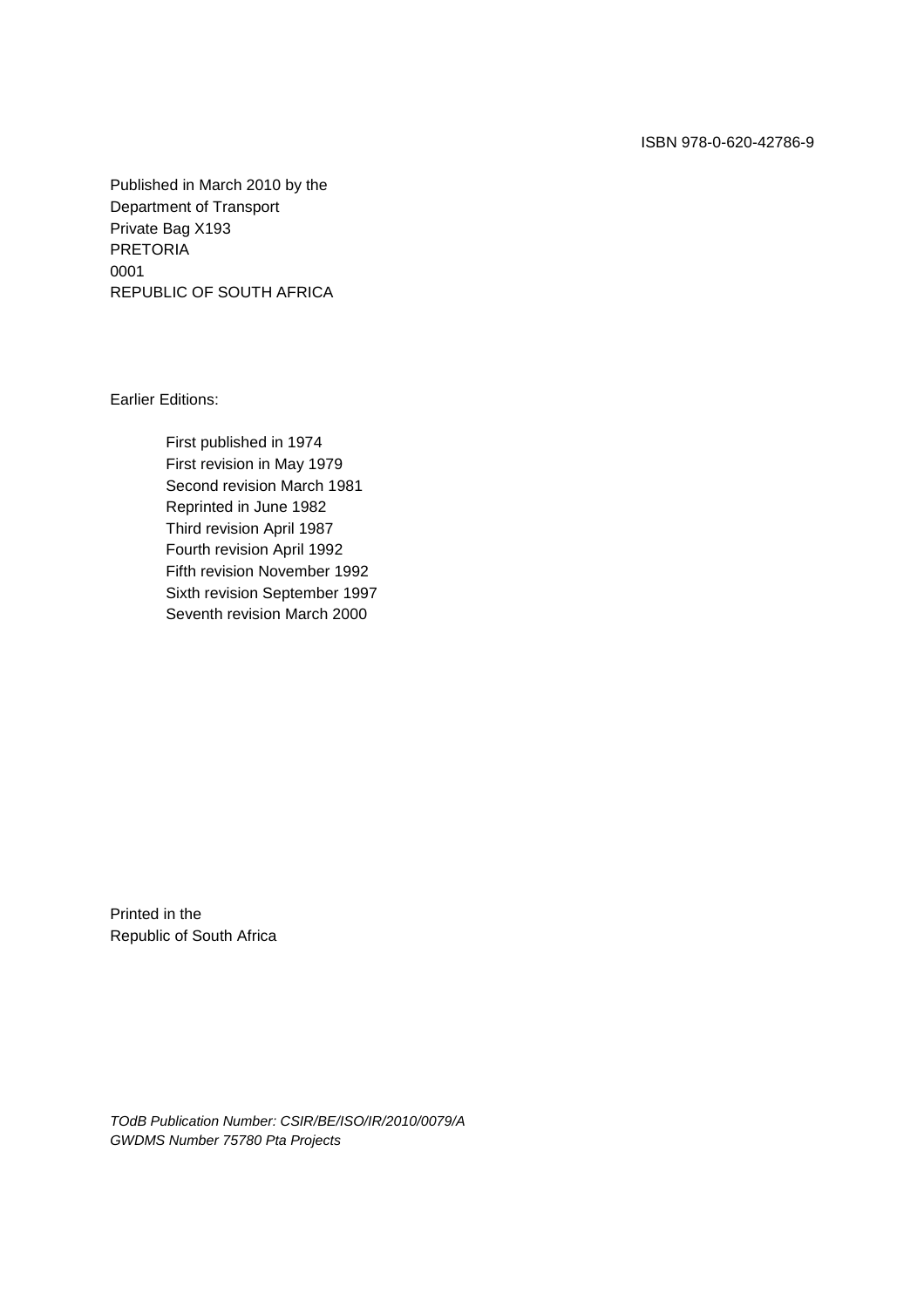#### **FOREWORD**

The history of TRH 11 dates back to 1970, when a committee, the Committee on Abnormal Loads, was formed comprising a team of traffic, road and structural engineers. This committee was tasked to develop recommendations for the adoption of a uniform approach to administer and govern the registration of abnormal vehicles and the conveyance of abnormal loads in South Africa. Throughout its history, the document they developed, generally known as TRH 11, remained under the care and development of this committee, now known as the Abnormal Loads Technical Committee. The document has been updated on a number of occasions on a needs basis to accommodate developments and trends in the transportation industry and a stage was reached where there was general consensus that the document needed a major revision. This latest version is the result of this major revision.

The objectives that were set for this latest revision of TRH 11 included the review of various requirements and technical provisions and the simplification and clarification of the document through the elimination of contradictions, ambiguities and duplications. In this latest revision, the technical issues and the administrative issues have been rightfully separated. The TRH 11 now focuses on technical issues, while a separate document, the Administrative Guidelines for Granting of Exemption Permits for the Conveyance of Abnormal Loads, has been developed. This latter document outlines the detailed procedures to follow when applying to register and operate abnormal vehicles and includes the rules or conditions which apply to the transporting of abnormal loads.

This latest revision process included comprehensive interaction with industry stakeholders (consignees, consignors, hauliers, manufacturers, industry associations and interested stakeholders/parties); as well as road and traffic authorities and I want to thank all those individuals and organizations for their participation and for the valuable input given.

Now that these guidelines have been revised, I appeal to all officials involved with the registering of abnormal vehicles and the issuing of exemption permits to apply these guidelines in a uniform way and to consult and interact with their counterparts in other provinces in order to achieve this

It was a great privilege to have worked with the team that developed this current version of TRH 11 - Dimensional and Mass Limitations and Other Requirements for Abnormal Loads and the Administrative Guidelines for Granting of Exemption Permits for the Conveyance of Abnormal Loads.

Prasanth Mohan Chairman: Abnormal Load Technical Committee Director: Infrastructure Network Management Department of Transport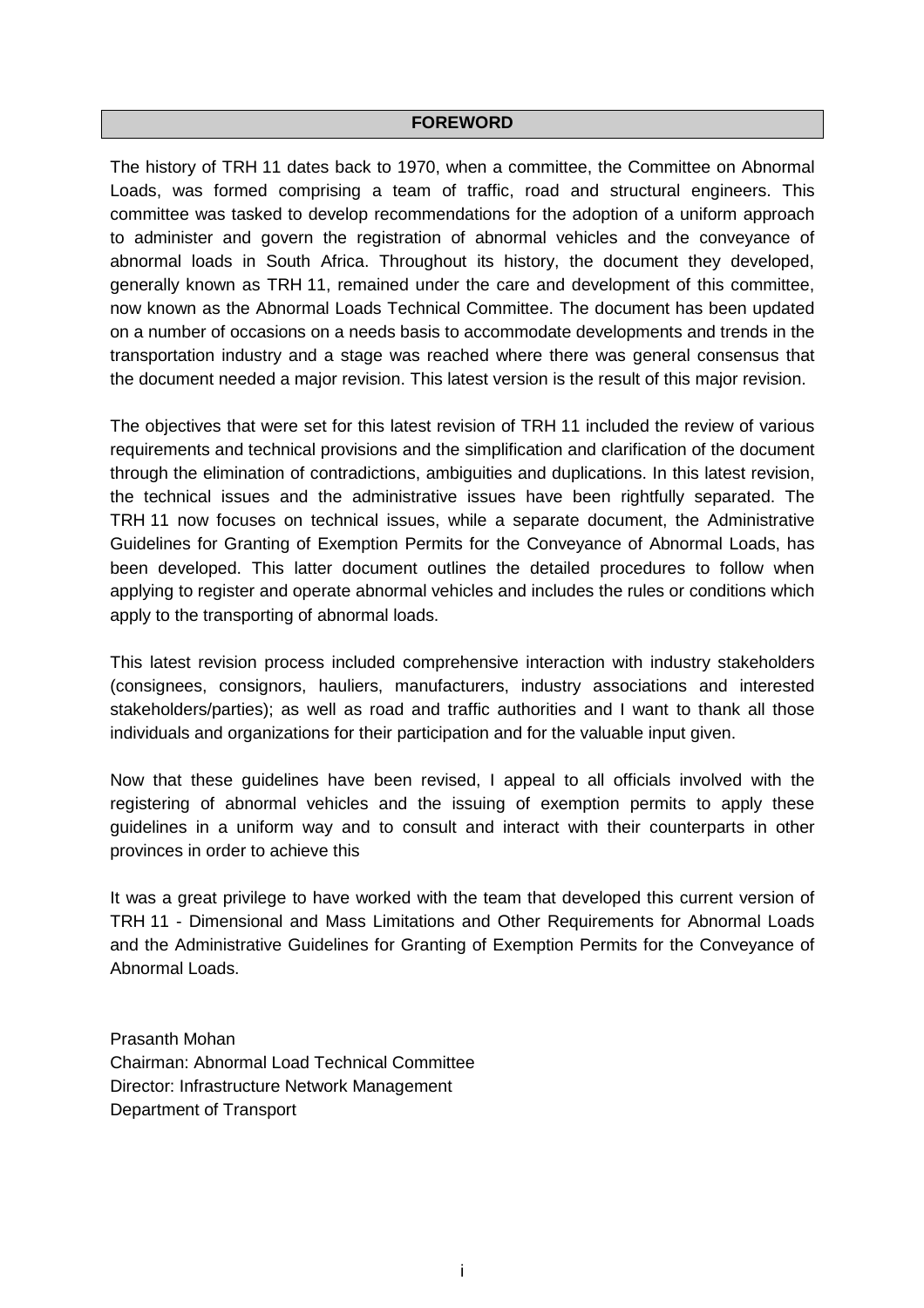#### **SYNOPSIS**

The National Road Traffic Act (Act 93 of 1996) and the National Road Traffic Regulations, 2000 prescribe certain limitations on vehicle dimensions and axle and vehicle masses that a vehicle using a public road must comply with. However, certain vehicles and loads cannot be moved on public roads without exceeding the limitations in terms of the dimensions and/or mass as prescribed. Where such a vehicle or load cannot be dismantled, without disproportionate effort, expense or risk of damage, into units that can travel or be transported legally, it is classified as an abnormal load and is allowed to travel on public roads under an exemption permit issued in terms of Section 81 of the National Road Traffic Act.

In this document various types of abnormalities and abnormal load and vehicle configurations are described. Abnormal load classification in terms of dimensions and mass is presented and routes are categorised in terms of paved width and posted speed limit. Dimensional and mass limitations for abnormal vehicles allowable under an exemption permit are defined. Marking and escorting requirements and speed restrictions applicable to abnormal vehicles are described. An overview of methods to estimate road pavement damage by abnormal vehicles is given.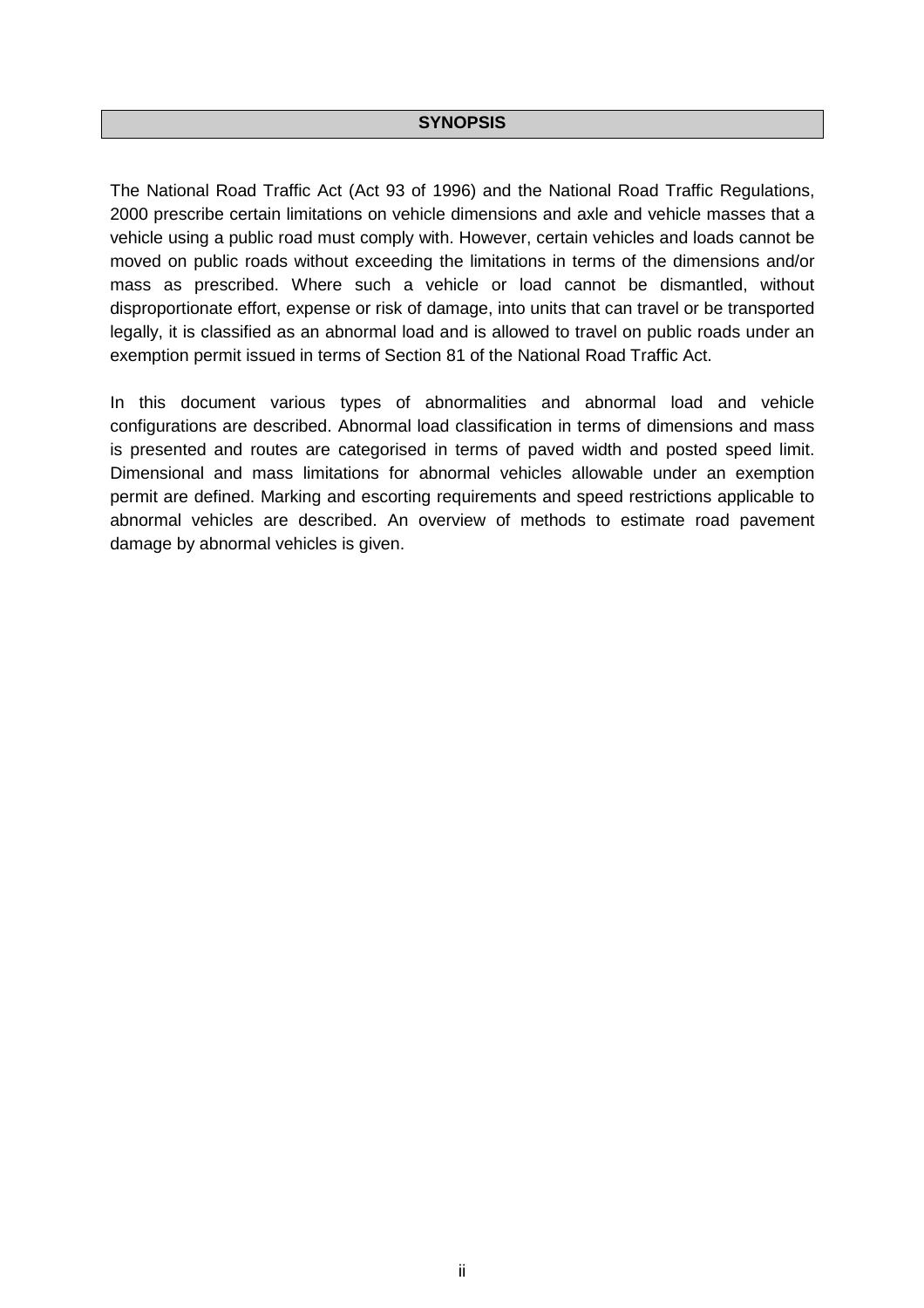# **TABLE OF CONTENTS**

| $\mathbf{1}$   |     |                                         |                                                                       |  |  |
|----------------|-----|-----------------------------------------|-----------------------------------------------------------------------|--|--|
|                | 1.1 |                                         |                                                                       |  |  |
|                | 1.2 |                                         |                                                                       |  |  |
|                |     | 1.2.1<br>1.2.2                          |                                                                       |  |  |
|                | 1.3 |                                         |                                                                       |  |  |
|                | 1.4 |                                         |                                                                       |  |  |
|                | 1.5 |                                         |                                                                       |  |  |
|                |     | 1.5.1<br>1.5.2<br>1.5.3                 |                                                                       |  |  |
|                | 1.6 |                                         |                                                                       |  |  |
|                |     | 1.6.1<br>1.6.2                          |                                                                       |  |  |
| $\overline{2}$ |     |                                         |                                                                       |  |  |
|                | 2.1 |                                         |                                                                       |  |  |
|                | 2.2 |                                         |                                                                       |  |  |
|                |     | 2.2.1<br>2.2.2                          |                                                                       |  |  |
|                | 2.3 |                                         |                                                                       |  |  |
|                |     | 2.3.1<br>2.3.2                          |                                                                       |  |  |
|                | 2.4 |                                         |                                                                       |  |  |
|                |     | 2.4.1<br>2.4.2                          |                                                                       |  |  |
|                | 2.5 |                                         |                                                                       |  |  |
|                |     | 2.5.1<br>2.5.2<br>2.5.3<br>Vehicles 2-4 | Front and Rear Overhangs Allowable under Permit for Non-load Carrying |  |  |
|                | 2.6 |                                         |                                                                       |  |  |
|                |     | 2.6.1<br>2.6.2                          |                                                                       |  |  |
|                | 2.7 |                                         |                                                                       |  |  |
|                |     | 2.7.1<br>2.7.2                          |                                                                       |  |  |
|                | 2.8 |                                         |                                                                       |  |  |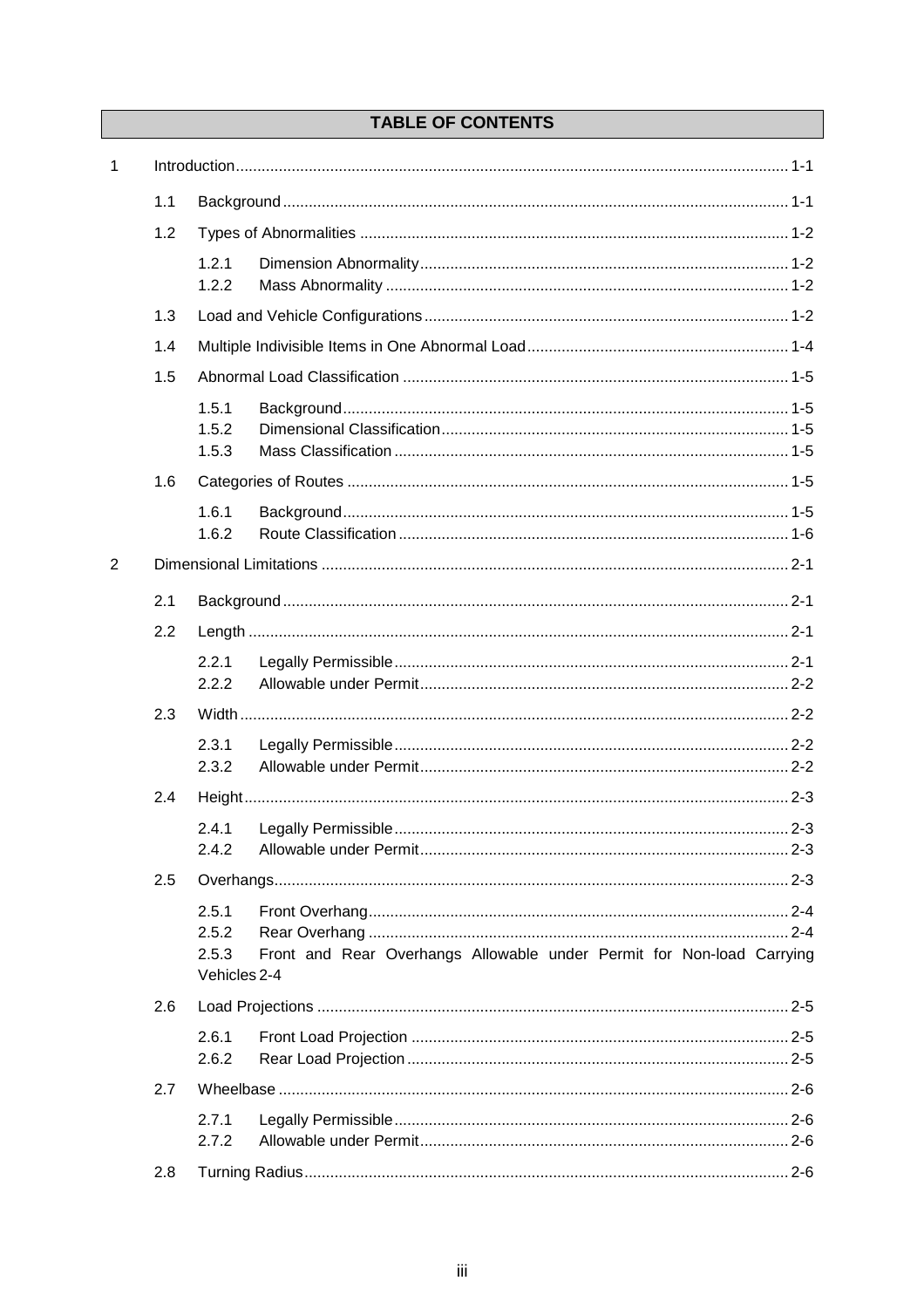|   |      | 2.8.1<br>2.8.2 |                                                                    |  |  |  |
|---|------|----------------|--------------------------------------------------------------------|--|--|--|
|   | 2.9  |                |                                                                    |  |  |  |
|   | 2.10 |                |                                                                    |  |  |  |
| 3 |      |                |                                                                    |  |  |  |
|   |      |                |                                                                    |  |  |  |
|   | 3.1  |                |                                                                    |  |  |  |
|   | 3.2  |                |                                                                    |  |  |  |
|   |      | 3.2.1<br>3.2.2 |                                                                    |  |  |  |
|   | 3.3  |                |                                                                    |  |  |  |
|   |      | 3.3.1<br>3.3.2 |                                                                    |  |  |  |
|   | 3.4  |                |                                                                    |  |  |  |
|   |      | 3.4.1          |                                                                    |  |  |  |
|   |      | 3.4.2          |                                                                    |  |  |  |
|   | 3.5  |                |                                                                    |  |  |  |
|   |      | 3.5.1          |                                                                    |  |  |  |
|   |      | 3.5.2<br>3.5.3 |                                                                    |  |  |  |
|   |      | 3.5.4          |                                                                    |  |  |  |
|   | 3.6  |                | Limitations Imposed by Drawing Vehicles (Power to Mass Ratio)  3-6 |  |  |  |
|   |      | 3.6.1          |                                                                    |  |  |  |
|   |      | 3.6.2          |                                                                    |  |  |  |
|   | 3.7  |                |                                                                    |  |  |  |
|   |      | 3.7.1          |                                                                    |  |  |  |
|   |      | 3.7.2          |                                                                    |  |  |  |
|   | 3.8  |                |                                                                    |  |  |  |
|   |      | 3.8.1          |                                                                    |  |  |  |
|   |      | 3.8.2          |                                                                    |  |  |  |
| 4 |      |                |                                                                    |  |  |  |
|   | 4.1  |                |                                                                    |  |  |  |
|   | 4.2  |                |                                                                    |  |  |  |
|   |      | 4.2.1          |                                                                    |  |  |  |
|   |      | 4.2.2          |                                                                    |  |  |  |
|   |      | 4.2.3          |                                                                    |  |  |  |
|   | 4.3  |                |                                                                    |  |  |  |
|   |      | 4.3.1<br>4.3.2 |                                                                    |  |  |  |
|   |      | 4.3.3          |                                                                    |  |  |  |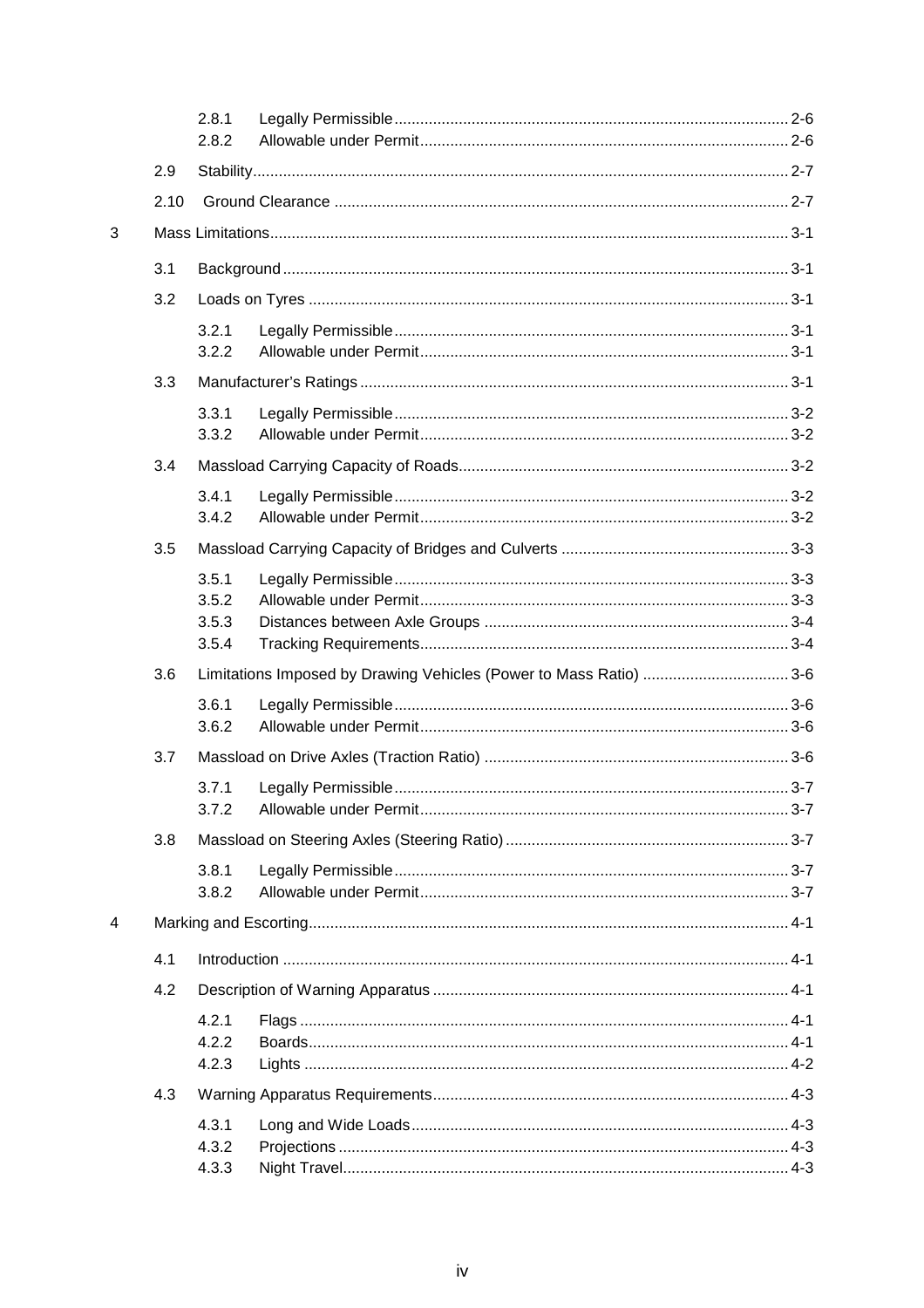|                |     | 4.3.4                                                                        |  |
|----------------|-----|------------------------------------------------------------------------------|--|
|                |     | 4.3.5                                                                        |  |
|                | 4.4 |                                                                              |  |
|                |     | 4.4.1                                                                        |  |
|                |     | 4.4.2                                                                        |  |
|                |     | 4.4.3                                                                        |  |
| 5              |     |                                                                              |  |
|                | 5.1 |                                                                              |  |
|                | 5.2 |                                                                              |  |
|                | 5.3 |                                                                              |  |
|                | 5.4 |                                                                              |  |
|                | 5.5 |                                                                              |  |
| 6              |     | Estimation of Relative Road Pavement Damage by Abnormal Vehicles 6-1         |  |
|                | 6.1 |                                                                              |  |
|                | 6.2 |                                                                              |  |
|                | 6.3 | South African Mechanistic-empirical Pavement Design Methodology (SAMDM)  6-1 |  |
| $\overline{7}$ |     |                                                                              |  |
|                | 7.1 |                                                                              |  |
|                | 7.2 |                                                                              |  |
|                |     | 7.2.1                                                                        |  |
|                |     | 7.2.2                                                                        |  |
|                |     | 7.2.3                                                                        |  |
|                | 7.3 |                                                                              |  |
|                | 7.4 |                                                                              |  |
|                |     | 7.4.1                                                                        |  |
|                |     | 7.4.2                                                                        |  |
|                | 7.5 |                                                                              |  |
| 8              |     |                                                                              |  |

# **APPENDICES**

| Appendix A: |  |
|-------------|--|
|             |  |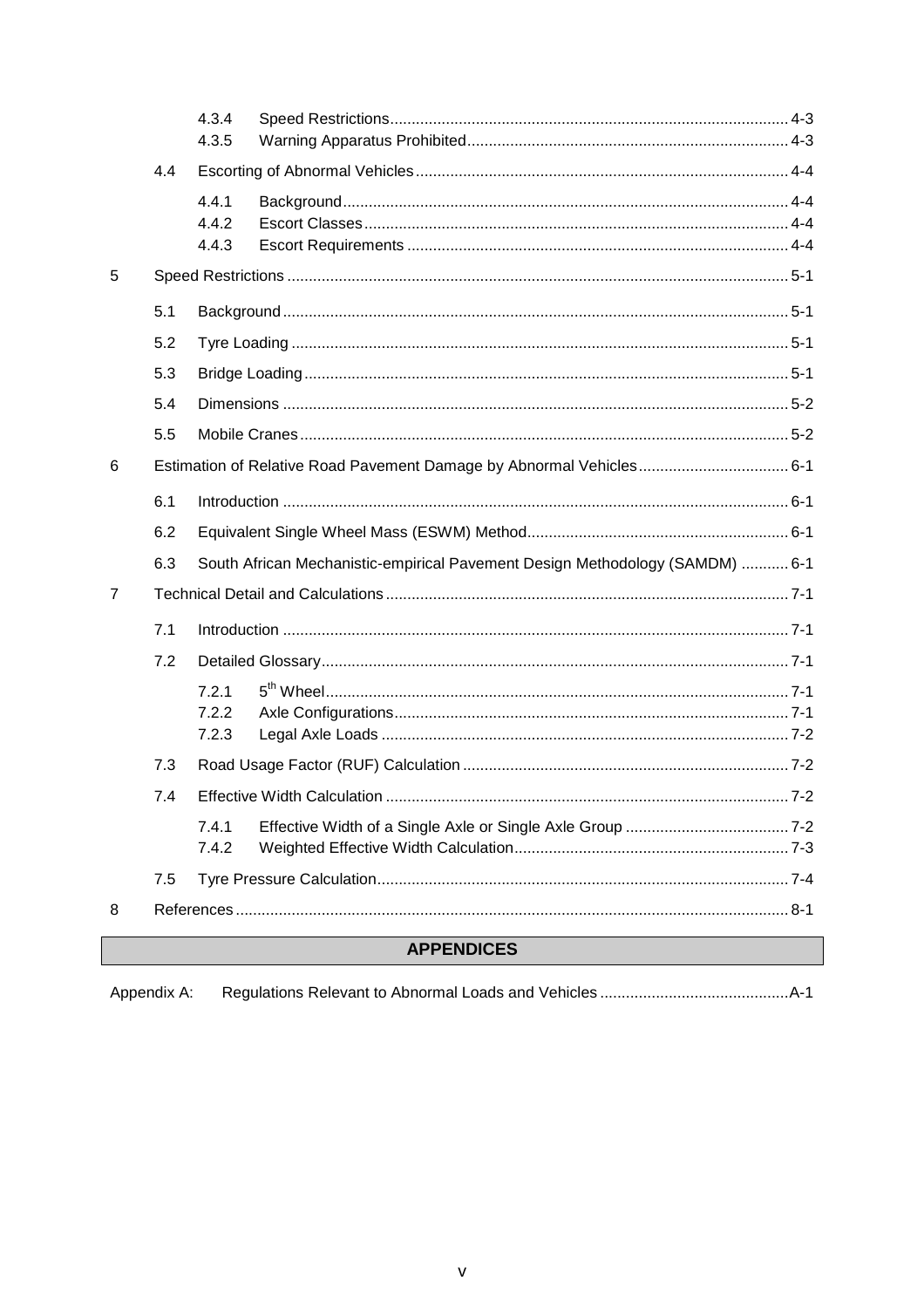# **LIST OF TABLES**

| <b>Table 1.1:</b> |                                                                                   |  |
|-------------------|-----------------------------------------------------------------------------------|--|
| Table 1.2:        |                                                                                   |  |
| <b>Table 1.3:</b> |                                                                                   |  |
| Table 2.1:        |                                                                                   |  |
| Table 2.2:        |                                                                                   |  |
| Table 2.3         | Maximum Overall Length per Vehicle Type (including load projections) 2-2          |  |
| Table 2.4:        |                                                                                   |  |
| Table 2.5:        | Allowable Front/Rear Overhang under Permit for Non-load Carrying Vehicles.  2-4   |  |
| Table 2.6:        |                                                                                   |  |
| <b>Table 2.7:</b> |                                                                                   |  |
| Table 3.1:        | Limitations on the Maximum Allowable Mass (in kg) of Multi Axle Groups imposed by |  |
|                   |                                                                                   |  |
| Table 4.1:        |                                                                                   |  |
| Table 4.2:        | Escort Requirements for Wide and Long Loads in terms of Dimension Class and Route |  |
|                   |                                                                                   |  |
| <b>Table 4.3:</b> | Escort Requirements for Wide and Long Loads in terms of the RUF 4-5               |  |
| Table 5.1:        |                                                                                   |  |
| Table 5.2:        |                                                                                   |  |
| Table 5.3:        | Maximum Allowable Speeds for Vehicles or Loads of Abnormal Dimensions  5-2        |  |
| Table 5.4:        |                                                                                   |  |
| Table 7.1:        |                                                                                   |  |
| Table 7.2:        |                                                                                   |  |
| Table 7.3:        |                                                                                   |  |

# **LIST OF FIGURES**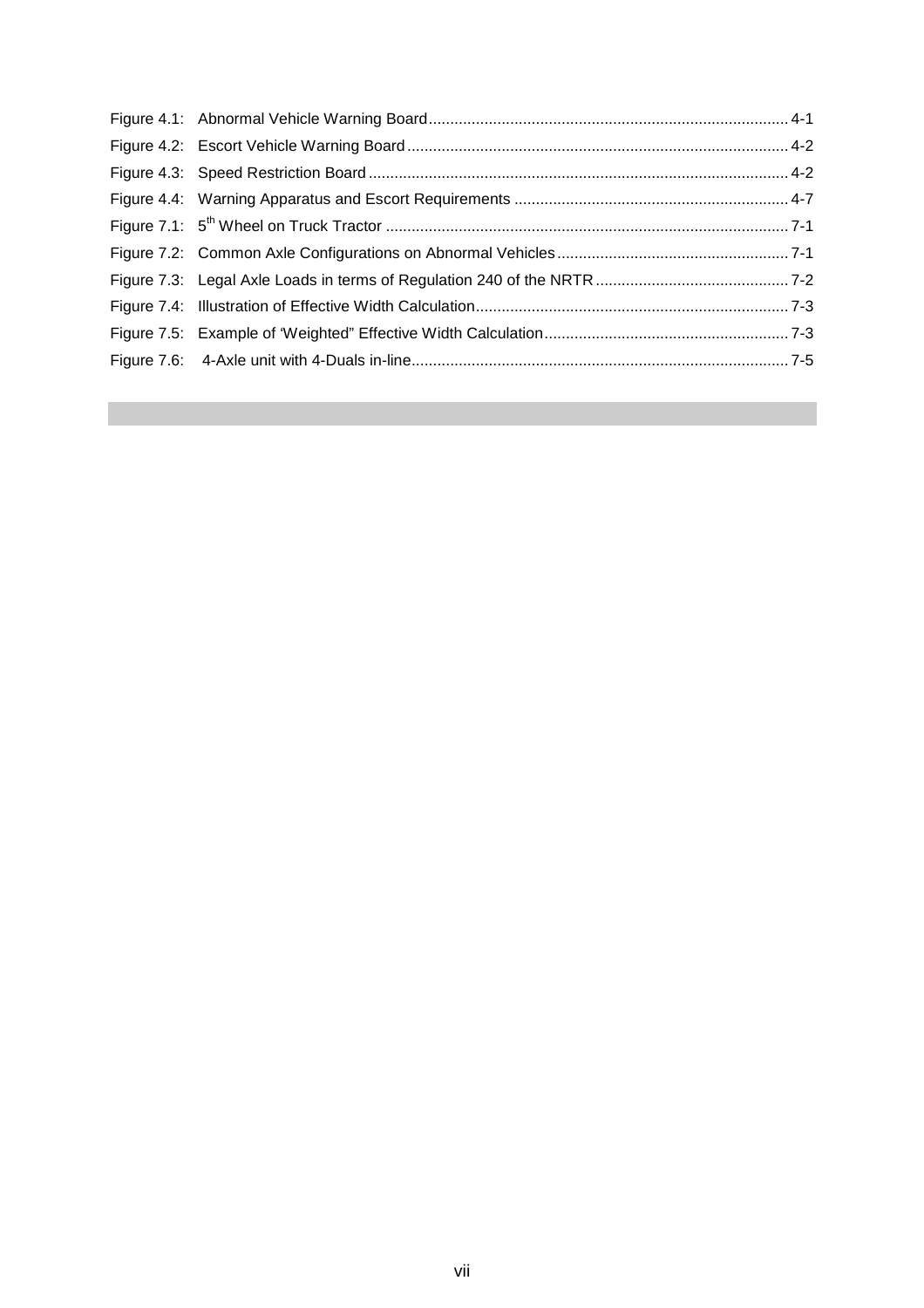# **DEFINITIONS**

| <b>Term</b>                                        | <b>Definition</b>                                                                                                                                                                                                                                                                                                                                                                                                       | See also                   |
|----------------------------------------------------|-------------------------------------------------------------------------------------------------------------------------------------------------------------------------------------------------------------------------------------------------------------------------------------------------------------------------------------------------------------------------------------------------------------------------|----------------------------|
| <b>Abnormal load</b>                               | An indivisible (for practical purposes) object that, due to its<br>dimensions and/or mass, cannot be transported on a vehicle or<br>vehicles without exceeding the limitations of the dimensions or<br>mass as described in the National Road Traffic Regulations, 2000.                                                                                                                                                | 1.1                        |
| <b>Abnormal</b><br>vehicle                         | A vehicle or a combination of vehicles that, by virtue of its<br>dimensions or mass, or a combination of both, does not comply with<br>the requirements of the National Road Traffic Regulations, 2000.<br>In Regulation 284 of the NRTR an abnormal vehicle is defined as:<br>"Any vehicle which is operated under a written exemption granted in<br>terms of Section 81 of the Act and any motor vehicle accompanying | 1.1                        |
|                                                    | such abnormal vehicle as a condition for operation."                                                                                                                                                                                                                                                                                                                                                                    |                            |
| <b>Adapter dolly</b><br>(from NRTR)                | A semi-trailer with one or more axles, designed or adapted -<br>(a) to be attached between a truck -tractor and semi-trailer, and<br>(b) not to carry any load other than that imposed by a semi-trailer.                                                                                                                                                                                                               |                            |
| Administrative<br><b>Officer</b>                   | A person appointed by the carrier and who, as far as the abnormal<br>load or vehicle is concerned, is responsible for the conduct and<br>operations of the carrier to whom a permit has been granted.                                                                                                                                                                                                                   |                            |
| <b>Allowable</b>                                   | The maximum mass and dimensions, which the provincial<br>authorities will allow in terms of the Guidelines. "Allowed" shall have<br>a corresponding meaning.                                                                                                                                                                                                                                                            |                            |
| <b>Articulated</b><br>motor vehicle<br>(from NRTA) | A combination of motor vehicles consisting of a truck-tractor and a<br>semi-trailer.                                                                                                                                                                                                                                                                                                                                    | Table 2.1<br><b>Sketch</b> |
| <b>AVR Number</b>                                  | A reference number which has been allocated to a vehicle, or a<br>combination of vehicles that has been entered in a Register of<br>Abnormal Vehicles approved by the Provincial Authorities.                                                                                                                                                                                                                           |                            |
| Axle<br>(from NRTR)                                | In relation to a vehicle, means a device or set of devices, whether<br>continuous across the width of the vehicle or not, about which the<br>wheels of the vehicle rotate and which is so placed that, when the<br>vehicle is travelling straight ahead, the vertical centre-lines of such<br>wheels would be in one vertical plane at right angles to the<br>longitudinal centre-line of such vehicle.                 |                            |
| <b>Bridge</b>                                      | Any structure designed to carry vehicular traffic and which spans a<br>gap of more than 6 m. In terms of the NRTA, a bridge includes a<br>culvert and a causeway.                                                                                                                                                                                                                                                       |                            |
| <b>Carrier</b>                                     | In the context of this document means a person who undertakes the<br>conveyance of abnormal loads by road for reward or in the course<br>of his industry, trade or business by means of a motor vehicle.                                                                                                                                                                                                                |                            |
| <b>Converter dolly</b><br>(from NRTR)              | A trailer which has one or more axles and, when used in<br>combination with a semi-trailer, converts the semi- trailer into a<br>trailer.                                                                                                                                                                                                                                                                               |                            |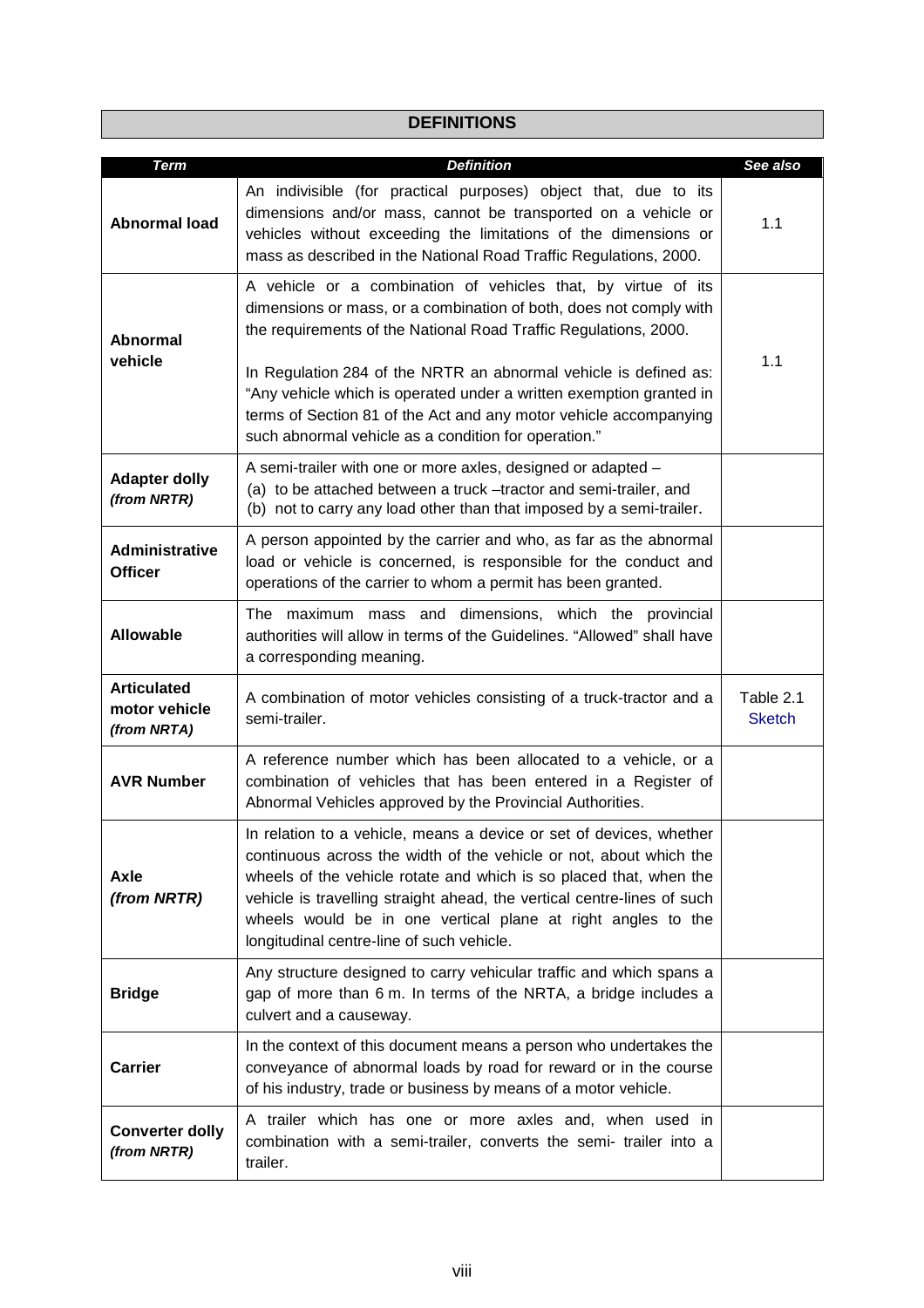| <b>Term</b>                                      | <b>Definition</b>                                                                                                                                                                                                                                                                                                                                                                                                                                                                                                                                                                                                                                                                                                                                                                                                             | See also                                        |
|--------------------------------------------------|-------------------------------------------------------------------------------------------------------------------------------------------------------------------------------------------------------------------------------------------------------------------------------------------------------------------------------------------------------------------------------------------------------------------------------------------------------------------------------------------------------------------------------------------------------------------------------------------------------------------------------------------------------------------------------------------------------------------------------------------------------------------------------------------------------------------------------|-------------------------------------------------|
| <b>Detail route</b>                              | Turn by turn description of the intended route to be used for the<br>conveyance of the abnormal load, with reference to street names<br>and route numbers.                                                                                                                                                                                                                                                                                                                                                                                                                                                                                                                                                                                                                                                                    |                                                 |
| <b>Dolly</b>                                     | Any of the following:<br>a steerable dolly; or<br>a)<br>a converter dolly; or<br>b)<br>an adapter dolly.<br>c)                                                                                                                                                                                                                                                                                                                                                                                                                                                                                                                                                                                                                                                                                                                |                                                 |
| <b>Drawbar trailer</b>                           | A trailer which is attached to a drawing vehicle by a drawbar.                                                                                                                                                                                                                                                                                                                                                                                                                                                                                                                                                                                                                                                                                                                                                                |                                                 |
| <b>Driver</b>                                    | In addition to the definition contained in the NRTA, any person who<br>controls or activates the steering mechanism of any steerable axle<br>or axle unit of a trailer or semi-trailer or a steerable dolly.                                                                                                                                                                                                                                                                                                                                                                                                                                                                                                                                                                                                                  |                                                 |
| <b>Dual tyre</b><br>spacing                      | The distance from the centre of the tread of one tyre to the centre of<br>the tread of the closest tyre similarly mounted on an axle.                                                                                                                                                                                                                                                                                                                                                                                                                                                                                                                                                                                                                                                                                         | 7.2.2                                           |
| <b>Dual wheel</b>                                | Two tyres, mounted on separate rims, rigidly attached to each other<br>on an axle.                                                                                                                                                                                                                                                                                                                                                                                                                                                                                                                                                                                                                                                                                                                                            | 7.2.2                                           |
| <b>Effective width</b>                           | The dimension used in calculating loads on bridges, and is<br>determined by adding 1,2 m to the width of a vehicle measured to<br>the outside of the tyres. If the distance between adjacent tyres<br>exceeds 1,2 m, such excess must be deducted from the effective<br>width.                                                                                                                                                                                                                                                                                                                                                                                                                                                                                                                                                | 7.4<br><b>Effective</b><br>Width<br>Calculation |
| <b>Escort</b>                                    | A person in a separate escort vehicle accompanying an abnormal<br>load/vehicle for the purpose of assisting other road users and giving<br>timely warning of the presence of an abnormal load/vehicle.                                                                                                                                                                                                                                                                                                                                                                                                                                                                                                                                                                                                                        | 4.4<br><b>Escorting</b>                         |
| <b>Equivalent</b><br>single wheel<br>mass (ESWM) | The isolated single-wheel load which, operating at 520 kPa cold<br>tyre pressure would produce the same effect in a particular road<br>pavement as that produced by all the wheels in that group.                                                                                                                                                                                                                                                                                                                                                                                                                                                                                                                                                                                                                             | $6 - 1$                                         |
| <b>Extendable</b><br>semi-trailer                | A semi-trailer constructed with a telescopic chassis to enable the<br>overall length and wheelbase to be increased as required.                                                                                                                                                                                                                                                                                                                                                                                                                                                                                                                                                                                                                                                                                               |                                                 |
| <b>Fifth wheel</b>                               | A device fitted to a truck-tractor, adapter or converter dolly in order<br>to permit articulation between the said unit and a semi-trailer.                                                                                                                                                                                                                                                                                                                                                                                                                                                                                                                                                                                                                                                                                   | 7.2.1<br>5th Wheel                              |
| <b>Front overhang</b><br>(from NRTR)             | In relation to a vehicle means that portion of the vehicle, excluding<br>any drawbar or coupling, which projects in front of the centre-line of<br>the front axle or the foremost axle of the front axle unit or, if such<br>vehicle has only one axle, which projects in front of the centre-line<br>of that axle, or in the case of a semi-trailer, which projects in front of<br>the centre-line of the kingpin: Provided that any portion of a<br>semi-trailer which projects in front of its front end or anything<br>attached to a semi-trailer in front of its front end and which is within<br>an area formed by drawing, with the king-pin as centre, an arc<br>connecting the extreme points of the front end of the semi-trailer,<br>shall not be deemed to be part of the front overhang of such<br>semi-trailer. | 2.5.1                                           |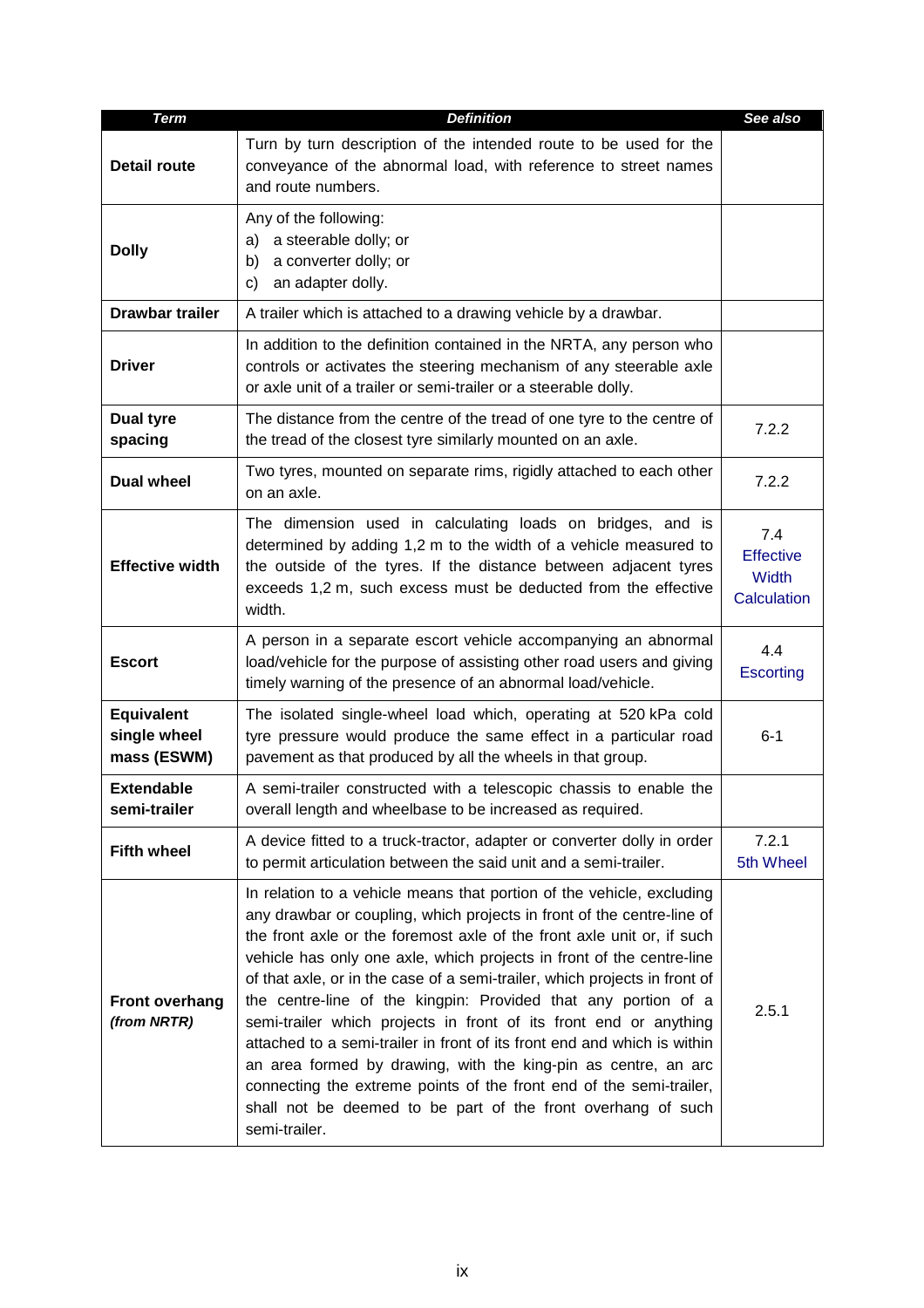| <b>Term</b>                                              | <b>Definition</b>                                                                                                                                                                                                                                                                                                                                                                                           | See also                               |
|----------------------------------------------------------|-------------------------------------------------------------------------------------------------------------------------------------------------------------------------------------------------------------------------------------------------------------------------------------------------------------------------------------------------------------------------------------------------------------|----------------------------------------|
| <b>Gross</b>                                             | There are several definitions in the NRTA and the NRTR which<br>include the word "gross". In all cases the word "gross" refers to the<br>manufacturer's rating, e.g. Gross Axle Massload (GA) refers to the<br>maximum massload of the particular axle as specified by the motor<br>vehicle manufacturer.                                                                                                   |                                        |
| <b>Gross</b><br>combination<br>mass (GCM)<br>(from NRTA) | In relation to a motor vehicle which is used to draw any other motor<br>vehicle, means the maximum mass of any combination of motor<br>vehicles, including the drawing vehicle, and load as specified by the<br>manufacturer thereof or, in the absence of such specification, as<br>determined by the registering authority.                                                                               |                                        |
| <b>Gross vehicle</b><br>mass (GVM)<br>(from NRTA)        | In relation to a motor vehicle, means the maximum mass of such<br>vehicle and its load as specified by the manufacturer thereof or, in<br>the absence of such specification, as determined by the registering<br>authority.                                                                                                                                                                                 |                                        |
| <b>Guidelines</b>                                        | The Administrative Guidelines for Granting of Exemption Permits for<br>the Conveyance of Abnormal Loads, developed by the Abnormal<br>Loads Technical Committee, which derives its mandate from the<br>Roads Co-ordination Body (RCB), which reports to the Committee<br>of Transport Officials (COTO).                                                                                                     |                                        |
| <b>Indivisible load</b>                                  | A load which cannot, without disproportionate effort, expense or risk<br>of damage, be divided into two or more loads for the purpose of<br>transport on public roads.                                                                                                                                                                                                                                      |                                        |
| <b>Kingpin</b>                                           | The attaching pin on a semi-trailer or adapter dolly which matches<br>the fifth wheel on the truck-tractor, adapter or converter dolly,<br>coupling the vehicles together.                                                                                                                                                                                                                                  |                                        |
| <b>Laden mass</b>                                        | Laden mass includes the unladen mass and the payload.                                                                                                                                                                                                                                                                                                                                                       |                                        |
| Load projection                                          | This is the portion of the load that extends forward beyond the front<br>end of the vehicle or rearward beyond the rear end of the vehicle.                                                                                                                                                                                                                                                                 |                                        |
| <b>Mass</b>                                              | The quantity of matter which a body contains, irrespective of its bulk<br>or volume. It is measured in kilograms in the SI system of<br>measurement.                                                                                                                                                                                                                                                        |                                        |
| <b>MEC</b><br>(from NRTA)                                | A member of the Executive Council appointed in terms of<br>Section 132 of the Constitution of the Republic of South Africa,<br>1996 (Act No. 108 of 1996), and who is responsible for road traffic<br>matters, or any other person authorised by him or her to exercise<br>any power or perform any duty or function which such MEC is<br>empowered or obliged to exercise or perform in terms of this Act. |                                        |
| <b>Mobile crane</b>                                      | A self-propelled machine specially designed for lifting loads. Mobile<br>cranes can be placed in the following three classes:<br>Centre mounted (rough terrain) mobile cranes;<br>1.<br>Truck mounted mobile cranes; and<br>2.<br>3.<br>All terrain mobile cranes.                                                                                                                                          | Figure 1.5<br>Figure 1.6<br>Figure 1.7 |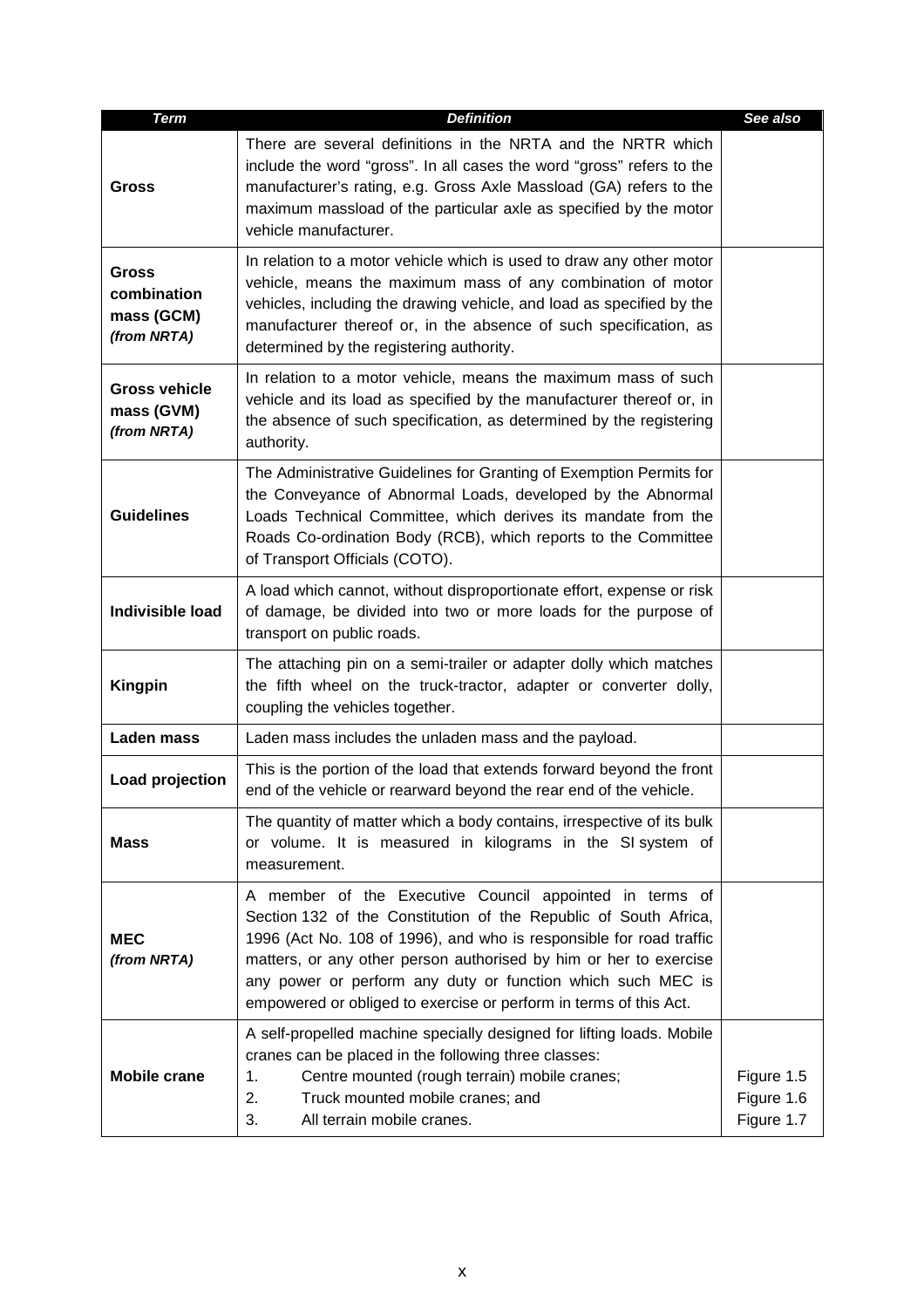| <b>Term</b>                                                            | <b>Definition</b>                                                                                                                                                                                                                                                                                                                                                | See also |
|------------------------------------------------------------------------|------------------------------------------------------------------------------------------------------------------------------------------------------------------------------------------------------------------------------------------------------------------------------------------------------------------------------------------------------------------|----------|
| <b>Modular trailer</b>                                                 | vehicle<br>towed<br>composed<br>of<br>inter-connectable<br>A<br>and<br>interchangeable modules. Modules can be different in size and can<br>be coupled in a variety of combinations.                                                                                                                                                                             |          |
| <b>Multi-axle</b><br>trailer                                           | A trailer with multiple axles either evenly distributed under the<br>loading deck or in a front and rear group. All axles are fully<br>steerable in both the static and dynamic condition and the trailer is<br>attached to the drawing vehicle by a tow bar or a variable<br>gooseneck.                                                                         |          |
| <b>National Road</b><br><b>Traffic Act</b><br>(NRTA)                   | The National Road Traffic Act, 1996 (Act 93 of 1996), as amended.                                                                                                                                                                                                                                                                                                |          |
| <b>National Road</b><br><b>Traffic</b><br><b>Regulations</b><br>(NRTR) | The National Road Traffic Regulations, 2000, as amended, made<br>under Section 75 of the NRTA.                                                                                                                                                                                                                                                                   |          |
| Non-load<br>carrying<br>vehicles                                       | A special purpose vehicle built for purposes other than carrying a<br>load and include mobile cranes, foundation diggers, concrete<br>pumps, but does not include tow trucks and agricultural vehicles.                                                                                                                                                          |          |
| Operator<br>(from NRTA)                                                | The person responsible for the use of a motor vehicle of any class<br>contemplated in Chapter VI (of the NRTA), and who has been<br>registered as the operator of such vehicle.                                                                                                                                                                                  |          |
| <b>Payload</b>                                                         | The mass of those goods being carried by the vehicle or<br>combination of vehicles, the transport of which from one place to<br>another is the purpose for which the journey is being undertaken,<br>and includes any special equipment required for securing a<br>particular load.                                                                              |          |
| <b>Permissible</b>                                                     | The maximum dimensions and mass of vehicles or combination of<br>vehicles permitted in terms of the NRTR.                                                                                                                                                                                                                                                        |          |
| <b>Permit</b>                                                          | An exemption permit issued by a Provincial Roads Authority in<br>terms of Section 81 of the NRTA, authorising the transportation of<br>an abnormal load or the movement of an abnormal vehicle or a<br>combination of vehicles subject to such terms and conditions and<br>the payment of such fees as may be imposed.                                           |          |
| Person in<br>charge                                                    | The person appointed by the carrier operating an abnormal vehicle<br>or operating a vehicle carrying an abnormal load, to accompany<br>such a vehicle or load in order to supervise operations and ensure<br>compliance with the permit conditions. This person must assume<br>full responsibility on behalf of the carrier while the vehicle is on the<br>road. |          |
| Power/mass<br>ratio                                                    | The ratio between the net power of the engine(s) in the hauling<br>vehicle(s) and the gross mass of the vehicle(s) or combination of<br>vehicles.                                                                                                                                                                                                                | 3.6      |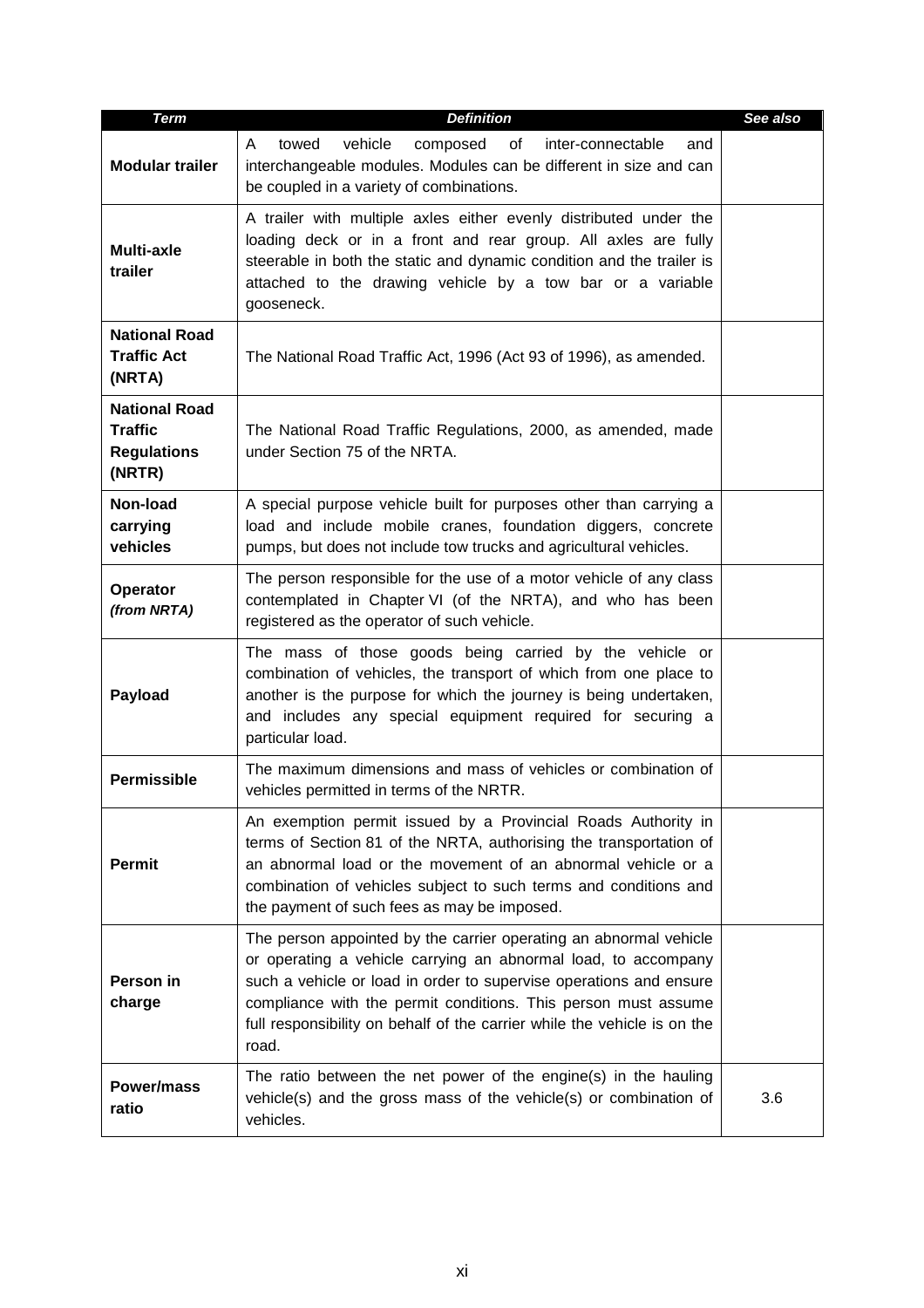| <b>Term</b>                                | <b>Definition</b>                                                                                                                                                                                                                                                                                                                                                                                                                                                                                                                                                                                                                                                                                        | See also                   |
|--------------------------------------------|----------------------------------------------------------------------------------------------------------------------------------------------------------------------------------------------------------------------------------------------------------------------------------------------------------------------------------------------------------------------------------------------------------------------------------------------------------------------------------------------------------------------------------------------------------------------------------------------------------------------------------------------------------------------------------------------------------|----------------------------|
| <b>Principle</b><br>approval               | Approval that is obtained by a manufacturer or importer of a vehicle<br>(or load) prior to commitment to import or manufacture in order to<br>obtain assurance that the vehicle (or load) would be granted<br>exemptions to travel on a public road in future.                                                                                                                                                                                                                                                                                                                                                                                                                                           |                            |
| Rear overhang<br>(from NRTR)               | In relation to a vehicle, means that portion of the vehicle which<br>projects to the rear of the centre-line of the rear axle or the rearmost<br>axle of the rear axle unit or, if such vehicle has only one axle, which<br>projects to the rear of the centre-line of that axle.                                                                                                                                                                                                                                                                                                                                                                                                                        | 2.5.2                      |
| <b>Register of</b><br>abnormal<br>vehicles | A record of abnormal load vehicles, details of which have been<br>submitted to, and which have been accepted by the Provincial<br>Authorities as being suitable for the conveyance of abnormally<br>heavy loads.                                                                                                                                                                                                                                                                                                                                                                                                                                                                                         |                            |
| <b>Rigid vehicle</b>                       | A single vehicle with two or more axles or groups of axles operating<br>independently.                                                                                                                                                                                                                                                                                                                                                                                                                                                                                                                                                                                                                   | Table 2.1<br><b>Sketch</b> |
| <b>Road Usage</b><br>Factor (RUF)          | The Road Usage Factor is a factor calculated from the overall<br>length and overall width of the vehicle to give an indication of the<br>warning devices and escorts that are required when the vehicle<br>travels on a public road.                                                                                                                                                                                                                                                                                                                                                                                                                                                                     | 7.3                        |
| Route<br><b>Clearance</b>                  | A report by a registered professional engineer with structural as well<br>as road safety and traffic engineering competencies, containing a<br>statement to the effect that the detail route provided was inspected<br>by him/her and is safe for the transportation of the intended<br>abnormal load. It must include the vehicle configuration and unit<br>loading used in his/her calculations as well as a list of all structures<br>along the route and when they were inspected. The engineer<br>responsible for the route clearance carries the full risk with regard to<br>claims and structural failures and as such must have adequate<br>professional indemnity insurance to cover that risk. |                            |
| Self-supporting<br>load                    | A load which, because of its design and construction, is used as<br>part of the structure of the vehicle or combination of vehicles on<br>which it is transported.                                                                                                                                                                                                                                                                                                                                                                                                                                                                                                                                       | Figure 1.3                 |
| Semi-trailer<br>(from NRTA)                | A trailer having no front axle and so designed that at least 15 per<br>cent of its tare is super-imposed on and borne by a vehicle drawing<br>such trailer.                                                                                                                                                                                                                                                                                                                                                                                                                                                                                                                                              |                            |
| <b>Sequence</b><br>number                  | A reference number which has been allocated to a single vehicle or<br>to a component vehicle of a combination and which has been<br>entered in the Register of Abnormal Vehicles by the Provincial<br>Authorities.                                                                                                                                                                                                                                                                                                                                                                                                                                                                                       |                            |
| <b>Stability check</b>                     | Calculations performed by a registered professional engineer to<br>determine the stability angle, safe travelling speed as well as safe<br>wind speed in order to establish if an abnormal load may be safely<br>carried on a particular vehicle. Centre of gravity of the vehicle, the<br>load and the combined centre of gravity of the laden vehicle as well<br>as all assumptions that the calculations were based upon, need to<br>be shown.                                                                                                                                                                                                                                                        |                            |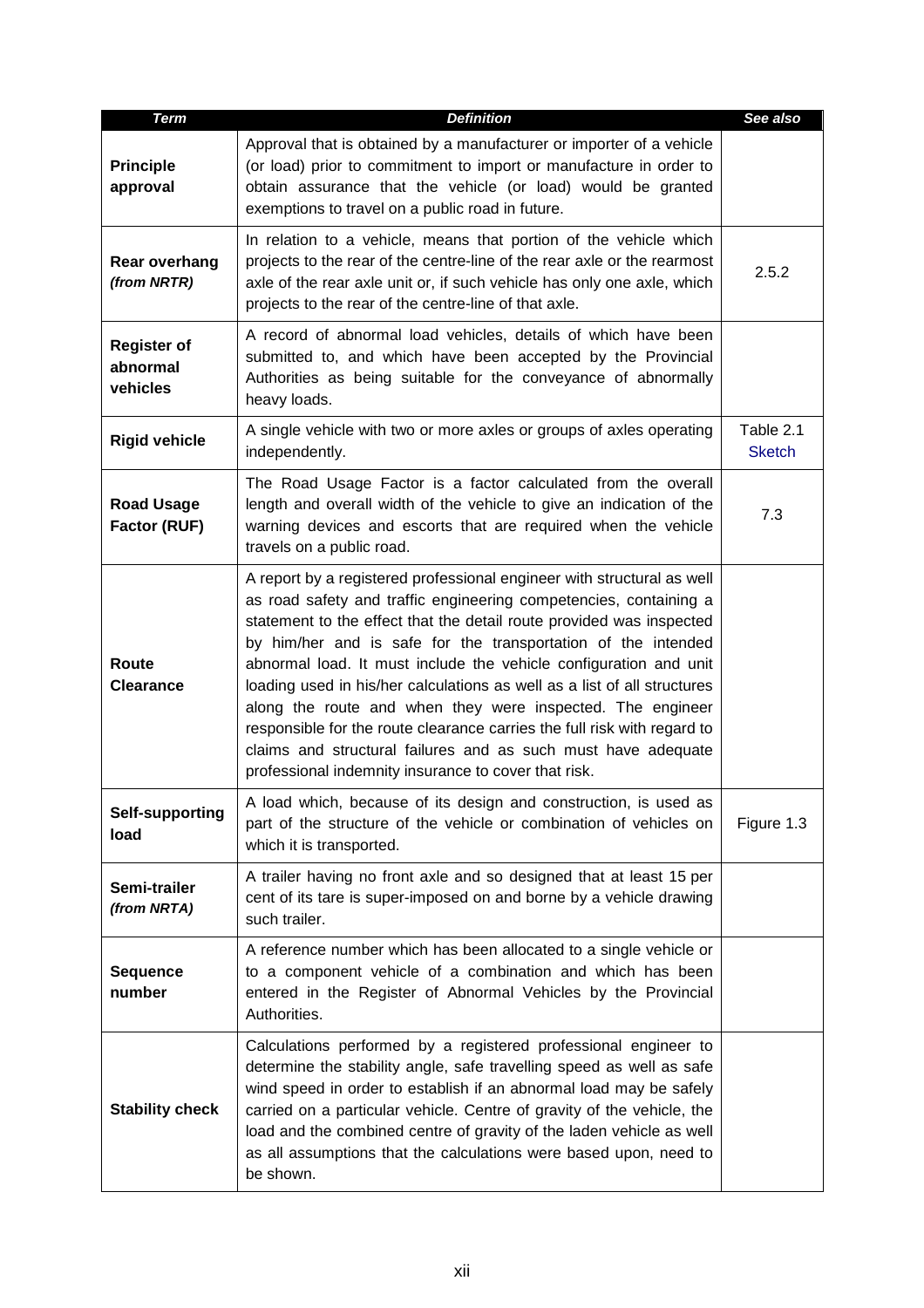| <b>Term</b>                          | <b>Definition</b>                                                                                                                                                                                                                                                                                                                                                                                                                                                                                                                                                                                                                                                                                                                                      | See also |
|--------------------------------------|--------------------------------------------------------------------------------------------------------------------------------------------------------------------------------------------------------------------------------------------------------------------------------------------------------------------------------------------------------------------------------------------------------------------------------------------------------------------------------------------------------------------------------------------------------------------------------------------------------------------------------------------------------------------------------------------------------------------------------------------------------|----------|
| Steerable axle                       | An axle which may be steered either manually or automatically. A<br>steerable axle group is steerable in the sense that it is capable of<br>moving the vehicle laterally in a controlled manner.                                                                                                                                                                                                                                                                                                                                                                                                                                                                                                                                                       |          |
| Steerable dolly                      | A trailer, fitted with one or more fully steerable axles, designed or<br>adapted generally or specifically for supporting the rear end of a<br>self-supporting load and equipped with a turntable to enable it to<br>pivot. The steerable axles can be controlled by the truck driver or by<br>an additional driver by means of a remote control device that can be<br>operated from a rear escorting vehicle.                                                                                                                                                                                                                                                                                                                                         |          |
| Tag axle                             | A non-powered, independently-suspended axle in an axle unit.                                                                                                                                                                                                                                                                                                                                                                                                                                                                                                                                                                                                                                                                                           |          |
| <b>Tare</b><br>(from NRTA)           | In relation to a motor vehicle, means the mass of such vehicle<br>ready to travel on a road and includes the mass of-<br>any spare wheel and of all other accessories and equipment<br>a)<br>supplied by the manufacturer as standard for the particular<br>model of motor vehicle concerned;<br>anything which is a permanent part of the structure of such<br>b)<br>vehicle;<br>anything attached to such vehicle so as to form a structural<br>C)<br>alteration of a permanent nature; and<br>the accumulators, if such vehicle is self-propelled by electrical<br>d)<br>power, but does not include the mass of-<br>fuel; and<br>i)<br>anything attached to such vehicle which is not of the nature<br>ii)<br>referred to in paragraph (b) or (c). |          |
| <b>Tracking over</b><br>bridges      | Travelling over a bridge along a path that minimizes overstressing<br>of the structure.                                                                                                                                                                                                                                                                                                                                                                                                                                                                                                                                                                                                                                                                | 3.5.4    |
| Traffic officer                      | A traffic officer is defined in the Road Traffic Act, Act 29 of 1989 as<br>follows: "Traffic officer means a traffic officer appointed under<br>Section 3 and any member of the Force as defined in Section 1 of<br>the Police Act, 1958 (Act no 7 of 1958) and for the purpose of<br>Chapters IV, VI, VII and VIII and Sections 131 and 135 of this Act<br>includes a peace officer".                                                                                                                                                                                                                                                                                                                                                                 |          |
| <b>Truck-tractor</b><br>(from NRTA)  | A motor vehicle designed or adapted-<br>for drawing other vehicles; and<br>a)<br>not to carry any load other than that imposed by a semi-trailer<br>b)<br>or by ballast, but does not include a tractor.                                                                                                                                                                                                                                                                                                                                                                                                                                                                                                                                               |          |
| <b>Turning radius</b><br>(from NRTR) | Turning radius in relation to a vehicle, means the radius of the circle<br>described by the outer steered wheel of a vehicle when such wheel<br>is deflected as far as possible from the straight, either to the left or<br>to the right, and, where the radii so obtained are not the same, the<br>larger of the two shall be taken as the turning radius of the vehicle,<br>the radius being measured to the outer edge of the track described<br>by such outer steered wheel.                                                                                                                                                                                                                                                                       | 2.8      |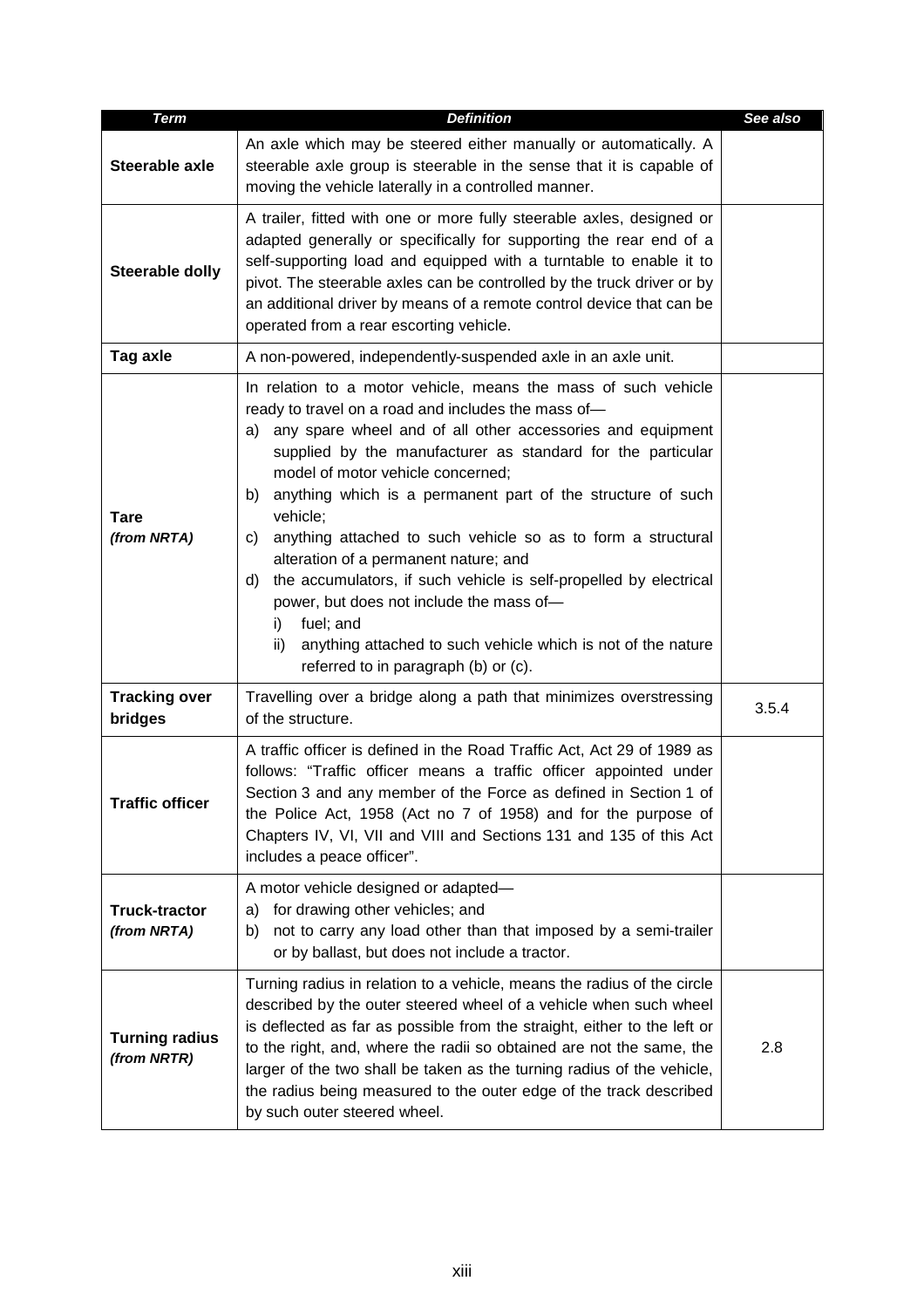| <b>Term</b>              | <b>Definition</b>                                                                                                                                                                                                                                                                                                                                                                                                                                                                                                                                                                                                                                                                                                                                                                                                                                                                                                                                                                                                                            | See also |
|--------------------------|----------------------------------------------------------------------------------------------------------------------------------------------------------------------------------------------------------------------------------------------------------------------------------------------------------------------------------------------------------------------------------------------------------------------------------------------------------------------------------------------------------------------------------------------------------------------------------------------------------------------------------------------------------------------------------------------------------------------------------------------------------------------------------------------------------------------------------------------------------------------------------------------------------------------------------------------------------------------------------------------------------------------------------------------|----------|
| Unladen mass             | In relation to a vehicle or combination of vehicles, means the mass<br>of such a vehicle or combination of vehicles when ready to travel on<br>a road, and includes<br>a)<br>the tare;<br>the mass of the fuel when the tanks are full;<br>b)<br>C)<br>the mass of the driver and any other personnel carried; and<br>d)<br>the mass of any other accessories and equipment normally<br>carried,<br>but excludes the payload.                                                                                                                                                                                                                                                                                                                                                                                                                                                                                                                                                                                                                |          |
| Wheelbase<br>(from NRTR) | in relation to a semi-trailer, means the distance measured at<br>a)<br>ground level, between parallel planes at right-angles to the<br>longitudinal centre-line of the vehicle passing through the<br>centre-line of its king-pin and the centre-line of its axle or axle<br>unit, as the case may be;<br>in relation to a trailer with only one axle or one axle unit, other<br>b)<br>than a semi-trailer, means the distance, measured at ground<br>level, between parallel planes at right angles to the longitudinal<br>centre-line of the vehicle passing through the centre-line of the<br>coupling pin or knuckle and the centre-line of such axle or axle<br>unit as the case may be; and<br>in relation to any other vehicle, means the distance measured<br>C)<br>at ground level between parallel planes at right-angles to the<br>longitudinal centre-line of the vehicle passing through the<br>centre-line of the front axle or front axle unit and the centre-line<br>of the rear axle or rear axle unit, as the case may be. | 2.7      |
| <b>Wheeltrack</b>        | The measurement to the outside of the outer wheels of the load<br>carrying axles of a vehicle.                                                                                                                                                                                                                                                                                                                                                                                                                                                                                                                                                                                                                                                                                                                                                                                                                                                                                                                                               |          |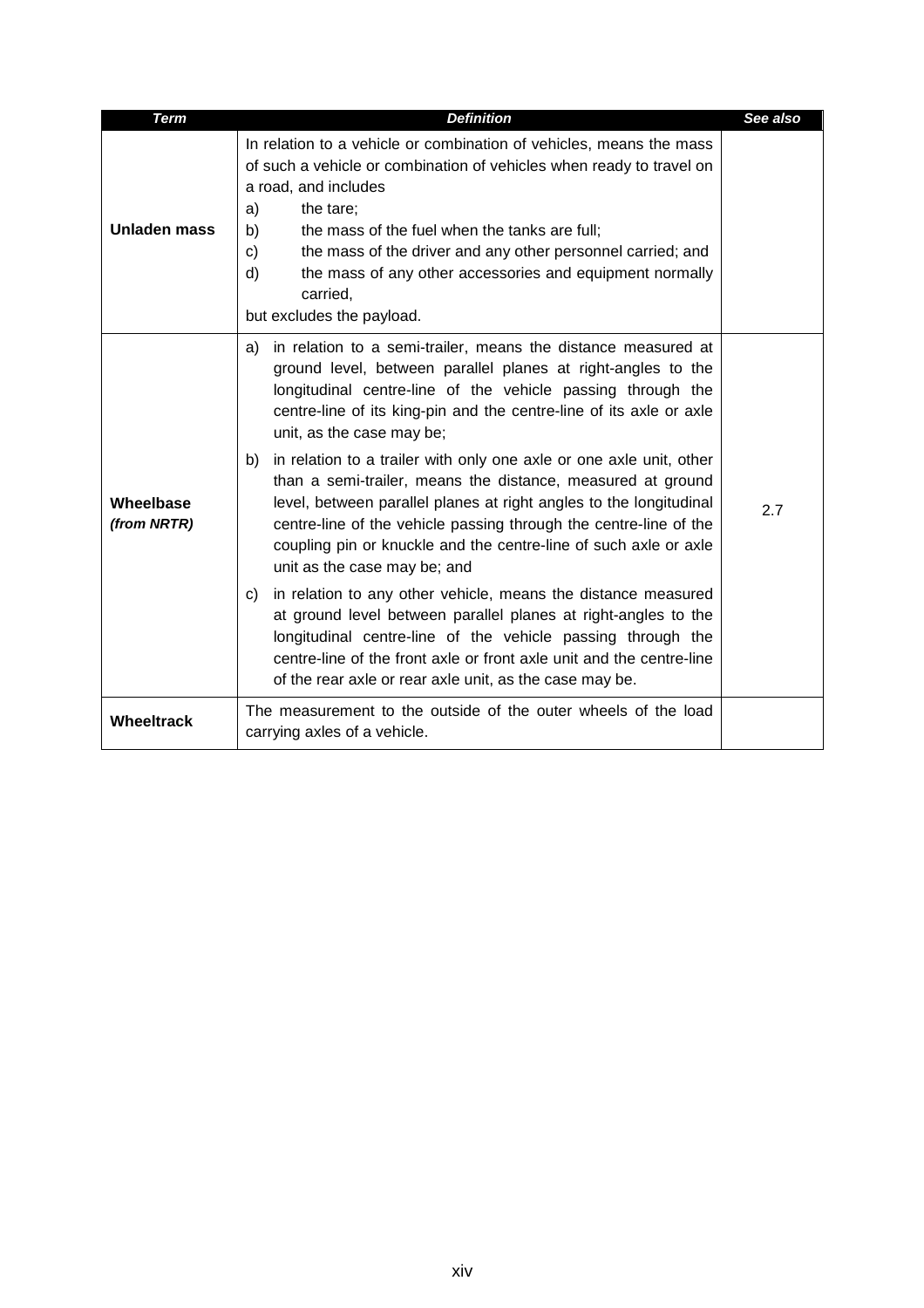# **1 INTRODUCTION**

### **1.1 Background**

The National Road Traffic Act (Act 93 of 1996) (herein referred to as the NRTA) and the National Road Traffic Regulations, 2000 (herein after referred to as the NRTR), prescribe certain limitations on vehicle dimensions and axle and vehicle masses with which a vehicle using a public road must comply. However, certain vehicles and loads cannot be moved on public roads without exceeding the limitations in terms of the dimensions and/or mass as prescribed in the NRTR. Where such a vehicle or load cannot be dismantled without disproportionate effort, expense or risk of damage into units that can travel or be transported legally, it is classified as an abnormal load. Provision for such abnormal vehicles and loads is made in Section 81 $<sup>1</sup>$  of the NRTA, which reads as follows:</sup>

''Vehicle and load may be exempted from provisions of Act

81. (1) The Minister may, after the applicant has paid the fees or charges referred to in Section 7(3) and subject to such conditions as he or she may determine, authorise in writing, either generally or specifically, the operation on a public road of a vehicle which, due to such vehicle's original design cannot comply with this Act.

(2) The MEC may, after the applicant has paid the fees or charges referred to in Section 7(3) and subject to such conditions as he or she may determine, authorise in writing, either generally or specifically, the conveyance in a safe manner on a public road of passengers or any load otherwise than in accordance with this Act.

(3) An MEC shall determine the fees or charges payable for a vehicle or load that does not comply with this Act.''

When the movement of an abnormal load is considered to be in the economic and/or social interest of the country, an exemption permit may be issued to allow a vehicle(s) transporting such an abnormal load to operate on a public road for a limited period.

Exemption permits are issued by provincial permit offices in terms of guidelines developed by the Abnormal Loads Technical Committee (ALTC).

Abnormal vehicles, whether in terms of dimensions and/or mass, operate outside the criteria used for the geometrical and structural design of road infrastructure. An abnormal vehicle operating on the road therefore creates additional risks in terms of damage to the road infrastructure and the safety of other road users. Road authorities have to assess these risks, put measures in place to minimize the identified risks and ensure that they are properly managed.

The purpose of this document is to assist road authorities and carriers to assess and minimize the risks created through the movement of abnormal vehicles on the road network.

The fundamental principles guiding this process are:

 $\overline{a}$ 

 $1$  As substituted by Section 23 of Act 64 of 2008: National Road Traffic Amendment Act, 2008.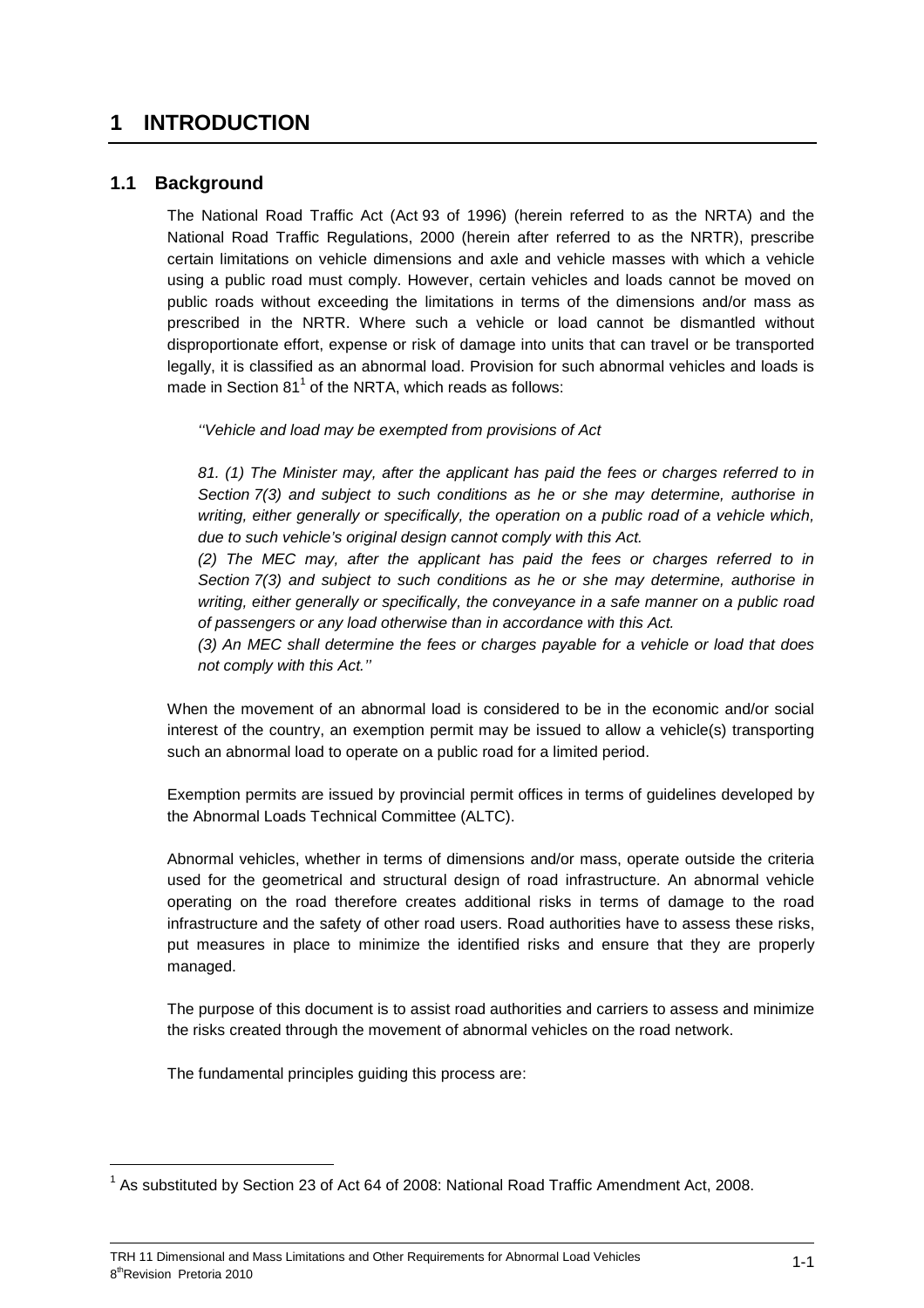- An exemption permit for an abnormal load will only be considered for an indivisible load, abnormal in dimension and/or mass, where there is no possibility of transporting the load in a legal manner;
- The damage to the road infrastructure by an abnormal vehicle has to be recovered from the carrier;
- The risks to other road users must be reduced to a level equivalent to a situation without the presence of the abnormal vehicle on the road; and
- The conditions imposed must take into account the economic and/or social interest of the country and public at large.
- The purpose of the exemption permit system is not to undermine or circumvent the NRTA and the NRTR.
- This document contains recommendations that are generally applicable, but the issuing authority can deviate from these recommendations and/or impose additional requirements when taking the circumstances applicable to each application into account.

# **1.2 Types of Abnormalities**

A vehicle or a vehicle with its load that is considered to be indivisible can be abnormal either in terms of dimension or mass or both.

#### **1.2.1 Dimension Abnormality**

A vehicle/combination is dimensionally abnormal when any of the following dimensions exceeds the legal limitations:

- **Length**
- **Width**
- **Height**
- **Overhangs**
- Load projections
- **Wheelbase**

Such dimensional abnormalities are described in section 2.

#### **1.2.2 Mass Abnormality**

When the allowable mass of the vehicle/combination or one or more axle groups exceeds the legal limitations, a mass abnormality exists. This is discussed in section 3.

# **1.3 Load and Vehicle Configurations**

A number of typical abnormal load/vehicle configurations are illustrated in Figure 1.1 to Figure 1.7.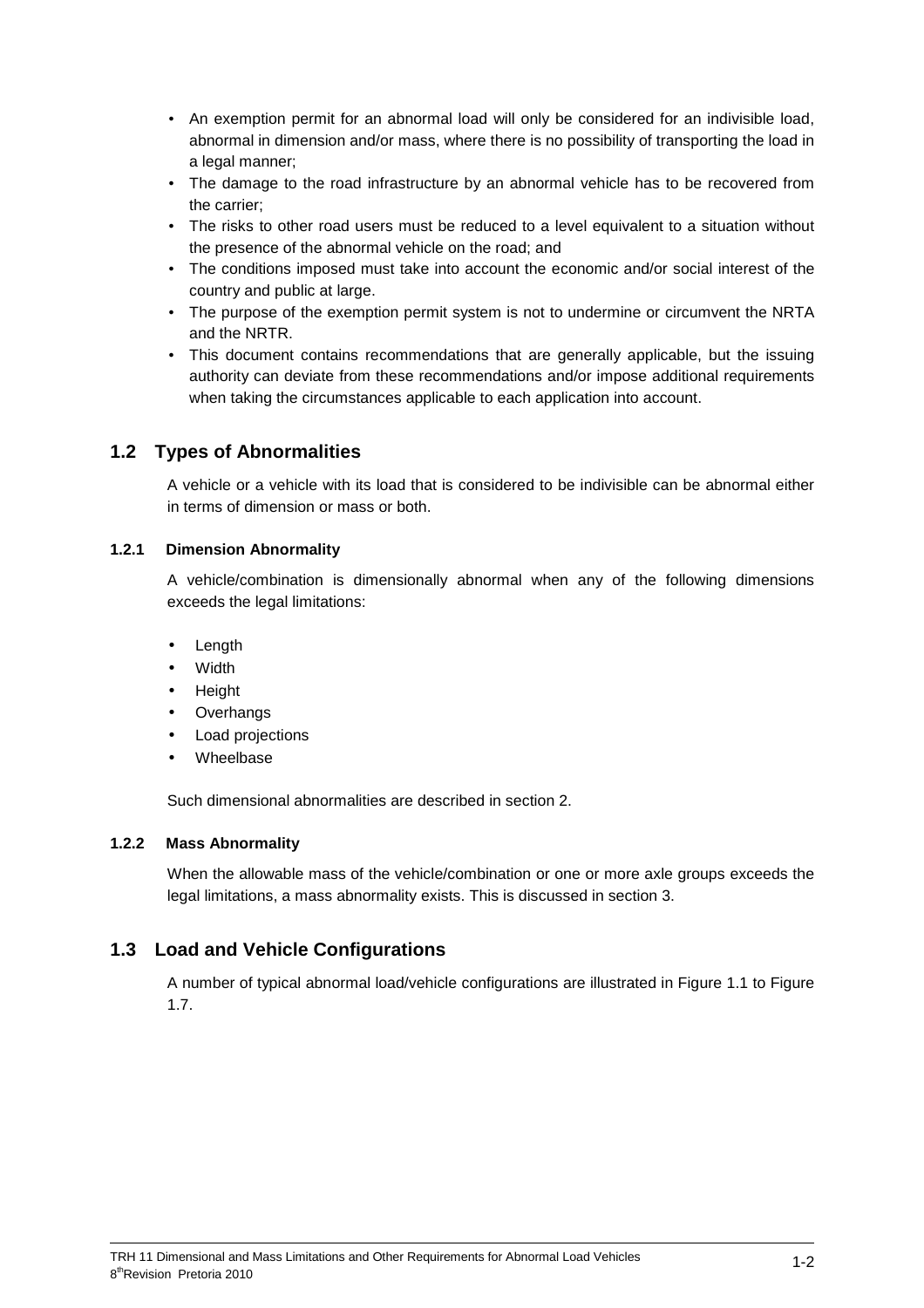

**Figure 1.1: Abnormal Load on a Legal Combination** 



**Figure 1.2: Abnormal Load on a Long Wheelbase Trailer** 



**Figure 1.3: Self-Supporting Load on a Steerable Dolly** 



**Figure 1.4: Heavy Loads on Multi-axle or Modular Trailers** 



**Figure 1.5: All Terrain Mobile Crane**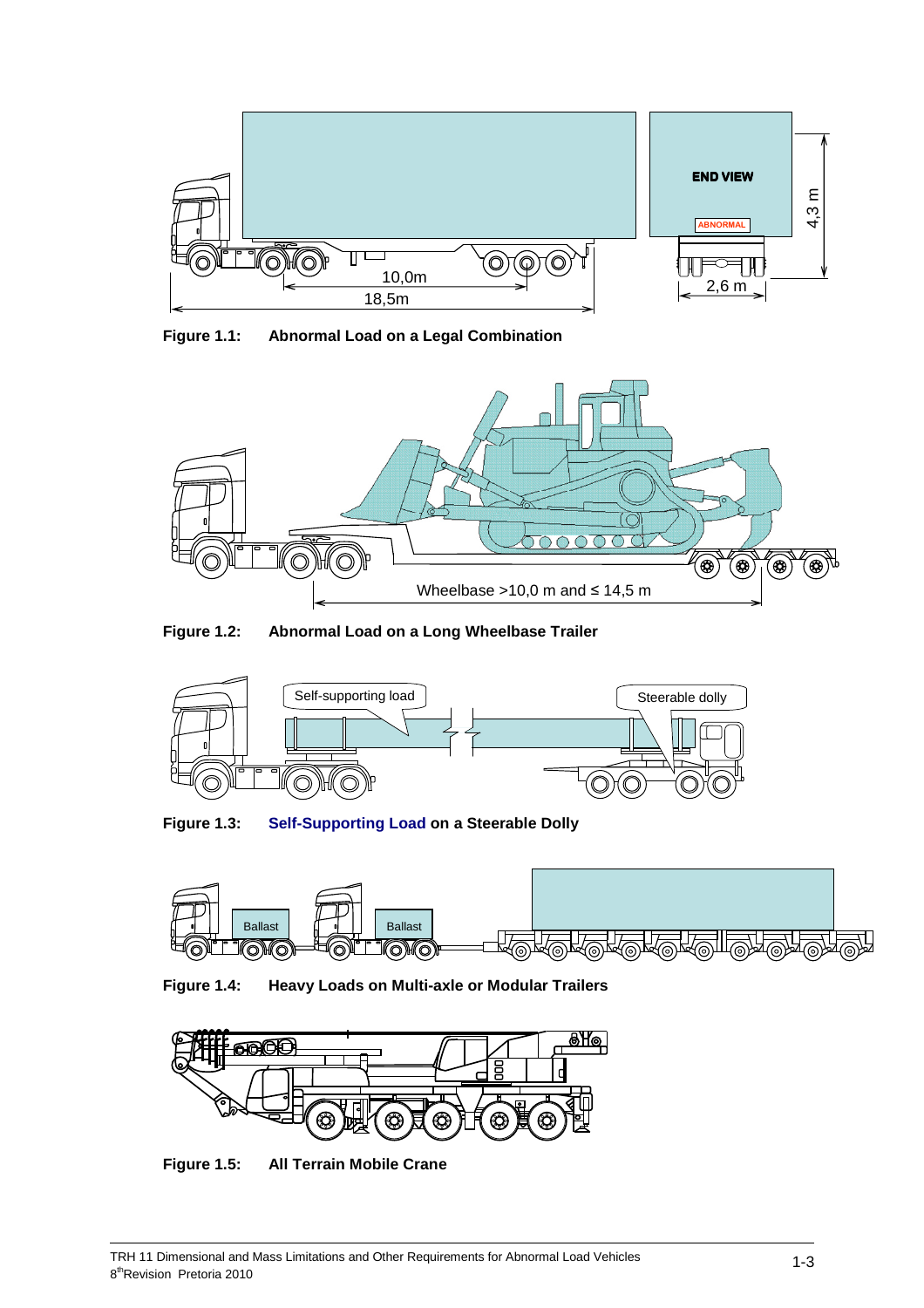

**Figure 1.6: Truck Mounted Mobile Crane** 



**Figure 1.7: Centre Mounted (Rough Terrain) Mobile Crane** 

# **1.4 Multiple Indivisible Items in One Abnormal Load**

In some cases authorities may allow the transportation of more than one indivisible item that is abnormal in one dimension as long as an additional abnormality in another dimension is not created and the total mass is within legal limits. In this manner, the number of abnormal vehicles (or abnormal load trips) on the road is reduced and therefore also the risk to other road users.



**Figure 1.8: Multiple Indivisible Items in One Abnormal Load.**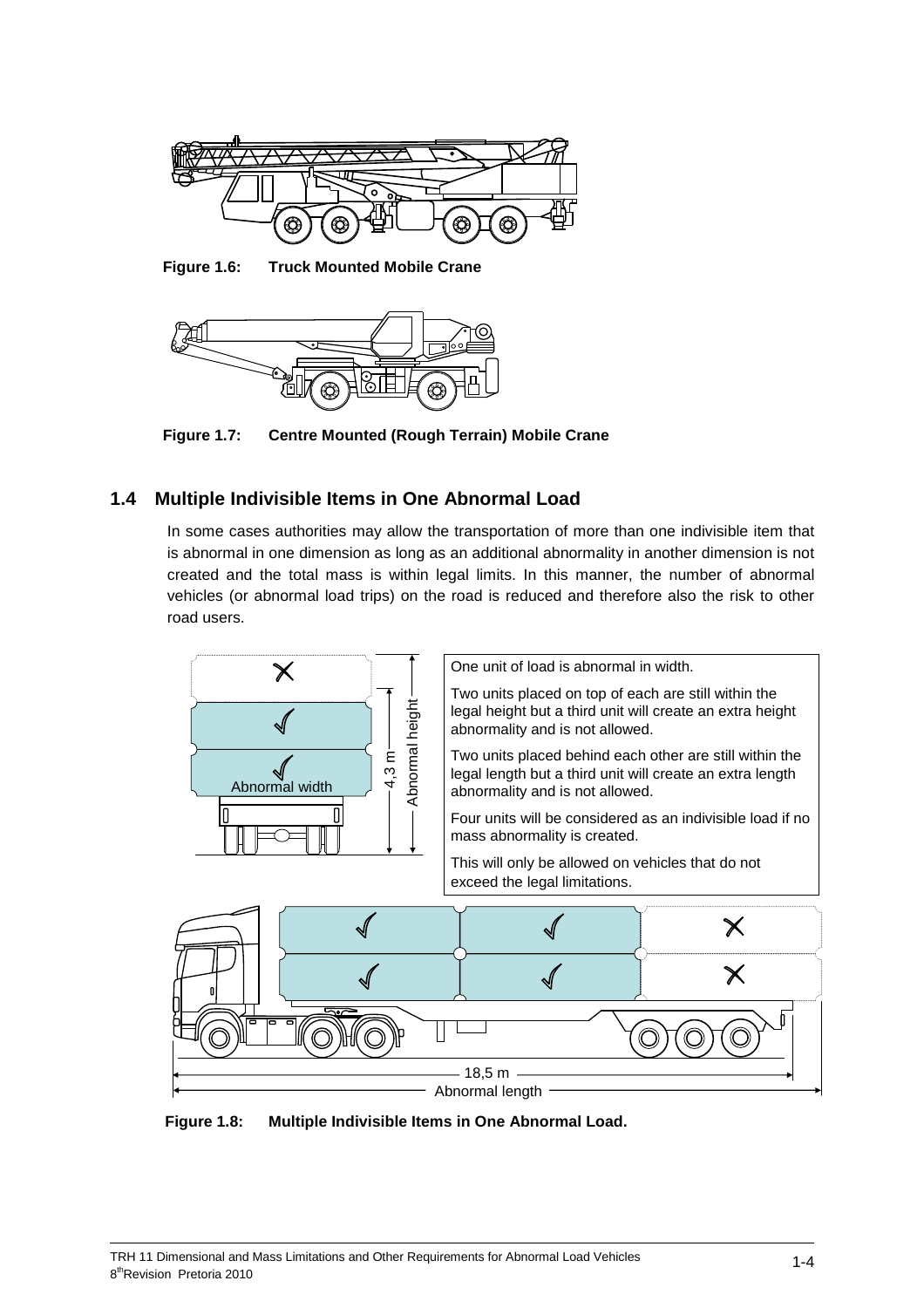# **1.5 Abnormal Load Classification**

#### **1.5.1 Background**

The conditions under which a permit is granted for an abnormal load become more stringent as the degree of abnormality increases. By dividing abnormal loads into classes according to overall dimensions and mass, the setting of permit conditions is facilitated.

#### **1.5.2 Dimensional Classification**

The dimensional classification is according to overall width and overall length. Both the width and the length must fall within the limits to belong to a certain class.

| <b>Class</b>   | (m)   | <b>Maximum Width Limit Maximum Length Limit</b><br>(m) |
|----------------|-------|--------------------------------------------------------|
| D1             | 2,75  | 27                                                     |
| D <sub>2</sub> | 3,00  | 30                                                     |
| D3             | 3,25  | 34                                                     |
| D4             | 3,75  | 40                                                     |
| D5             | 4,75  | 54                                                     |
| D6             | >4.75 | >54                                                    |

**Table 1.1: Classification According to Dimensions** 

#### **1.5.3 Mass Classification**

The mass classification is based on the laden mass.

| <b>Table 1.2:</b> | <b>Classification According to Mass</b> |
|-------------------|-----------------------------------------|
|-------------------|-----------------------------------------|

| <b>Class</b>   | <b>Maximum Mass Limit (t)</b> |
|----------------|-------------------------------|
| M <sub>1</sub> | 60                            |
| M <sub>2</sub> | 65                            |
| M <sub>3</sub> | 80                            |
| M4             | 100                           |
| M <sub>5</sub> | 125                           |
| M <sub>6</sub> | >125                          |

# **1.6 Categories of Routes**

#### **1.6.1 Background**

Large, wide and slow moving vehicles create increased friction in the traffic streams on the roads that they use. On two-lane undivided roads this affects traffic in both directions, as passing manoeuvres require adequate decision sight distance to be safely carried out. This effect is reduced on multi-lane facilities, especially dual carriageway roads, but it is important to note that the width of the combination is the primary determining factor the amount of disturbance which it causes in the traffic stream. There is therefore a need to relate the width of a load to the width of the road being used in order to estimate the traffic impedance. The design speed of the road also needs to be considered as this is indicative of passing opportunities.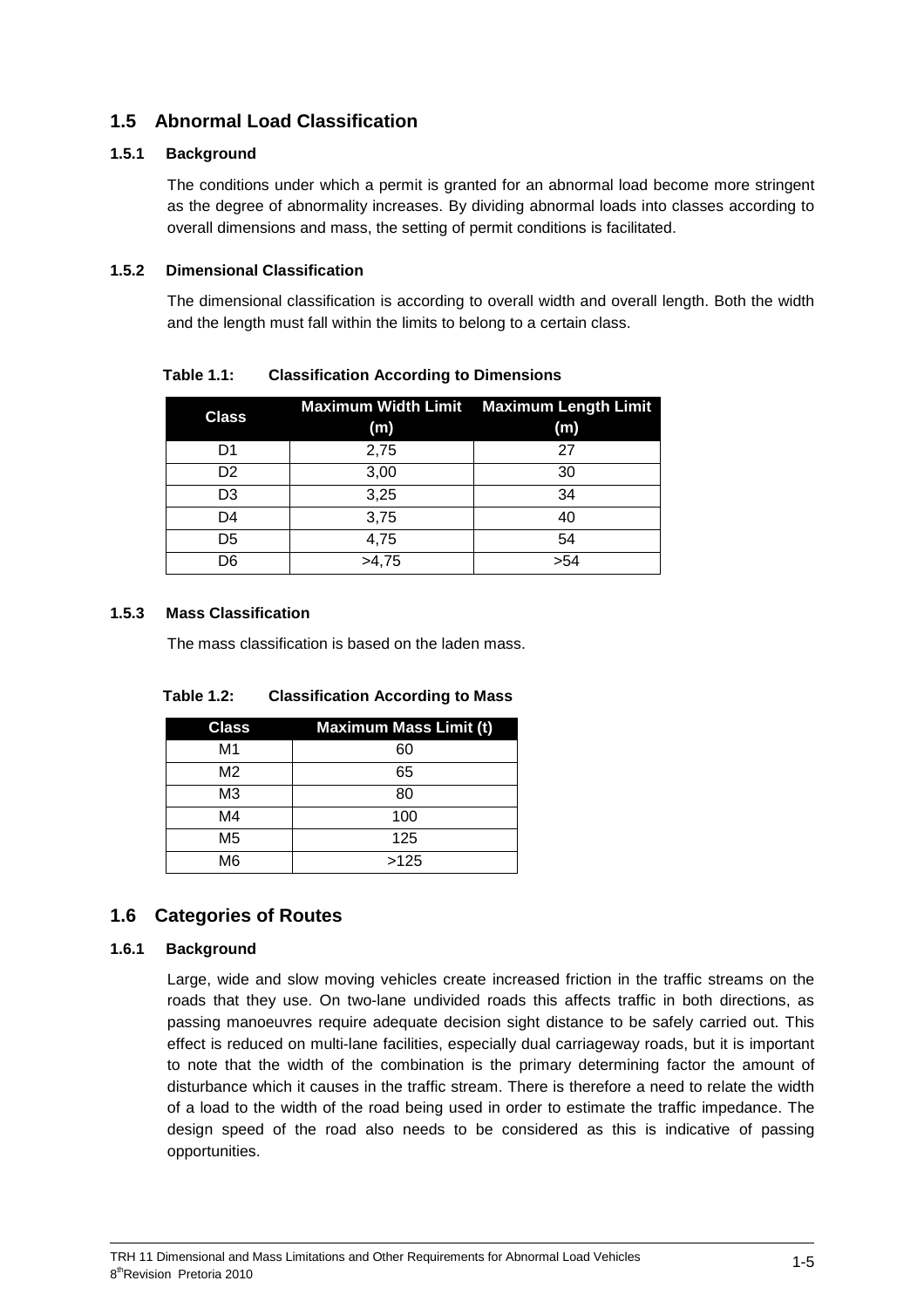Sections of road are therefore classified in terms of two parameters that are a function of the design standards. These parameters are the paved width and the posted speed limit. A speed limit of 100 km/h or more would ensure adequate sight distance for safe overtaking of abnormal load vehicles on two-way roads.

#### **1.6.2 Route Classification**

Using the two parameters of paved width and posted speed limit, road sections are categorised as presented in Table 1.3.

| <b>Category</b> | <b>Paved Width</b>               | <b>Posted Speed Limit</b> |
|-----------------|----------------------------------|---------------------------|
| Α               | paved width $\geq 18$ m          | all                       |
| в               | 13 m $\leq$ paved width $<$ 18 m | $\geq 100$ km/h           |
| С               | 13 m $\leq$ paved width $<$ 18 m | $< 100$ km/h              |
|                 | 10 m $\leq$ paved width $<$ 13 m | $\geq 100$ km/h           |
| D               | 10 m $\leq$ paved width $<$ 13 m | $< 100$ km/h              |
|                 | paved width $<$ 10 m             | all                       |

**Table 1.3: Route Classification**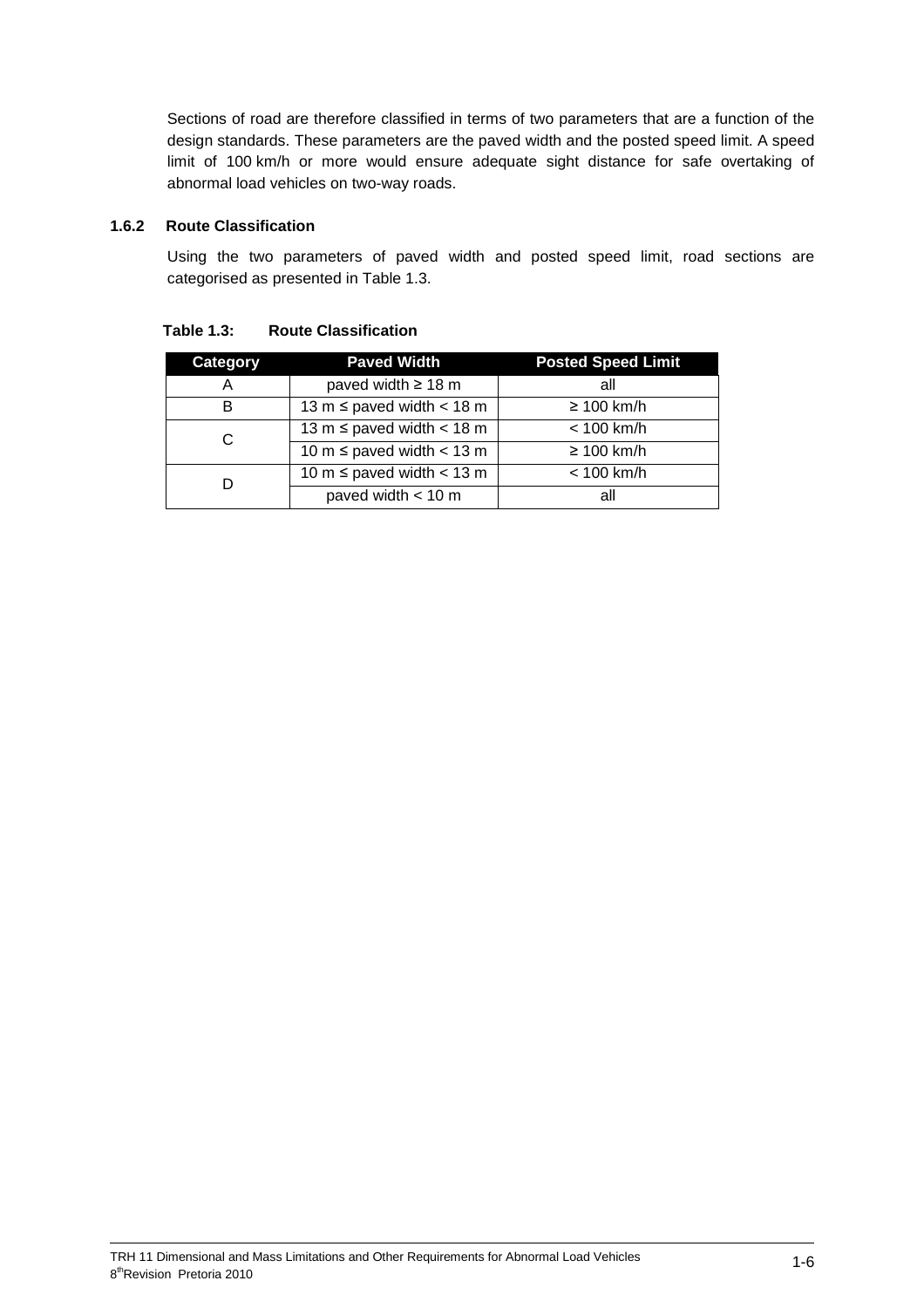# **2 DIMENSIONAL LIMITATIONS**

# **2.1 Background**

Loads with abnormal dimensions can cause obstruction and danger to other road users. Permits will only be considered for abnormally dimensioned loads that are considered to be indivisible. Table 2.1 summarizes the **legal limits** for different vehicle types.

| Table 2.1: | <b>Maximum Overall Legal Dimensions (GVM/GCM exceeds 12 t)</b> |  |
|------------|----------------------------------------------------------------|--|
|------------|----------------------------------------------------------------|--|

| <b>Vehicle Type</b>                                                                                                | <b>Overall</b><br>Length<br>(m) | <b>Overall</b><br><b>Width</b><br>(m) | <b>Overall</b><br><b>Height</b><br>(m) |                                | <b>Example</b>                                                 |
|--------------------------------------------------------------------------------------------------------------------|---------------------------------|---------------------------------------|----------------------------------------|--------------------------------|----------------------------------------------------------------|
| <b>Single</b><br>vehicle<br>(Rigid)                                                                                | 12,5                            | 2,6                                   | 4,3                                    | 4,3 m                          | ⊯<br>(0)(0)<br>12,5 m<br>$2,6$ m                               |
| <b>Articulated</b><br>vehicle                                                                                      | 18,5                            | 2,6                                   | 4,3                                    | 4,3m                           | I£<br>18,5 m<br>$2,6$ m                                        |
| Other<br>combinations<br>of vehicles                                                                               | 22,0                            | 2,6                                   | 4,3                                    | 4.3 m                          | $\frac{d}{dt}$<br>$\pi$<br>00<br>$22,0 \, \text{m}$<br>$2,6$ m |
| ength<br><b>Legally Permissible</b>                                                                                |                                 |                                       |                                        |                                |                                                                |
| Regulation 221 sets the legal limits for the permissible maximum length of road vehicles as<br>shown in Table 2.2. |                                 |                                       |                                        |                                |                                                                |
| Maximum Overall Legal Length (including load projections)<br>able 2.2:                                             |                                 |                                       |                                        |                                |                                                                |
| <b>Overall Length</b><br><b>Vehicle Type</b><br><b>Comments</b><br>(m)                                             |                                 |                                       |                                        |                                |                                                                |
| Single vehicle                                                                                                     |                                 |                                       | 12,5                                   |                                | Excluding a semi-trailer                                       |
| Articulated vehicle                                                                                                |                                 |                                       | 18,5                                   |                                | Truck-tractor & semi-trailer                                   |
| Other combinations of vehicles                                                                                     |                                 | 22,0                                  |                                        | Interlinks, multiple trailers. |                                                                |

# **2.2 Length**

#### **2.2.1 Legally Permissible**

| <b>Table 2.2:</b> | <b>Maximum Overall Legal Length (including load projections)</b> |
|-------------------|------------------------------------------------------------------|
|-------------------|------------------------------------------------------------------|

| <b>Vehicle Type</b>            | <b>Overall Length</b><br>(m) | <b>Comments</b>                |
|--------------------------------|------------------------------|--------------------------------|
| Single vehicle                 | 12.5                         | Excluding a semi-trailer       |
| Articulated vehicle            | 18,5                         | Truck-tractor & semi-trailer   |
| Other combinations of vehicles | 22,0                         | Interlinks, multiple trailers. |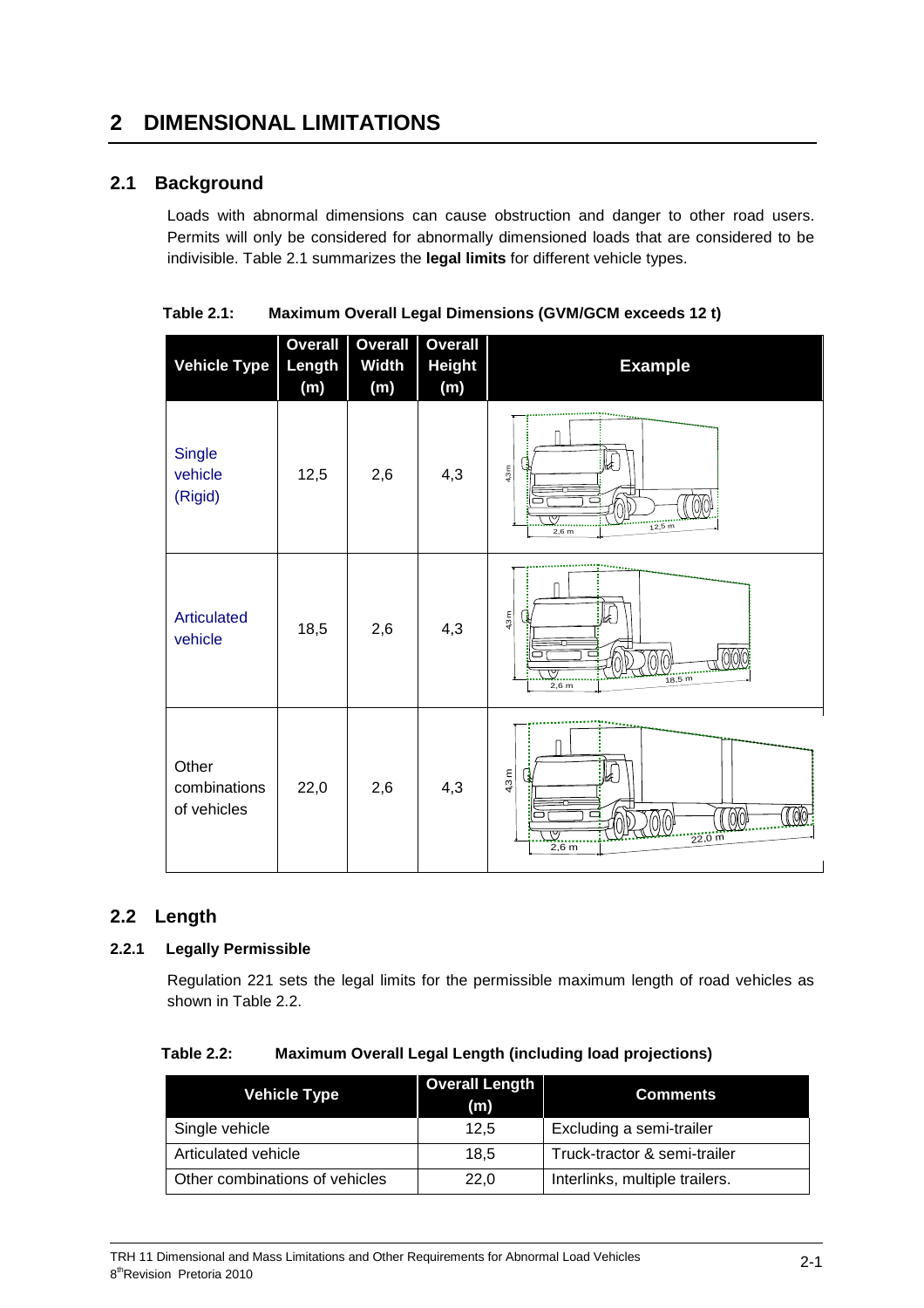#### **2.2.2 Allowable under Permit**

| Table 2.3 |  | <b>Maximum Overall Length per Vehicle Type (including load projections)</b> |
|-----------|--|-----------------------------------------------------------------------------|
|-----------|--|-----------------------------------------------------------------------------|

| <b>Vehicle Type</b>      | <b>Overall Length</b><br>(m) | <b>Comments</b>              |
|--------------------------|------------------------------|------------------------------|
| Rigid vehicles           | 20                           | Including mobile cranes      |
| Foundation diggers       | 23                           |                              |
| Articulated vehicles     | 26                           | Truck-tractor & semi-trailer |
| Combinations of vehicles | 28                           | Truck, dolly & semi-trailer  |

Where abnormally long vehicles could have difficulty in travelling around the sharp curves on some roads, particularly in mountain passes, in urban areas, on freeway ramps, over certain roads with short vertical curves and some bridges, it is necessary to limit further the allowable overall length of the abnormal vehicle.

For the transportation of long loads of up to 20,0 m in length, vehicles of a conventional type without steerable rear axles, or vehicles incorporating non-steerable dollies or extendible trailers may be used. In the case of non-steerable axle units, the longitudinal distance between the extreme axle centres of any axle unit may not exceed 4,2 m.

For the transportation of loads from 20,0 m to 25,0 m in length or for wheelbases exceeding 14,5 m, steerable rear axles or steerable dollies must be used.

For loads longer than 25,0 m all rear axle units must be fully steerable. Alternatively, a steerable dolly (fully steerable axles in all conditions, both static and dynamic) with a turntable capable of 180 degree rotation may be used. With this type of vehicle, a rear projection of the load is not desirable and loads should be supported near the end.

Abnormally long loads should be transported by vehicles specifically designed for the conveyance of such loads. Exceptions may be made at the discretion of the MEC in small centres where such vehicles are not available. On the other hand, an abnormally long vehicle may not be used to transport a load which does not require a vehicle of such length.

# **2.3 Width**

#### **2.3.1 Legally Permissible**

Regulation 223 stipulates that goods vehicles with a gross vehicle mass of 12 000 kg or more may operate on a public road with an overall width of not more than 2,6 m. All other vehicles shall not exceed 2,5 m in width.

Regulation 230 stipulates that the overall width of certain agricultural and road construction machines shall not exceed 4,5 m and 3,5 m respectively if operated on a public road.

#### **2.3.2 Allowable under Permit**

Limits depend on factors such as topography, road width, traffic volumes and obstructions. Special provision must be made in terms of markings and escorting (see Chapter 4: Marking and Escorting) if the vehicle width exceeds 3,5 m.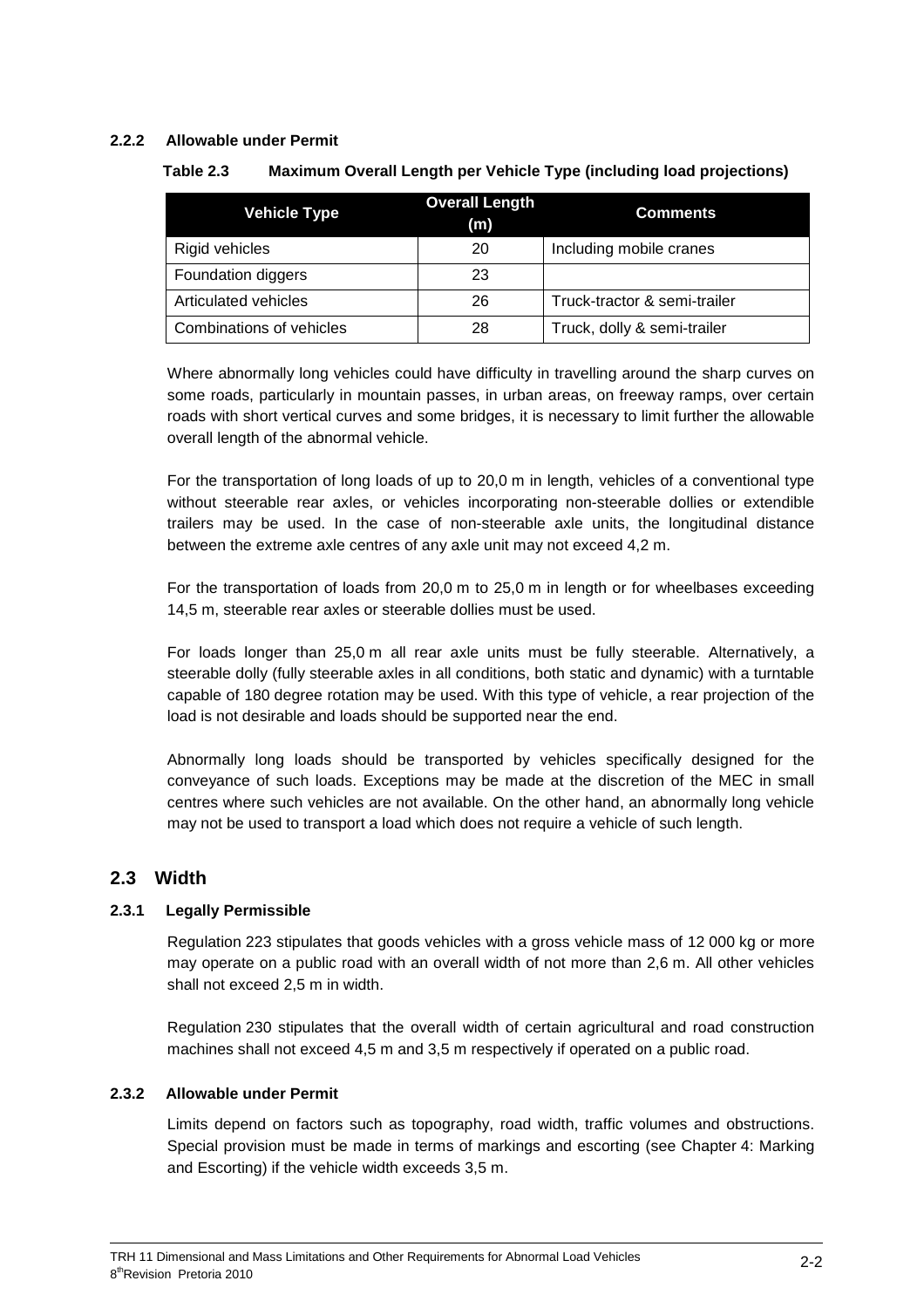# **2.4 Height**

# **2.4.1 Legally Permissible**

Regulation 224 sets a limit of 4,3 m on the overall height of a road vehicle, together with its load, measured from ground level.

# **2.4.2 Allowable under Permit**

The principal factors limiting the permissible height of abnormal loads are the clearances under any overhead bridges or overhead lines on the route, and the stability of the vehicle and the load. It is the responsibility of the carrier to identify a suitable route and to substantiate the suitability of the route with the application.

**Height Action**  $> 4.3 m$ The clearance of every overhead obstruction must be established by the carrier before the vehicle passes under it. (Note that the clearance under a transmission line is not simply the clearance between the conductor and the ground, but that a safety factor should be allowed for, depending on the voltage).  $> 4.7 m$ A vehicle shall be provided to drive ahead of the abnormal vehicle. A gauge of non-conducting material shall be fitted to the top of this vehicle. The height of the gauge shall be 100 mm higher than the highest point of the abnormal vehicle or load. It is also required of the carrier to give a written confirmation that he knows the particular route and has recently gone through it and should any structural damage occur he will then be held responsible for any financial implications that have resulted. > 5,5 m Permission must be obtained from Telkom prior to applying for a permit, unless a lower limit is specified by Telkom for a specific area or route. > 5,8 m Permission must be obtained from Eskom prior to applying for a permit, unless a lower limit is specified by Eskom for a specific area or route.

**Table 2.4: Actions Required when Transporting High Loads** 

# **2.5 Overhangs**

The front and rear overhangs of a vehicle are illustrated in Figure 2.1.



**Figure 2.1: Front and Rear Overhangs**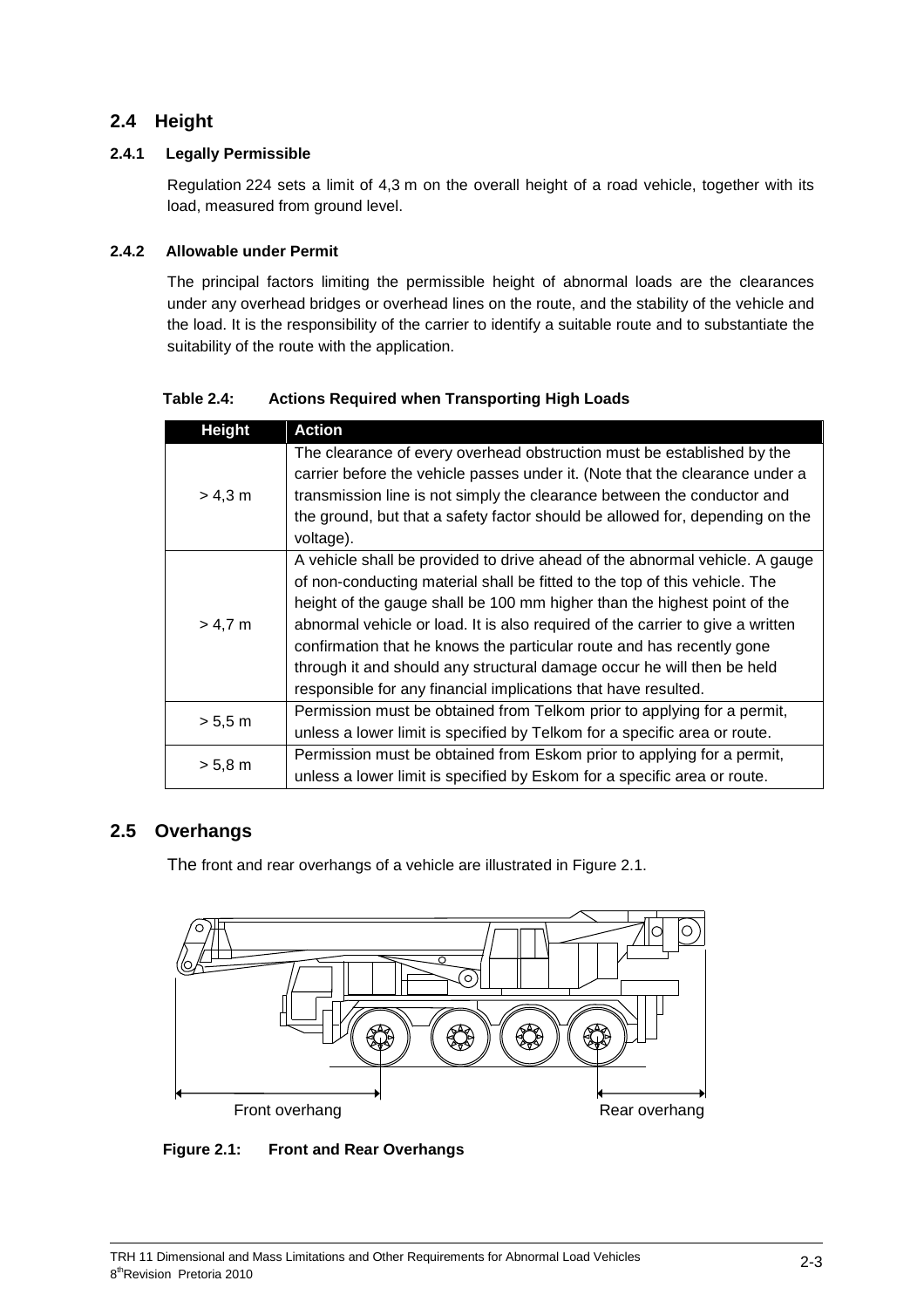#### **2.5.1 Front Overhang**

#### **2.5.1.1 Legally Permissible**

Regulation 226 limits the front overhang of a vehicle as follows:

i) For vehicles where the distance from the front end of the vehicle to the backrest of the driver's seat at seat-level is less than 1,7 m, to the lesser of –

60 per cent of the wheelbase, or 6,2 m less half the wheelbase.

ii) Where this distance is more than 1,7 m, to the lesser of  $-$ 

60 per cent of the wheelbase, or 5,8 m less half the wheelbase.

iii) To 1,8 m for a semi-trailer.

#### **2.5.1.2 Allowable under Permit**

Load carrying abnormal vehicles must comply with the requirements of Regulation 226. For non-load carrying vehicles, refer to section 2.5.3.

#### **2.5.2 Rear Overhang**

#### **2.5.2.1 Legally Permissible**

Regulation 226 limits the rear overhang of goods vehicles, measured from the rearmost axle, to 60 per cent of the wheelbase.

#### **2.5.2.2 Allowable under Permit**

The rear overhang of a load carrying abnormal vehicle, measured from the rearmost axle, may not exceed 2 m or 70 per cent of the wheelbase, whichever is the greater, subject to the restriction on load projection stipulated in section 2.6. For non-load carrying vehicles, refer to section 2.5.3.

#### **2.5.3 Front and Rear Overhangs Allowable under Permit for Non-load Carrying Vehicles**

In the case of non-load carrying vehicles, such as mobile cranes and foundation diggers, the actual front or rear overhang shall not exceed the values given in Table 2.5. The overhang is measured from the centre of the foremost or rearmost axle to the furthest point of the overhang section of the vehicle.

#### **Table 2.5: Allowable Front/Rear Overhang under Permit for Non-load Carrying Vehicles.**

| Wheelbase (m)                     | 3 m | 4 m | .5 m | 6 m or more |
|-----------------------------------|-----|-----|------|-------------|
| Allowable front or rear overhang* |     |     |      |             |
| $\sim$ $-$                        |     |     |      |             |

\* From the centre of the front or rear axle to the furthest point of the overhang section of the vehicle.

The above-mentioned overhang values may be increased by 50per cent if the increased overhang section is at a height not less than **2,5 m** above the road surface. In the case of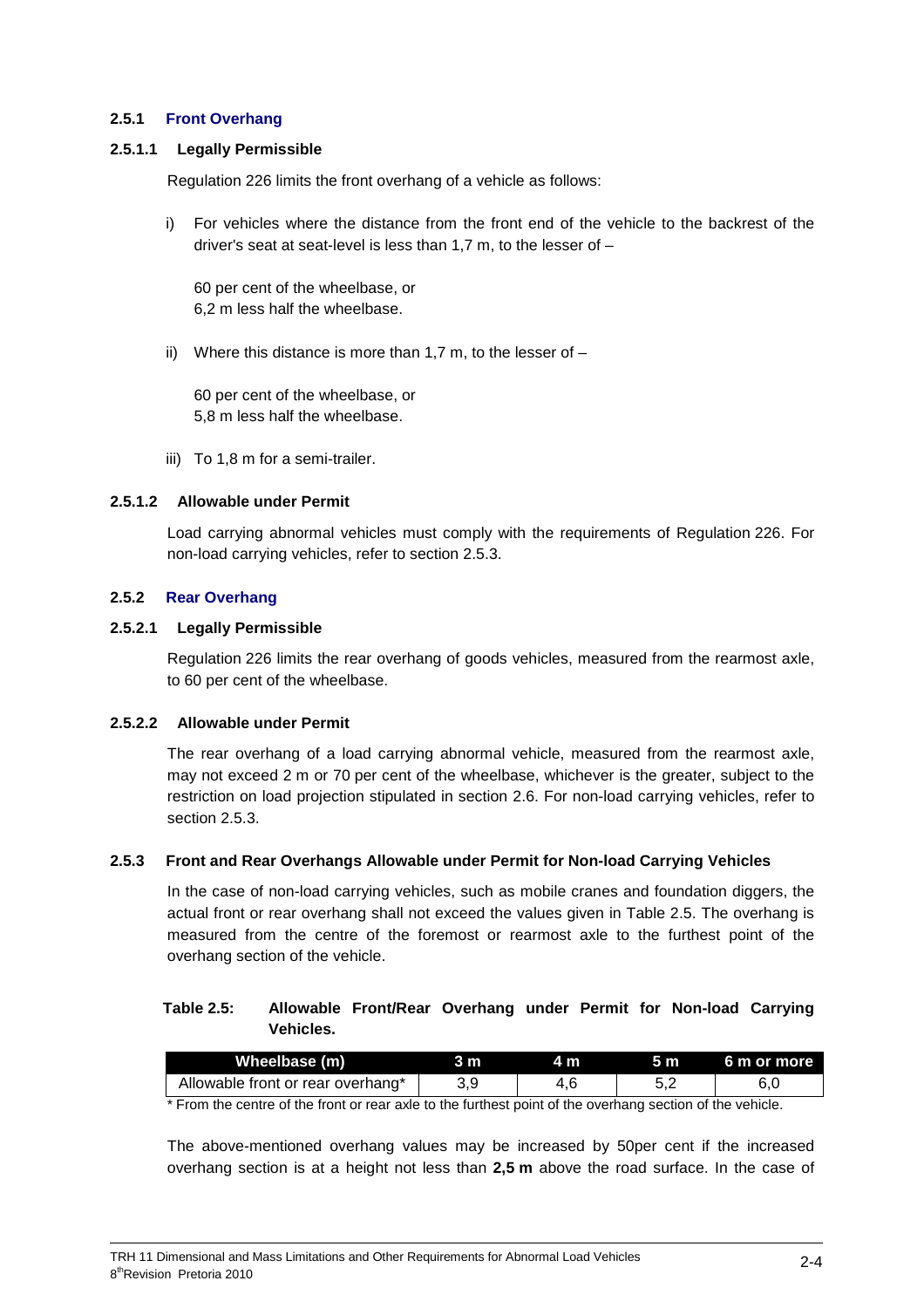special vehicles such as mobile cranes and drilling rigs, the front overhang of the furthest point of the central unit (the boom) must always be within the outer minimum turning circle of the vehicle.

# **2.6 Load Projections**



**Figure 2.2: Load Projections** 

#### **2.6.1 Front Load Projection**

#### **2.6.1.1 Legally Permissible**

Regulation 227 limits the load projection to **300 mm** beyond the front end of the vehicle.

#### **2.6.1.2 Allowable under Permit**

No abnormal load shall project more than **1,0 m** beyond the front end of the drawing vehicle.

#### **2.6.2 Rear Load Projection**

#### **2.6.2.1 Legally Permissible**

Regulation 229 states that a load projecting more than 300 mm beyond the rear end of a vehicle shall be suitably indicated with warning devices and Regulation 227 states that no load shall project more than **1,8 m** and that the combined length of the load and the vehicle shall not exceed the limits presented in section 2.2.1 of this document.

#### **2.6.2.2 Allowable under Permit**

- (i) Vehicles with a rear overhang of more than 50 per cent of the wheelbase: rear projection of the load may not exceed **0,5 m**.
- (ii) Vehicles with a rear overhang of less than 50 per cent of the wheelbase : rear projection of the load measured (a) behind the centre of the rearmost axle unit, and (b) behind the rear end of the vehicle, may not exceed the values given in Table 2.6.

| Wheelbase (m) | Beyond centre of rearmost axle unit<br>(a) | Beyond rear end of vehicle<br>(b) |
|---------------|--------------------------------------------|-----------------------------------|
|               | 3,9                                        | 2,6                               |
|               | 4,6                                        | 2,9                               |
|               | 5,2                                        | 3,2                               |
|               | 6,0                                        | 3,5                               |
|               | 6.0                                        |                                   |

**Table 2.6: Allowable Rear Load Projections**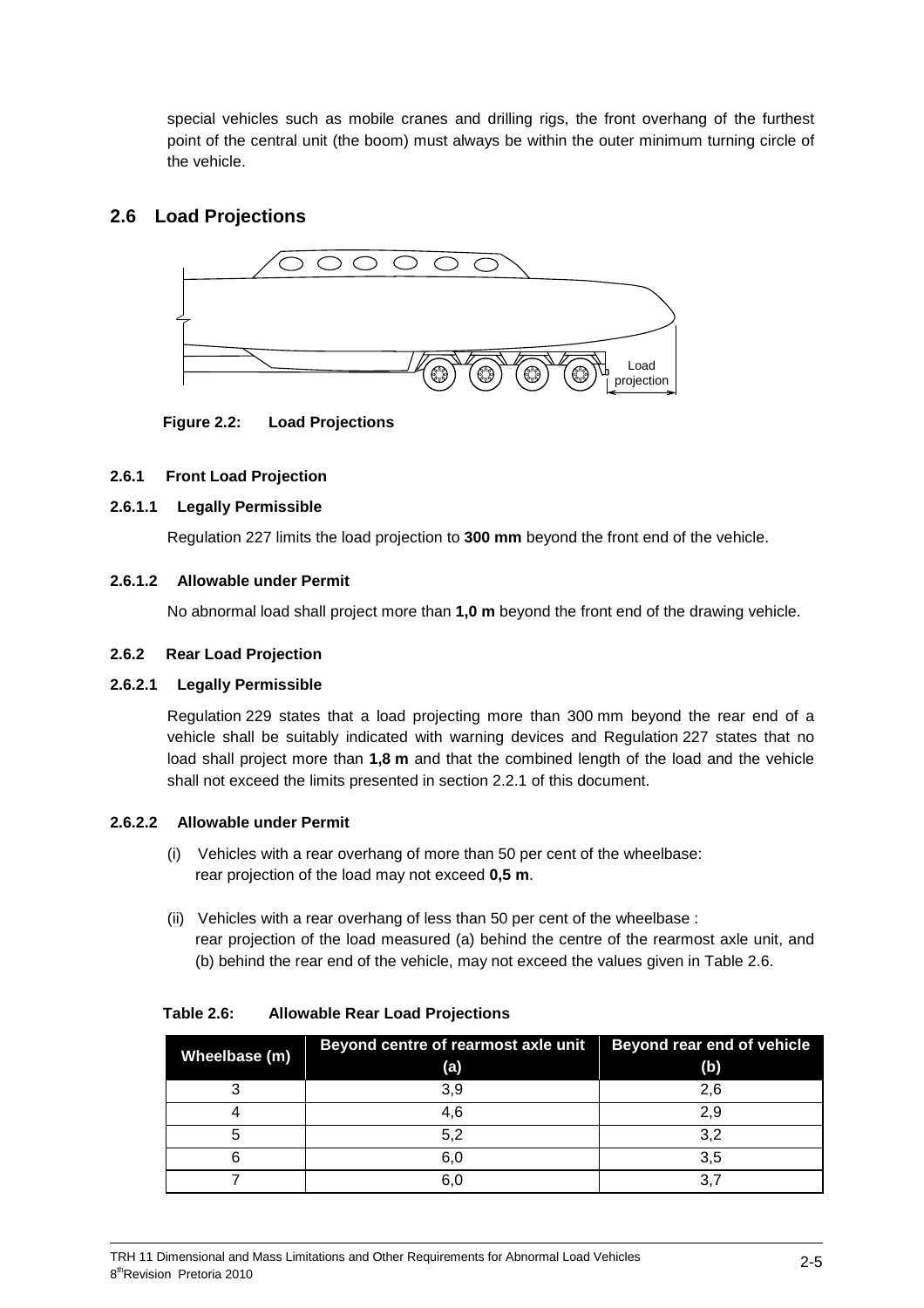| Wheelbase (m) | Beyond centre of rearmost axle unit<br>(a) | Beyond rear end of vehicle<br>(b) |
|---------------|--------------------------------------------|-----------------------------------|
|               | 6,0                                        | 4.U                               |
|               | 6.0                                        | 4,3                               |
| 10 and more   | 6.0                                        | 4,5                               |

Where the height of the load above the road surface is not less than 2,5 m, the projection may be increased by 20 per cent or 750 mm whichever is the lesser.

A rear own escort should be provided where the projection exceeds 1,8 m.

### **2.7 Wheelbase**

#### **2.7.1 Legally Permissible**

Regulation 225 limits the wheelbase of

- i) semi-trailers to 10,0 m;
- ii) all other vehicles (except bus-trains) to 8,5 m; and
- iii) bus-trains to 15,0 m.

#### **2.7.2 Allowable under Permit**

No wheelbase shall exceed 14,5 m unless steerable rear axles or steerable dollies are used.

#### **2.8 Turning Radius**



**Figure 2.3: Illustration of Turning Radius** 

#### **2.8.1 Legally Permissible**

In terms of Regulation 225 the turning radius of any vehicle shall not exceed 13,1 m except for bus-trains and twin steer 4-axle rigid goods vehicles, where the turning radius shall not exceed 17,5 m.

#### **2.8.2 Allowable under Permit**

The maximum turning radii of vehicles will be determined by the geometry of the routes along which these vehicles travel. Traffic officer escort(s) may be required in cases where both the width and turning radius of a vehicle are excessive.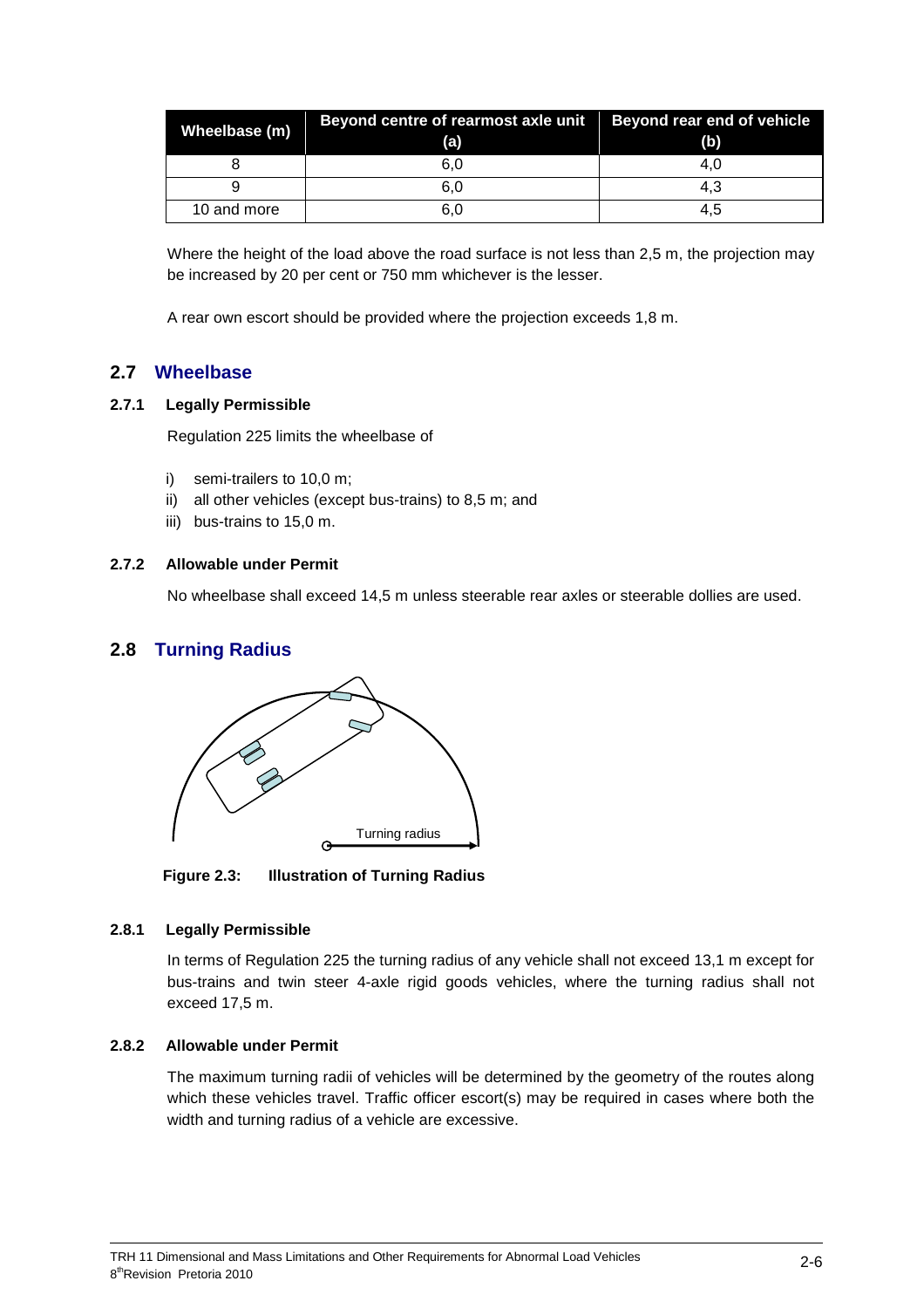# **2.9 Stability**

In the case of a loaded vehicle with a height/wheel track ratio greater than 2 or a load width/wheel track ratio greater than 1,8, or a load that is asymmetrically loaded, the carrier may be required to produce calculations performed by a professional engineer showing that the loaded vehicle is adequately stable under all conditions of road travel.

#### **Table 2.7: Triggering Values for Stability Checks**

| <b>Stability Ratio</b> | <b>Triggering Value</b> |
|------------------------|-------------------------|
| Height/wheel track     |                         |
| Load width/wheel track |                         |

# **2.10 Ground Clearance**

A vehicle or combination must have a ground clearance of not less than 150 mm under laden mass conditions. Trailers with less than 150 mm ground clearance must be able to lift to 150 mm when required to negotiate an undulation in the road surface.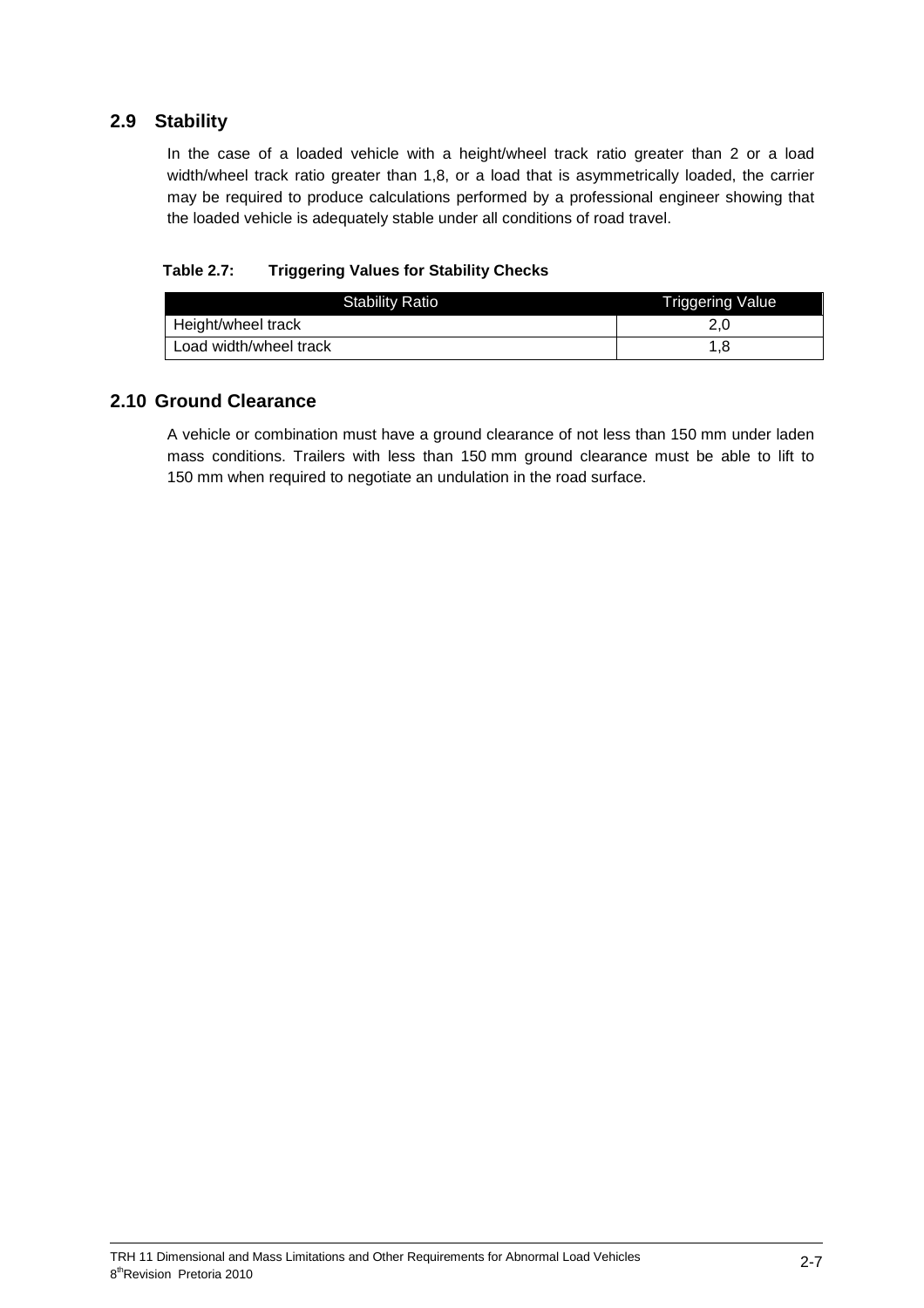# **3 MASS LIMITATIONS**

### **3.1 Background**

The permissible maximum vehicle or combination mass of a road vehicle or combination of road vehicles that is allowed to operate either legally or under permit on a public road is limited by:

- The capacity of the vehicles as rated by the manufacturer;
- The load which may be carried by the tyres;
- The damaging effect on road pavements;
- The structural capacity of bridges and culverts:
- The power of the prime mover(s);
- The load imposed on the driving axles; and
- The load imposed on the steering axles.

In this section the legal limits permitted by the NRTR are presented, as well as the corresponding limits allowable under permit. In both cases, the lowest allowable mass determines the permissible maximum masses which may be carried legally or under permit respectively.

#### **3.2 Loads on Tyres**

Overloading of tyres may lead to tyre failure and may cause an accident endangering and delaying other road users.

#### **3.2.1 Legally Permissible**

Regulation 238 stipulates that the limitations on the massload of wheels, as laid down in the South African National Standard SANS 1550 and Recommended Practice ARP 007, shall apply, or if SANS 1550 or ARP 007 do not contain the relevant tyre data, then the design capacity as specified by the manufacturer must be adhered to.

#### **3.2.2 Allowable under Permit**

For vehicles operating under permit, the allowable loads given in SANS 1550 and ARP 007 or by the manufacturer must not be exceeded. The speed restrictions must be rigidly adhered to and the wheels and rims must be of adequate strength.

# **3.3 Manufacturer's Ratings**

Manufacturer's rating refers to the maximum massload for an axle or axle unit or the maximum mass of a vehicle or combination of vehicles as specified by the manufacturer. The manufacturer's ratings are referred to as "gross", namely the gross vehicle mass (GVM), gross combination mass (GCM), gross axle massload (GA) and gross axle unit massload (GAU). This information must be clearly imprinted or stamped on the information plate, which in terms of Regulation 245 of the NRTR is required to be affixed to, inter alia, goods vehicle with a GVM exceeding 3 500 kg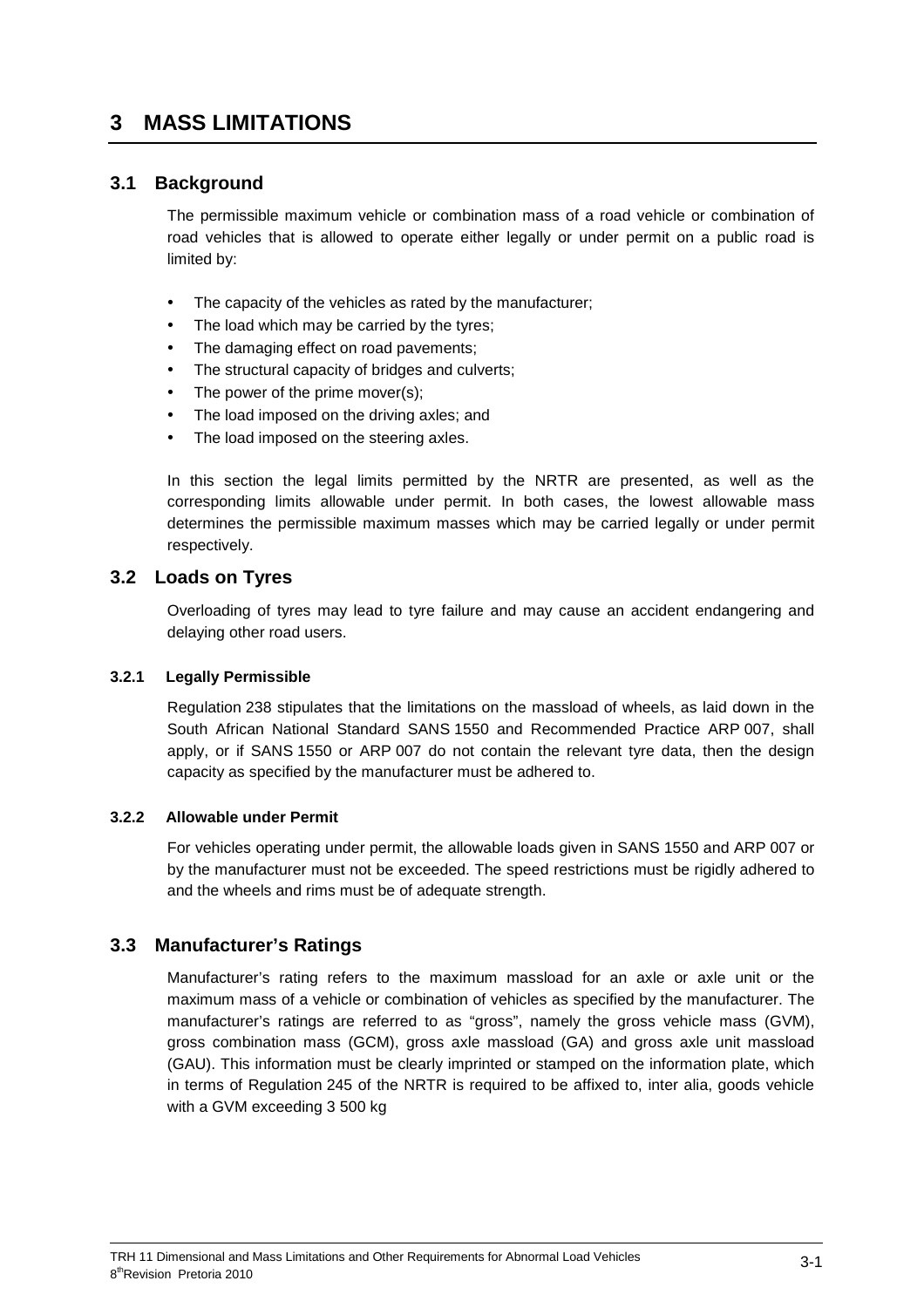#### **3.3.1 Legally Permissible**

Regulation 239 stipulates that the gross vehicle mass; gross combination mass; any gross axle massload; or any gross axle unit massload, shall not be exceeded.

#### **3.3.2 Allowable under Permit**

No permit will be granted if any of the manufacturer's ratings are exceeded.

# **3.4 Massload Carrying Capacity of Roads**

Every wheel of a vehicle causes some structural damage (wear) to the road pavement. The total damage to a road pavement caused by a vehicle is determined by the tyre pressure, magnitude of the individual wheel loads and the spacing between the wheels. The closer the spacing of the wheels the greater the resultant stresses in the road pavement. The concept of the equivalent single wheel massload (ESWM) deals with this effect (see section 6.2).

#### **3.4.1 Legally Permissible**

Regulation 240 stipulates that axle mass loads shall not exceed those given in Figure 3.1.



#### **Figure 3.1: Maximum Legal Loads on Axles and Axle Groups**

#### **3.4.2 Allowable under Permit**

The maximum axle load allowable under permit will depend on the manufacturer's rating for the axle or axle unit and the other vehicle components such as tyres,  $5<sup>th</sup>$  wheels and kingpins.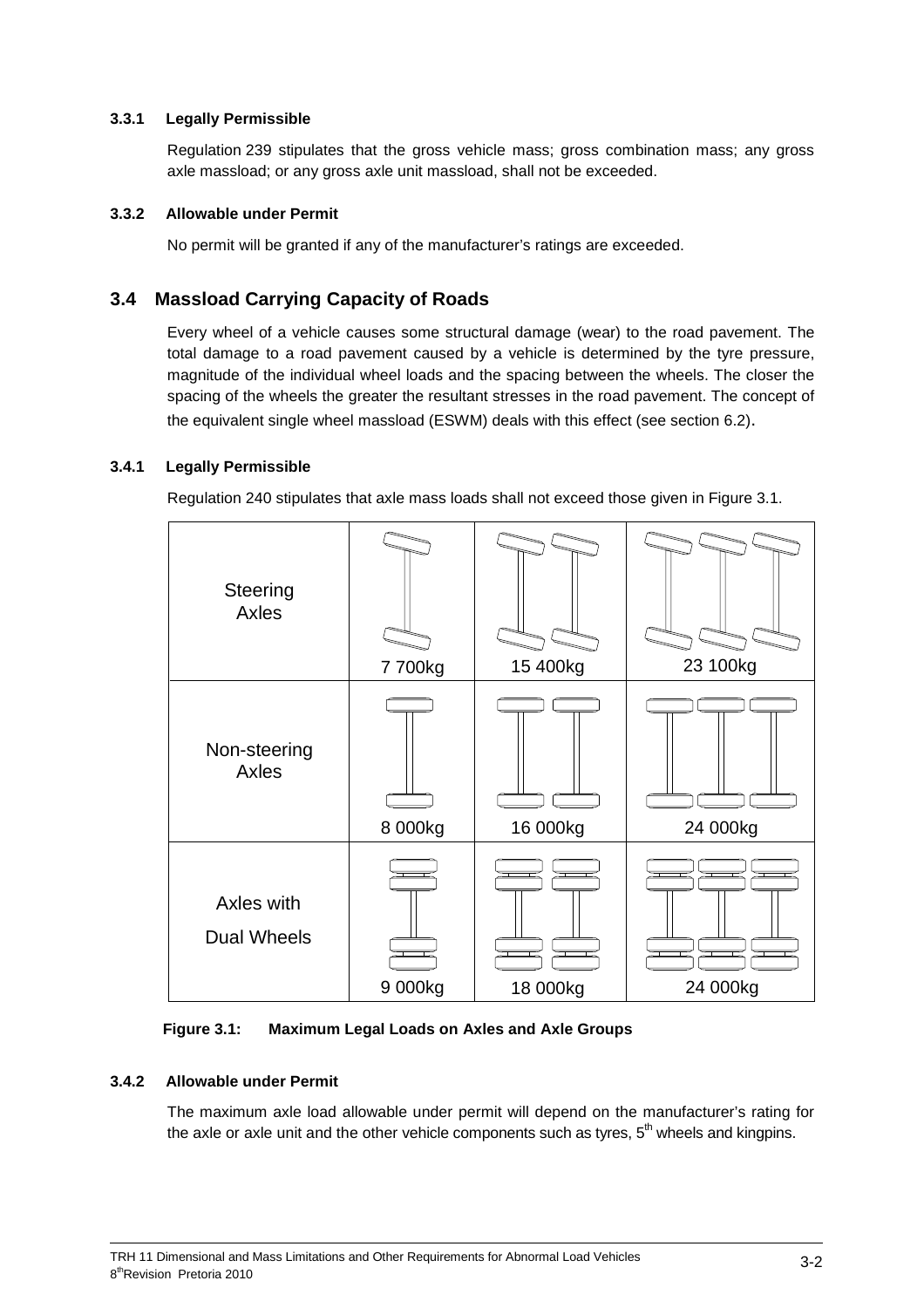An ESWM of up to 6 500 kg may be allowed. Special consideration can be given to non-load carrying vehicles that exceed the limit of 6 500 kg, provided that the axle loads of the non-load carrying vehicle are limited to 12 000 kg per axle. Non-load carrying vehicles refer to vehicles such as mobile cranes and foundation diggers.

# **3.5 Massload Carrying Capacity of Bridges and Culverts**

The load carrying capacity of bridges and culverts requires that the load intensity of a vehicle be limited. The load carrying capacity of a bridge or culvert is determined by the design and present condition of the structure. The load intensity of a vehicle is determined by the loads on axles and axle units and the spacing of those axles and axle units. It is therefore necessary to limit the load that is carried by a group of axles or axle units.

#### **3.5.1 Legally Permissible**

Regulation 241 states that the total axle massload of any group of axles on a vehicle or combination of vehicles may not exceed the mass in kilogram calculated using the following formula:

### **P = 18 000 + 2 100 x L**

- Where:  $P =$  Permissible Maximum Mass of the group of axles (in kg); and
	- $L =$  Distance between the centre of the first axle of any group of axles to the centre of the last axle of such group, measured in metres (rounded up to the next highest tenth of a metre).

#### **3.5.2 Allowable under Permit**

In order to check whether an abnormal vehicle may be permitted to cross bridges and culverts en route, it is necessary to calculate the maximum stresses that the abnormal vehicle with its load will cause to be exerted on the various components of the bridges and culverts and then to compare these with the maximum stresses for which the bridges and culverts were designed.

Accurate calculations are complicated, laborious, time consuming and will normally not be required for vehicles, or combinations of vehicles, when the laden mass of the vehicle and/or combination of vehicles does not exceed 125 000 kg, provided the route is specified by the carrier.

For vehicles or combinations of vehicles with a total mass of less than 125 000 kg, any group of axles may not exceed the values given in Table 3.1. The limitations imposed by bridges and culverts on multi axle groups are based on the following formula:

# **MAL = EW x (6,850 + 0,00145 x AD)**

Where:  $M_{AL} =$  Allowable maximum mass of the group of axles (in kg);

- EW = Effective Width in mm; and
	- $AD =$  Distance between the centre of the first axle of any group of axles to the centre of the last axle of such group, measured in millimetres.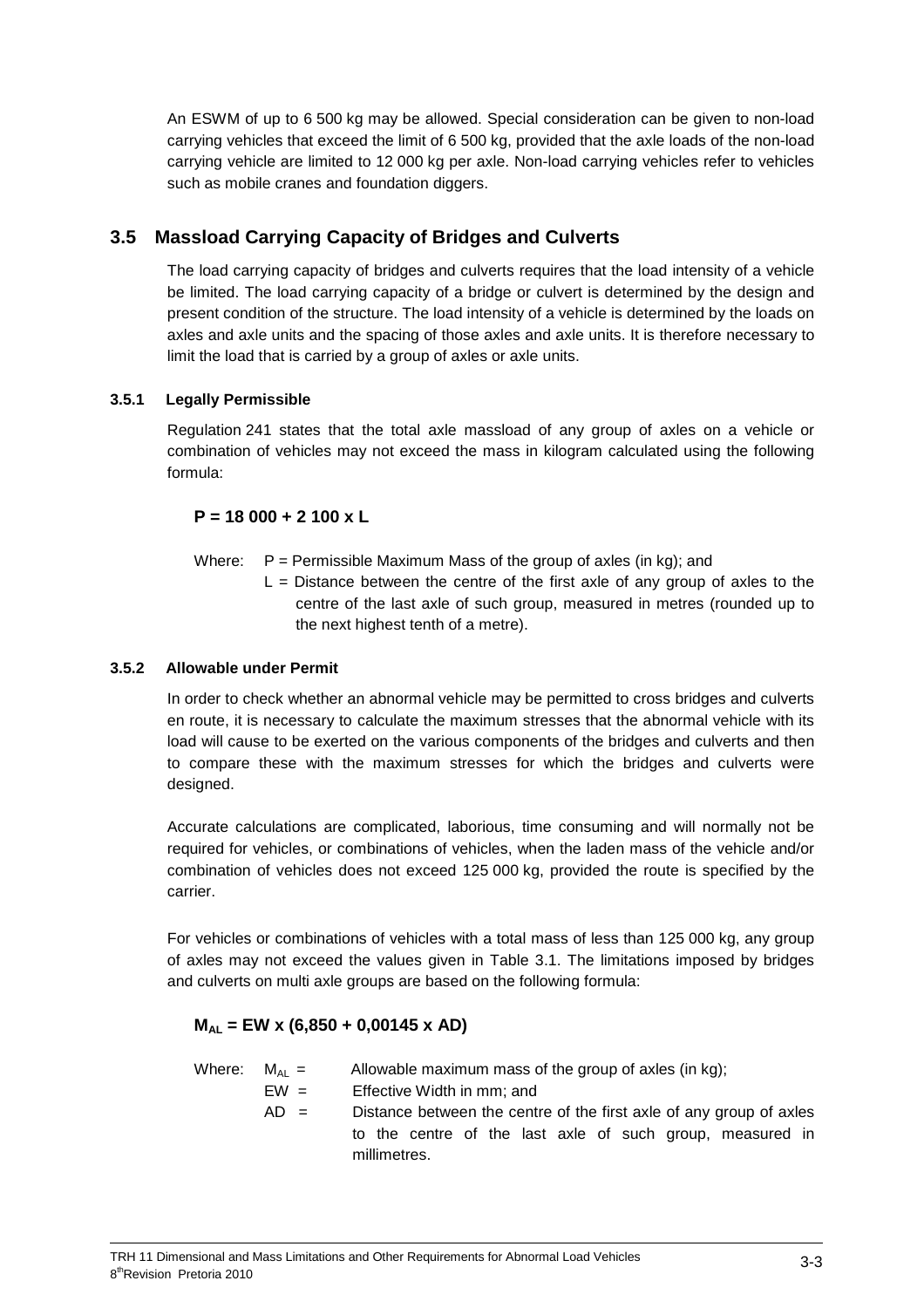In addition, unless specifically stated in the permit, no vehicle travelling under an abnormal load permit shall cross any bridge if the total mass or any axle mass load exceeds the maximum permitted for that bridge by an appropriate road traffic sign.

It is the responsibility of the carrier to ensure that the load can safely be carried by all bridges and other structures at the time of the proposed journey. Proof will be required that a recent investigation had been undertaken for the load or a similar or greater load.

#### **3.5.3 Distances between Axle Groups**

Whenever the spacing between the **last** axle of the leading group and the **first** axle of the trailing group of two groups of axles is less than 5 m, the axles must be considered as one group when applying the load limitations of Table 3.1. For multiple trailer/semi-trailer combinations, where the spacing between the last axle of the leading trailer/semi-trailer and the first axle of the following trailer/semi-trailer is less than 7 m, the allowable axle loads in Table 3.1 shall be reduced by 10 per cent per 1 m reduction of this distance with a lower limitation of 5 m, below which the axles must be considered as one group. Hauler-trailer combinations of gross mass exceeding 125 000 kg require special investigation.



**Figure 3.2: Distances between Axle Groups** 

#### **3.5.4 Tracking Requirements**

When determining the maximum allowable load, consideration must be given to other traffic that may be present on a bridge. Moreover, very heavy load combinations should travel along a path which minimises overstressing, usually the centreline of the bridge.

Vehicles or combinations of vehicles, in which the allowable axle group loading exceeds the value in the extreme right hand column of the applicable line of Table 3.1, shall proceed so that the centre of the load shall not be more than 1,0 m from the centre line of a bridge with an overall length exceeding 60 m. In such cases, the structure will be temporarily closed to all other road users. This condition must be clearly stated as a permit condition by the Issuing Authority. It requires the services of at least two traffic officer escorts to control other traffic.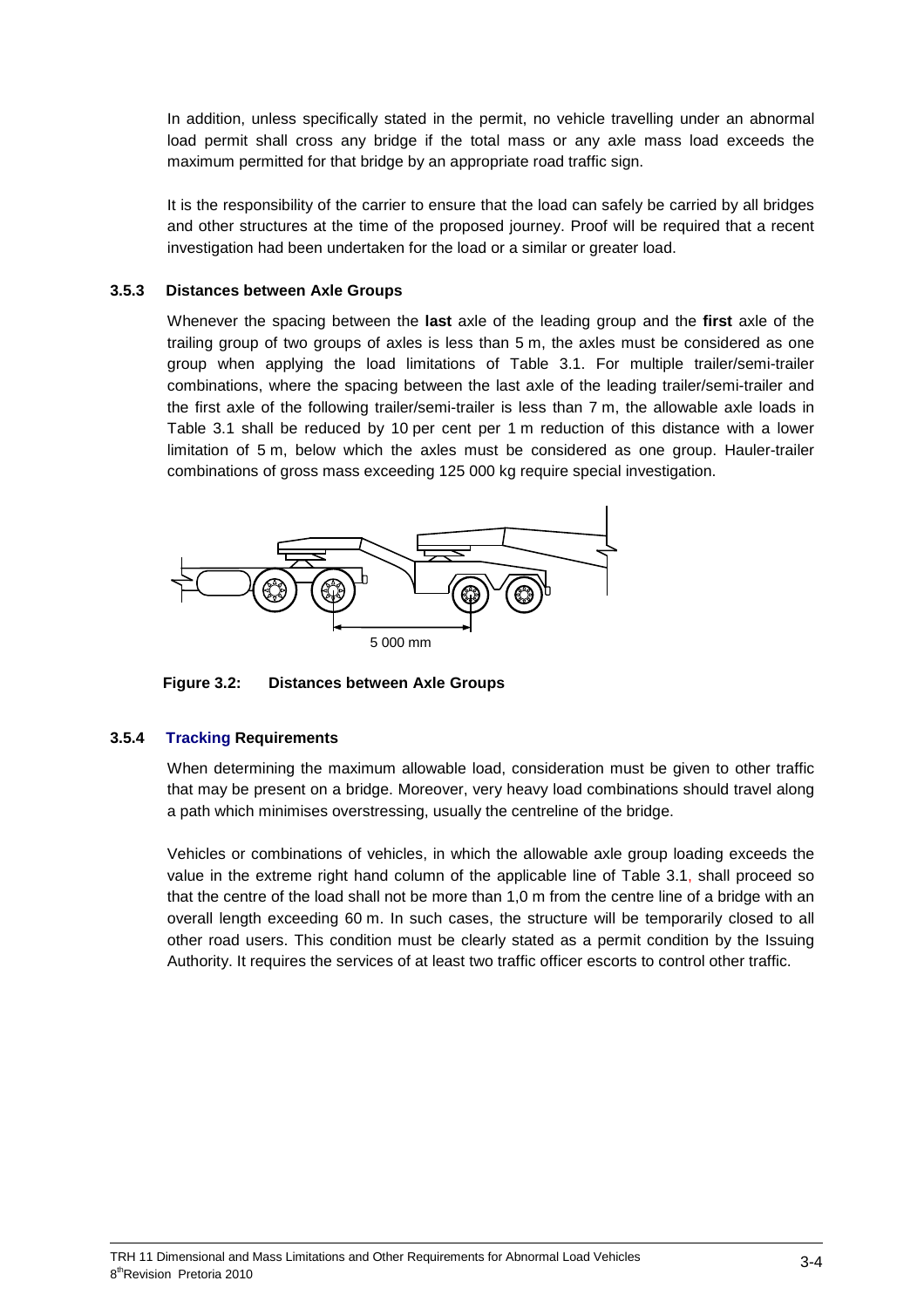| <b>Distance</b><br>between<br>extreme | Effective width (m) |         |          |         |        |         |         |        |         | <b>Tracking</b><br>required |         |         |         |        |
|---------------------------------------|---------------------|---------|----------|---------|--------|---------|---------|--------|---------|-----------------------------|---------|---------|---------|--------|
| axles (m)                             | 3,5                 | 3,6     | 3,7      | 3,8     | 3,9    | 4,0     | 4,1     | 4,2    | 4,3     | 4,4                         | 4,5     | 4,6     | 4,7     |        |
| 1,2                                   | 30 070              | 30 920  | 31 780   | 32 640  | 33 500 | 34 360  | 35 2 20 | 36 080 | 36 940  | 37 800                      | 38 660  | 39 510  | 40 370  | 30 950 |
| 1,5                                   | 31 590              | 32 490  | 33 390   | 34 300  | 35 200 | 36 100  | 37 000  | 37910  | 38 810  | 39710                       | 40 610  | 41 520  | 42 4 20 | 33700  |
| 1,8                                   | 33 110              | 34 060  | 35 000   | 35 950  | 36 890 | 37 840  | 38 790  | 39 730 | 40 680  | 41 620                      | 42 570  | 43 5 20 | 44 460  | 36 300 |
| 2,1                                   | 34 630              | 35 620  | 36 610   | 37 600  | 38 590 | 39 580  | 40 570  | 41 560 | 42 550  | 43 540                      | 44 530  | 45 5 20 | 46 510  | 38750  |
| 2,4                                   | 36 160              | 37 190  | 38 2 20  | 39 250  | 40 290 | 41 3 20 | 42 350  | 43 390 | 44 4 20 | 45 450                      | 46 490  | 47 520  | 48 550  | 41 300 |
| 2,7                                   | 37 680              | 38 750  | 39 830   | 40 910  | 41 980 | 43 060  | 44 140  | 45 210 | 46 290  | 47 370                      | 48 440  | 49 5 20 | 50 600  | 43 100 |
| 3,0                                   | 39 200              | 40 320  | 41 440   | 42 5 60 | 43 680 | 44 800  | 45 920  | 47 040 | 48 160  | 49 280                      | 50 400  | 51 520  | 52 640  | 45 100 |
| 3,3                                   | 40 720              | 41890   | 43 050   | 44 210  | 45 380 | 46 540  | 47 700  | 48 870 | 50 030  | 51 190                      | 52 360  | 53 520  | 54 680  | 46 900 |
| 3,6                                   | 42 250              | 43 450  | 44 660   | 45 870  | 47 070 | 48 280  | 49 490  | 50 690 | 51 900  | 53 110                      | 54 320  | 55 520  | 56 730  | 48 550 |
| 3,9                                   | 43770               | 45 0 20 | 46 270   | 47 520  | 48770  | 50 0 20 | 51 270  | 52 520 | 53 770  | 55 0 20                     | 56 270  | 57 520  | 58770   | 50 050 |
| 4,2                                   | 45 290              | 46 580  | 47 880   | 49 170  | 50 470 | 51 760  | 53 050  | 54 350 | 55 640  | 56 940                      | 58 230  | 59 520  | 60 820  | 51 800 |
| 4,5                                   | 46 810              | 48 150  | 49 4 9 0 | 50 830  | 52 160 | 53 500  | 54 840  | 56 180 | 57 510  | 58 850                      | 60 190  | 61 530  | 62 860  | 52 600 |
| 4,8                                   | 48 340              | 49720   | 51 100   | 52 480  | 53 860 | 55 240  | 56 620  | 58 000 | 59 380  | 60760                       | 62 150  | 63 530  | 64 910  | 53 600 |
| 5,1                                   | 49 860              | 51 280  | 52710    | 54 130  | 55 560 | 56 980  | 58 400  | 59 830 | 61 250  | 62 680                      | 64 100  | 65 530  | 66 950  | 54 500 |
| 5,4                                   | 51 380              | 52 850  | 54 320   | 55 780  | 57 250 | 58 720  | 60 190  | 61 660 | 63 1 20 | 64 590                      | 66 060  | 67 530  | 69 000  | 55 200 |
| 5,7                                   | 52 900              | 54 410  | 55 930   | 57 440  | 58 950 | 60 460  | 61 970  | 63 480 | 64 990  | 66 510                      | 68 0 20 | 69 530  | 71 040  | 55 800 |
| 6,0                                   | 54 430              | 55 980  | 57 540   | 59 090  | 60 650 | 62 200  | 63760   | 65 310 | 66 870  | 68 4 20                     | 69 980  | 71 530  | 73 090  | 56 200 |

#### **Table 3.1: Limitations on the Maximum Allowable Mass (in kg) of Multi Axle Groups imposed by Bridges and Culverts**

i) Values are based on the formula: **Allowable Mass (kg) = EW x (6,850 + 0,00145 x distance between extreme axles)**where EW, the effective width, and the distance between extreme axles are in mm (values are rounded to the nearest 10 kg).

#### **ii) Interpolation is permitted but not extrapolation.**

iii) Where loads exceed the maximum unrestricted values given in the last column, vehicles will be subject to special tracking requirements and structures will be temporarily closed to other road users. This applies to all values to the right of the heavy stepped line in the table.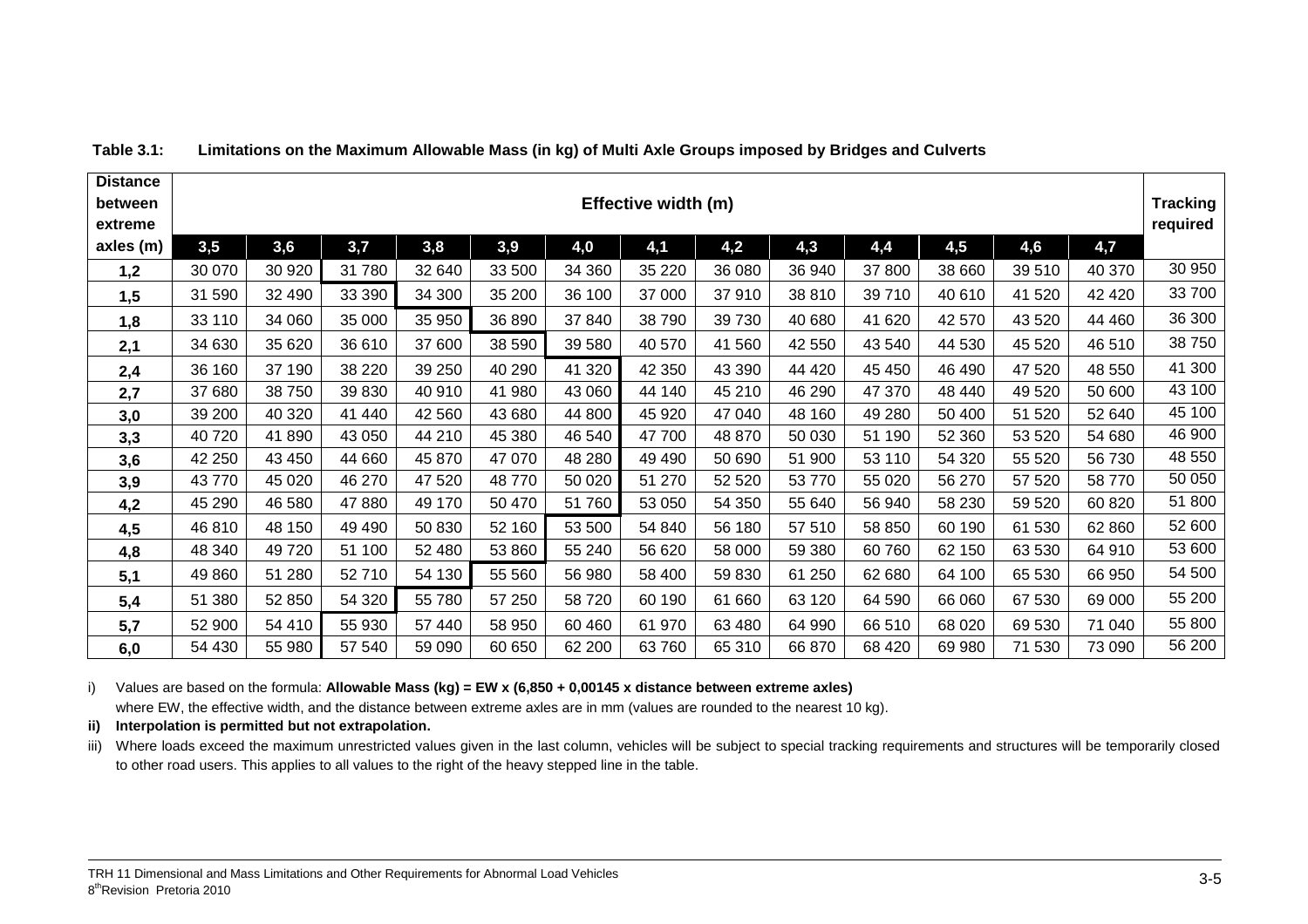# **3.6 Limitations Imposed by Drawing Vehicles (Power to Mass Ratio)**

It is important that legally loaded as well as abnormally loaded vehicles be adequately powered so that a reasonable travel speed can be maintained to avoid unnecessary traffic congestion.

#### **3.6.1 Legally Permissible**

Regulation 239 requires that the mass in kilograms of a vehicle or combination of vehicles does not exceed a figure arrived at by multiplying the net power in kW of the engine of such vehicle as determined in accordance with or calculated with due regard to Code of Practice "SANS 10013-1 - The Determination of Performance (at net power) of Internal Combustion Engines":

- i) in the case of the drawing vehicle being a tractor, by 400,
- ii) in the case of any other vehicle, by 240.

#### **3.6.2 Allowable under Permit**

- i) For abnormal vehicles and/or combination of vehicles with a total mass of less than 23 000 kg, the provisions of section 3.6.1 will apply.
- ii) For abnormal vehicles and/or combination of vehicles with a total mass exceeding 23 000 kg, the net power in kW of the engine(s) of such vehicle, as determined in accordance with or calculated with due regard to Code of Practice SANS 10013-1, shall not be less than the value calculated using the following formula:

$$
P = (50 \times n) + \left(\frac{CM}{500}\right)
$$

| Where: | P  | $=$ | Required net power in kW of the engine of the vehicle; |
|--------|----|-----|--------------------------------------------------------|
|        |    | $=$ | Number of drawing vehicles in the combination; and     |
|        | CМ | $=$ | Total mass in kg of the combination of vehicles        |

except that in the case of mobile cranes and other similar specialised self-propelled vehicles, the permissible maximum vehicle mass shall not exceed a figure arrived at by multiplying the net power in kW of the engine of such vehicle as determined in accordance with or calculated with due regard to Code of Practice SANS 10013-1, by 300.

iii) When two or more drawing vehicles are used to pull an abnormal load, each drawing vehicle must have a GCM rating of at least 54 000 kg and an engine power of at least 220 kW and the drawing vehicles must be compatible in performance.

# **3.7 Massload on Drive Axles (Traction Ratio)**

To ensure sufficient traction, a minimum ratio of massload on the drive axles to total vehicle/ combination mass is specified.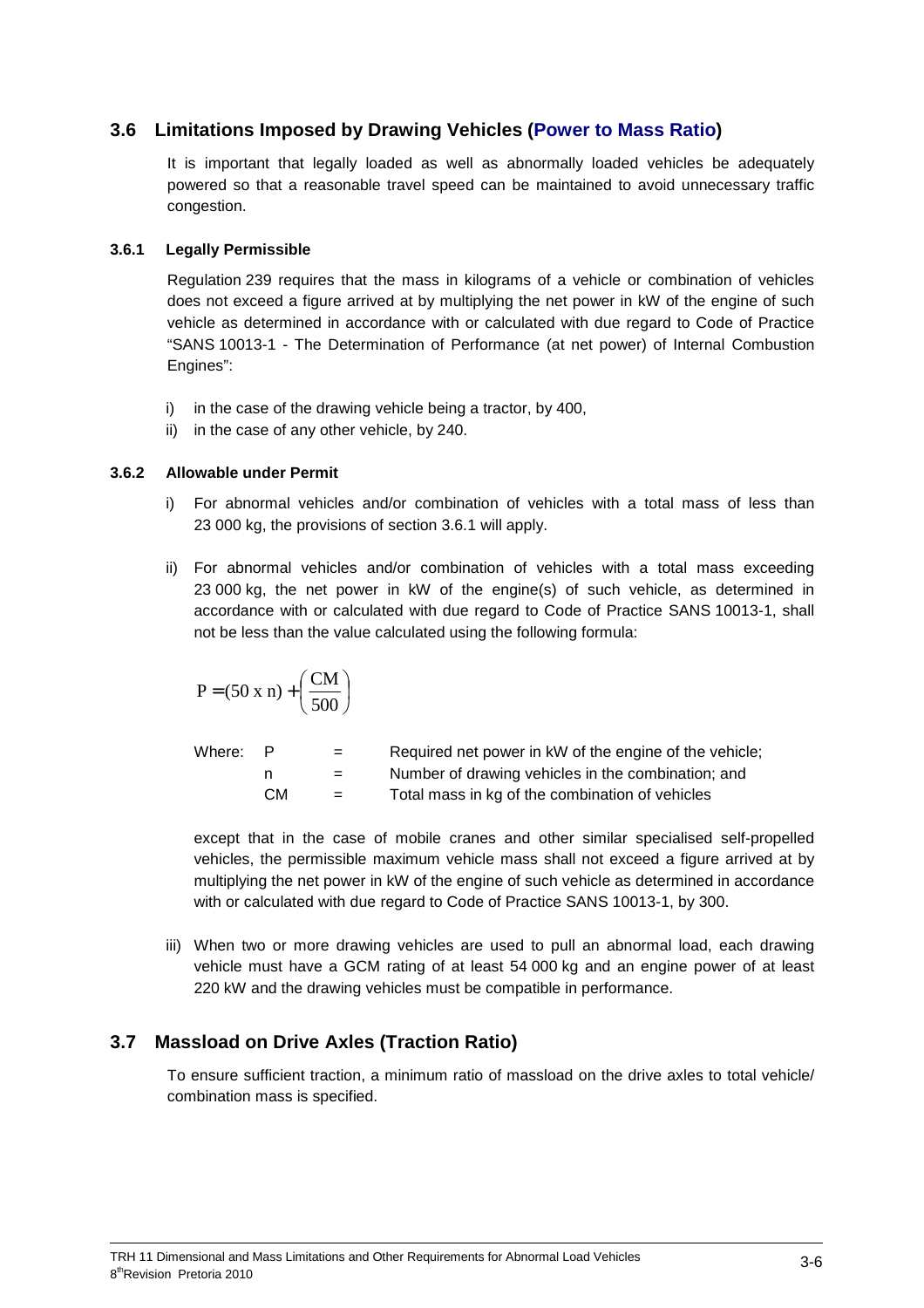#### **3.7.1 Legally Permissible**

Regulation 239 states that the massload carried on the drive axles shall not be less than 20 per cent of the total mass of the vehicle and/or combination of vehicles.

#### **3.7.2 Allowable under Permit**

The massload carried on the drive axles shall not be less than 20 per cent of the total mass of the vehicle and/or combination of vehicles, except for drawing vehicles pulling drawbar trailers in easy, level country on dry roads, when 15 per cent may be considered. In all other cases, 20 per cent will also be required for the latter type of vehicle.

### **3.8 Massload on Steering Axles (Steering Ratio)**

To ensure steerability, minimum standards of loads on steering axles are laid down in Regulation 242.

#### **3.8.1 Legally Permissible**

Regulation 242 states that:

- i) In the case of a combination of motor vehicles consisting of a truck tractor and at least one semi-trailer, the axle mass load of any steering axle or the sum of the axle mass loads of any steering axle unit may not be less than 11 per cent of the sum of all axle mass loads of the truck tractor and the first semi-trailer that is coupled to the truck tractor;
- ii) In the case of a motor vehicle, not being a combination of motor vehicles as referred to in paragraph (i), with a steering axle unit, the sum of the axle mass loads of such steering axle unit may not be less than 30 per cent of the sum of all axle mass loads of such vehicle; or
- iii) In the case of any other vehicle, the axle massload of a steering axle is less than 20 per cent of the sum of all axle massloads of such vehicle, except in the case of an agricultural tractor when the axle massload of the steering axle shall not be less than 12 per cent of the sum of all the axle massloads of such tractor.

#### **3.8.2 Allowable under Permit**

The massload carried on the steering axle(s) shall not be less than 15 per cent of the total mass of the drawing vehicle(s).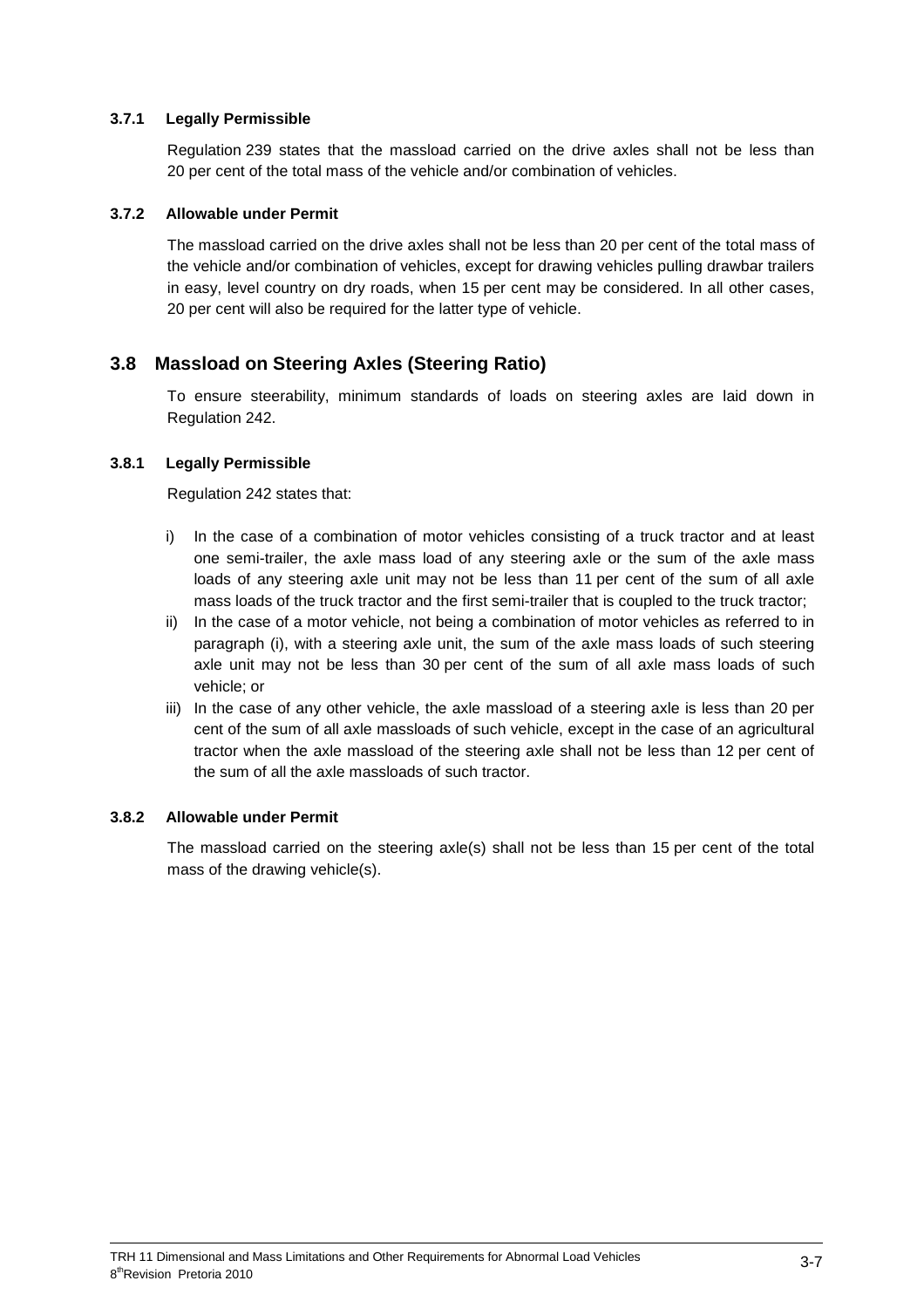# **4 MARKING AND ESCORTING**

### **4.1 Introduction**

It is possible to transport wide and long loads safely, provided they are adequately marked with warning devices and/or escorted. The warning devices and escorts that are required will depend on the length, width, height and overhang of the abnormal load or vehicle.

# **4.2 Description of Warning Apparatus**

#### **4.2.1 Flags**

The extremities of the vehicle or load must be identified by a display of bright red flags to indicate the overall length and width of the vehicle or load. Each flag must be securely attached to the load or to a staff on the vehicle. The flags must be placed at the extreme corners of the vehicle or load, must measure at least 600 mm x 600 mm, must be clean and free to flutter.

#### **4.2.2 Boards**

#### **4.2.2.1 Abnormal Vehicle Warning Board**

An abnormal vehicle warning board must be displayed at the front and the rear ends of the abnormal vehicle, except in the case of mobile cranes, where an abnormal vehicle warning board must be displayed at the rear only. The abnormal vehicle warning board must be at least 2 000 mm wide and 300 mm high. The background of the warning face of the board must be white. The warning face must bear the word "ABNORMAL" in red retro-reflective letters of the modified series E letters, at least 200 mm high. The material used in the manufacturing of the board must comply with the relevant requirements as specified in South African National Standard SANS 1329 "Retro-reflective and fluorescent warning signs for road vehicles, Part 2: Abnormal load vehicle signs".



**Figure 4.1: Abnormal Vehicle Warning Board** 

#### **4.2.2.2 Escort Vehicle Warning Board**

A warning board with two warning faces must be fitted to the roof of the escort vehicle. The warning board must be at least 1 200 mm long by 400 mm high. The background of the warning faces of the board must be white. The warning faces must bear the words "ABNORMAL LOAD AHEAD" in retro-reflective red modified series E letters, at least 120 mm high. The material used in the manufacturing of the board must comply with the relevant requirements as specified in South African National Standard SANS 1329 "Retro-reflective and fluorescent warning signs for road vehicles, Part 2: Abnormal load vehicle signs".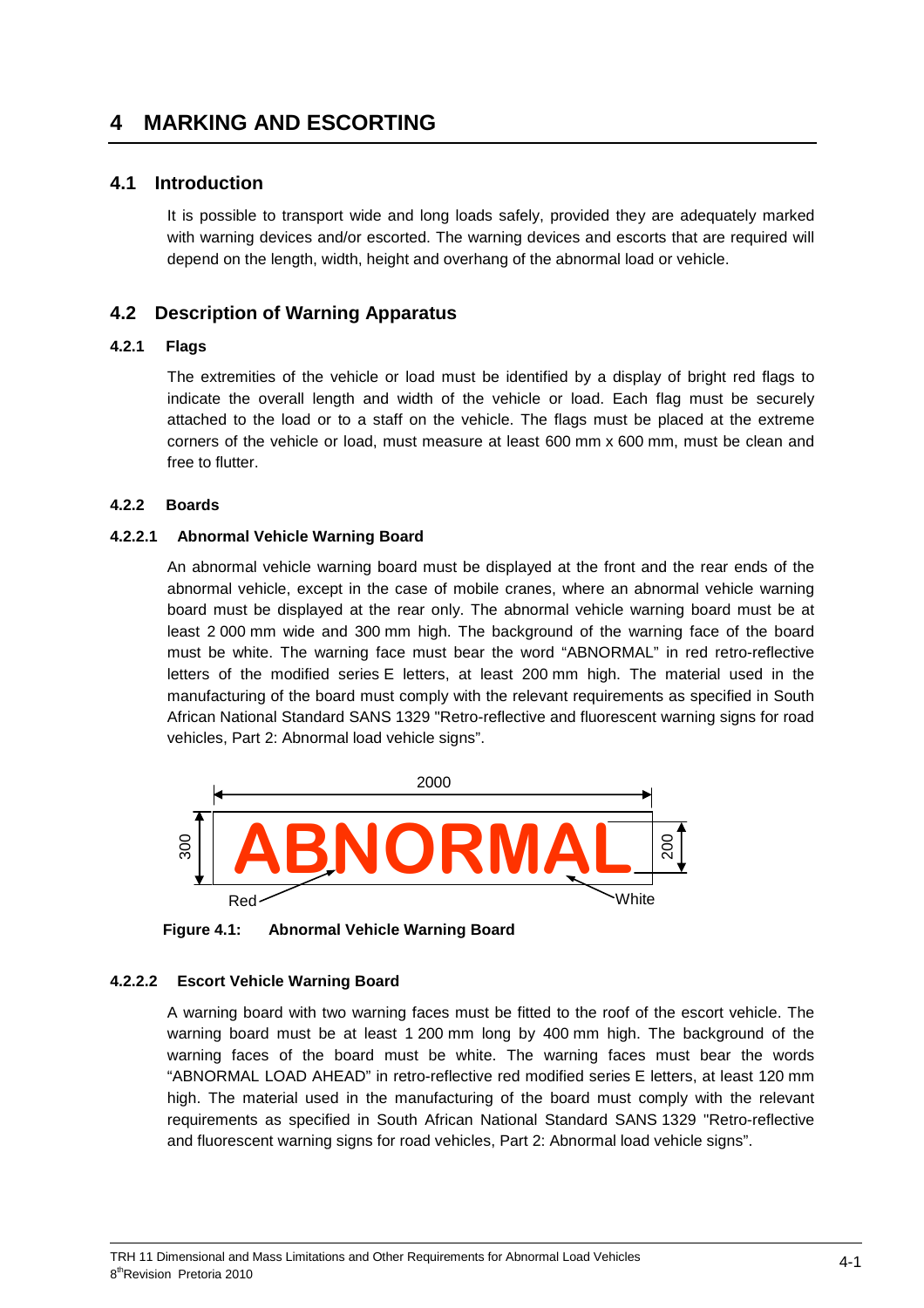The warning board must be removable, collapsible or coverable and must not obscure the amber flashing lights referred to in section 4.2.3.1.



**Figure 4.2: Escort Vehicle Warning Board** 

#### **4.2.2.3 Speed Restriction Board**

When a speed restriction board is required (see section 4.3.4), it must be fitted above the warning board at the rear of the vehicle indicating the maximum speed allowable. Such sign shall comply with the requirements for a type H sign as specified in South African National Standard SANS 1329 "Retro-reflective and fluorescent warning signs for road vehicles", Part 3: "Signs other than triangles, chevron signs and abnormal load vehicle signs".



**Figure 4.3: Speed Restriction Board** 

#### **4.2.3 Lights**

#### **4.2.3.1 Amber Flashing Lights**

An amber flashing light shall be fitted on top of the cab of the hauling vehicle, or on top of the cab of the front hauling vehicle if there is more than one hauling vehicle, as well as on top of the escort vehicle(s). In the case of a mobile crane, an amber flashing light must be fitted to the foremost end of the front overhang so as to be visible from all sides, and a second amber flashing light must be fitted to the rear of the mobile crane. The front light may be fitted to the cab for daylight operations only. The visibility distance of the amber flashing lights shall be 150 m as specified in Regulation 158(2) of the NRTR.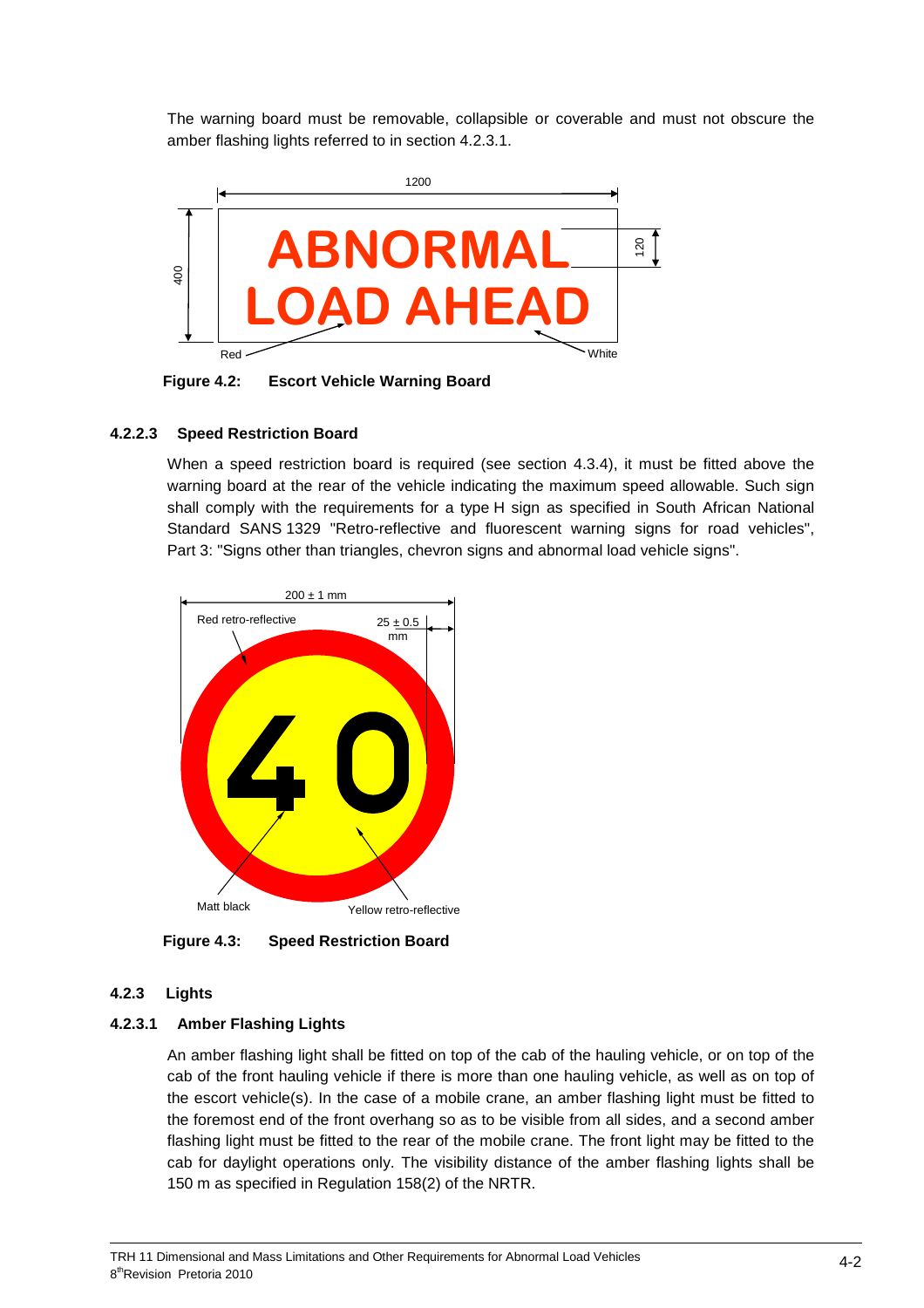#### **4.2.3.2 Marker Lamps and Retro-reflectors**

When required, the extremities of length and width of abnormal loads/vehicles must be indicated by marker lamps and retro-reflectors. Front-facing lamps must be green and retroreflectors must be white. Rear-facing lamps and retro-reflectors must be red and side-facing lamps and retro-reflectors must be amber. The marker lamps and retro-reflectors referred to are in addition to the lamps and retro-reflectors specified in Chapter VI Part II of the NRTR.

# **4.3 Warning Apparatus Requirements**

The Abnormal Vehicle Warning Board described in section 4.2.2.1 shall be required for all abnormal loads.

#### **4.3.1 Long and Wide Loads**

The warning apparatus requirements for abnormally long and wide loads can be determined with the aid of Figure 4.4 or can be read from Table 4.1, using the calculated Road Usage Factor (RUF) value. The formula to calculate the RUF is presented in section 7.3.

| <b>RUF Limit</b> | <b>Warning Apparatus Required</b> | See also |
|------------------|-----------------------------------|----------|
| RUF < 0.54       | Flags                             | 4.2.1    |
|                  | Abnormal vehicle warning board    | 4.2.2.1  |
| $RUF \ge 0,54$   | Flags                             | 4.2.1    |
|                  | Abnormal vehicle warning board    | 4.2.2.1  |
|                  | Amber Flashing Lights             | 4.2.3.1  |
|                  | Marker lamps and retro-reflectors | 4.2.3.2  |

#### **Table 4.1: Warning Apparatus Requirements for Long and Wide Loads**

#### **4.3.2 Projections**

Regulation 229 stipulates that projections beyond the legal limits must be indicated with warning flags. For loads that project more than 1,8 m beyond the rear of the vehicle, flags must be fitted to each side of the load, at the end of the projection.

#### **4.3.3 Night Travel**

The provisions of section 4.2.3.2 will be enforced when the abnormal load is allowed to travel during times when lights are required. During unfavourable weather conditions the vehicle must either comply with section 4.2.3.2 or the driver must pull the vehicle off the road.

#### **4.3.4 Speed Restrictions**

Any abnormal vehicle/load which is limited to a speed of 60 km/h or less when travelling on public roads must be fitted with a speed restriction sign prescribed in section 4.2.2.3.

#### **4.3.5 Warning Apparatus Prohibited**

When abnormal vehicles and escort vehicles are not operating under a permit requiring the use of warning boards and flags, such apparatus may not be displayed. Flashing and other lights must be extinguished.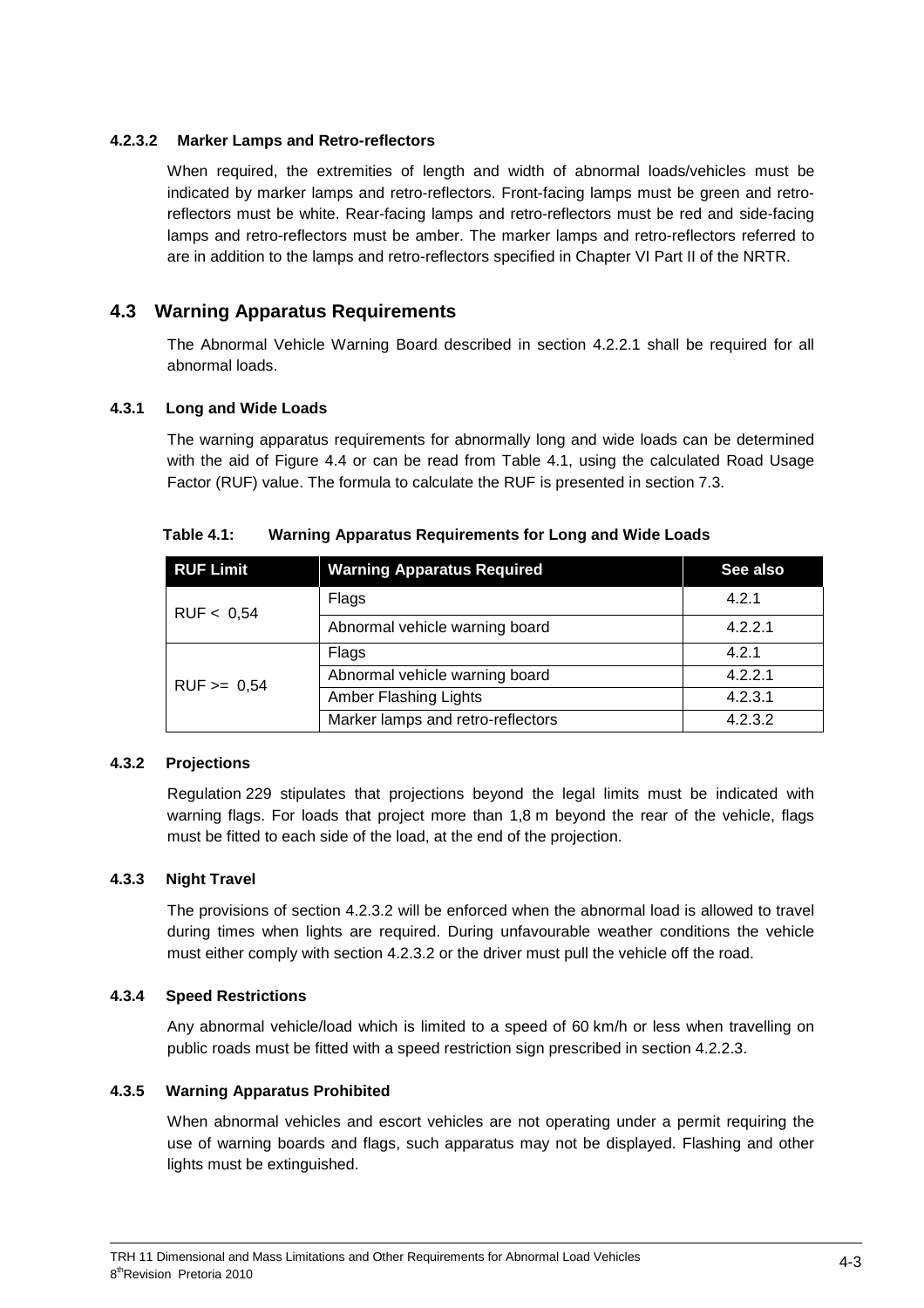# **4.4 Escorting of Abnormal Vehicles**

#### **4.4.1 Background**

An abnormal vehicle is accompanied by escort vehicles to warn the normal travelling public of the abnormal vehicle and to promote a safer flow of traffic in the face of possible disruption caused by the abnormal vehicle.

Unless specifically authorised, a private escort has no legal authority to control other traffic. However, when it is necessary for a private escort to control other traffic, it shall always be done in a reasonable manner, bearing in mind that the safety and convenience of other road users shall always enjoy precedence over that of the abnormal vehicle.

#### **4.4.2 Escort Classes**

#### **4.4.2.1 Own Escort**

An own escort is an escort vehicle that is provided by the carrier, which should be a passenger motor car or a light motor vehicle as defined in the NRTA with a GVM not exceeding 3 500 kg. The escort vehicle must be equipped with an amber flashing light and an abnormal vehicle warning board on the roof of the vehicle, positioned such that it is visible from all directions.

Where a single own escort vehicle is specified, the escort vehicle must travel between 10 m and 50 m behind the abnormal vehicle, as far back as possible within sight of it, to give other road users timely warning of the presence of the abnormal vehicle, but allowing normal overtaking when conditions allow. When the abnormality is caused by an excessive front overhang or when a height gauge is prescribed for loads exceeding 4,7 m, the escorting vehicle must travel in front of the abnormal vehicle.

Where two own escort vehicles are specified, the one vehicle must travel in front and the other vehicle behind the abnormal vehicle, travelling between 10 m and 50 m from the abnormal vehicle.

#### **4.4.2.2 Traffic Officer Escort**

Traffic officer escorts are provided by the road traffic authorities and will normally consist of two vehicles. In some cases, one traffic officer escort vehicle may be replaced by an own escort vehicle at the discretion of the permit office.

#### **4.4.3 Escort Requirements**

#### **4.4.3.1 Width and Length**

The class and number of escorts required are a function of both the length and the width of the loaded vehicle. The requirements for escorts, in terms of the dimension class (see Table 1.1) and route category (see Table 1.3), are presented in Table 4.2.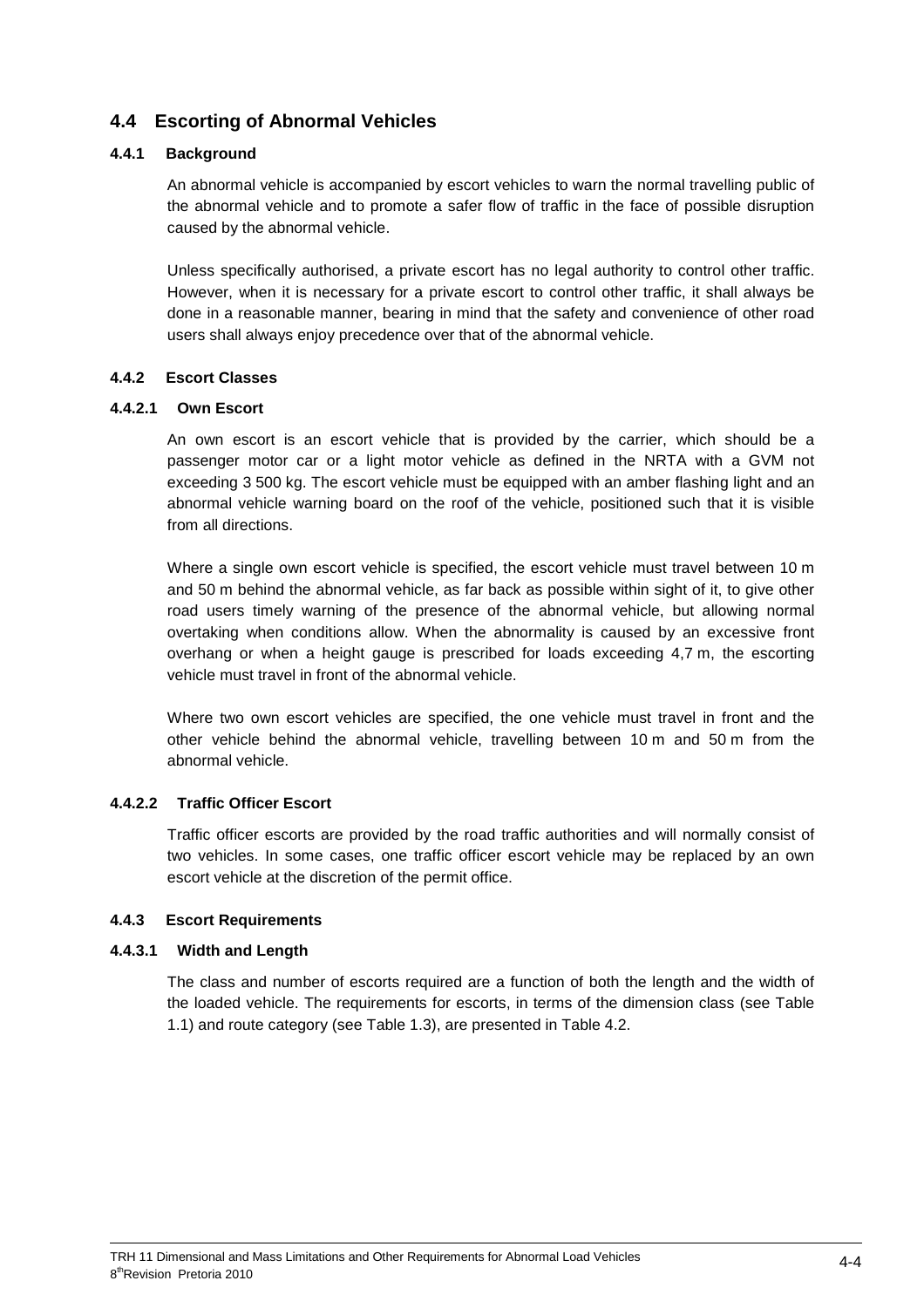#### **Table 4.2: Escort Requirements for Wide and Long Loads in terms of Dimension Class and Route Category**

| <b>Dimension</b> | <b>Route Category</b>                  |                                        |                                        |                                        |  |  |  |  |
|------------------|----------------------------------------|----------------------------------------|----------------------------------------|----------------------------------------|--|--|--|--|
| <b>Class</b>     | A                                      | в                                      | C                                      | D                                      |  |  |  |  |
| D1               | No escort                              | No escort                              | No escort                              | No escort                              |  |  |  |  |
| D <sub>2</sub>   | No escort                              | No escort                              | No escort                              | One own escort<br>vehicle              |  |  |  |  |
| D <sub>3</sub>   | No escort                              | No escort                              | One own escort<br>vehicle              | Two own escort<br>vehicles             |  |  |  |  |
| D4               | No escort                              | One own escort<br>vehicle              | Two own escort<br>vehicles             | Two traffic officer<br>escort vehicles |  |  |  |  |
| D <sub>5</sub>   | One own escort<br>vehicle              | Two own escort<br>vehicles             | Two traffic officer<br>escort vehicles | Two traffic officer<br>escort vehicles |  |  |  |  |
| D <sub>6</sub>   | Two traffic officer<br>escort vehicles | Two traffic officer<br>escort vehicles | Two traffic officer<br>escort vehicles | Two traffic officer<br>escort vehicles |  |  |  |  |

In the absence of a route category, the escort requirements can be determined with the aid of Figure 4.4, or can be read from Table 4.3, using the calculated Road Usage Factor (RUF) value. The formula to calculate the RUF is presented in section 7.3.

#### **Table 4.3: Escort Requirements for Wide and Long Loads in terms of the RUF**

| <b>RUF Range</b>         | <b>Escort Requirements</b>                                                    |
|--------------------------|-------------------------------------------------------------------------------|
| $RUF \leq 0.54$          | No escort required.                                                           |
| $0.54 <$ RUF $\leq 0.94$ | One own escort vehicle required.                                              |
|                          | $0.94 < RUF \leq 2.73$ Two own escort vehicles required.                      |
| RUF > 2,73               | Two traffic officer escort vehicles or one traffic officer escort vehicle and |
|                          | one own escort vehicle.                                                       |

An additional municipal escort vehicle may be required by local authorities in urban areas. Other factors such as topography, road width, traffic volume and tracking requirements over bridges, may also influence escort requirements and Figure 4.4 should be used as a guide.

Under exceptional circumstances two or more traffic officer escort vehicles may be required in addition to two own escort vehicles, at the discretion of the issuing authority. On dual carriageway roads, one or more of the traffic officer escort vehicles may be dispensed with at the discretion of the issuing authority.

#### **4.4.3.2 Height**

For any vehicle exceeding 4,7 m in height, an own-escort vehicle is required to drive between 10 m and 50 m ahead of the abnormal vehicle (see section 2.4.2: Table 2.4). Such a vehicle must be fitted with height gauge, made of non-conducting material, with a height of 100 mm more than the maximum height of the abnormal vehicle/load being escorted. A traffic officer escort vehicle may be required where the lifting of overhead lines or other arrangements may require the abnormal vehicle(s) to stop in the roadway.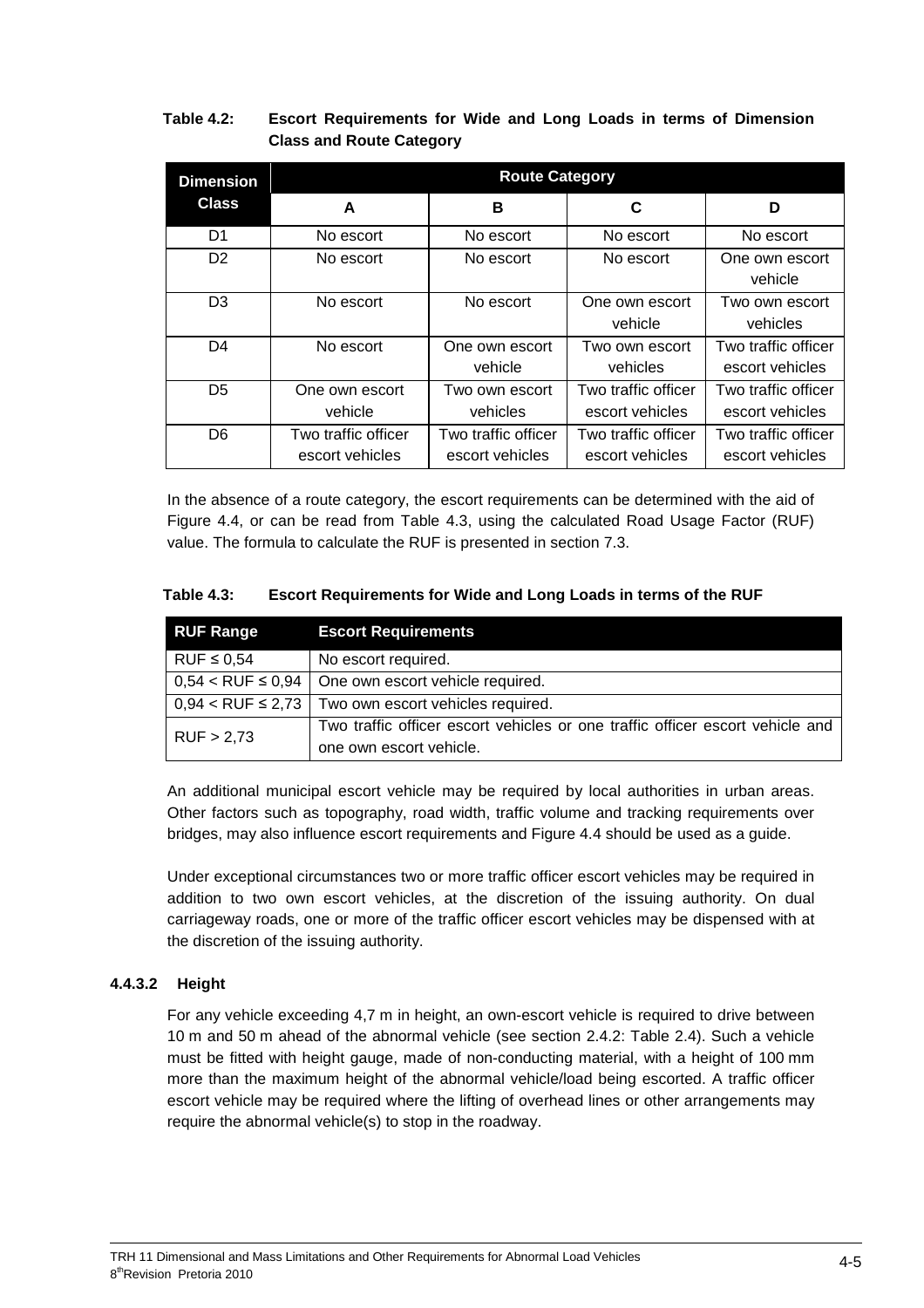#### **4.4.3.3 Overhangs**

Where the front overhang of a mobile crane or foundation digger exceeds either of the following, one own escort vehicle must be provided:

- Overhang exceeds 4,5 m measured from the front surface of the backrest of the driver's seat; or
- Overhang exceeds 6,5 m measured from the centre of the front axle.

Where the front overhang exceeds 8 m, a traffic officer escort vehicle may, at the discretion of the Issuing Authority, be required in addition to the own escort.

#### **4.4.3.4 Load Projections**

Where the rear load projection exceeds 1,8 m, one own escort vehicle must be provided to travel behind the load.

#### **4.4.3.5 Mass**

When tracking over bridges is required in terms of Table 3.1, at least one traffic officer escort vehicle is required.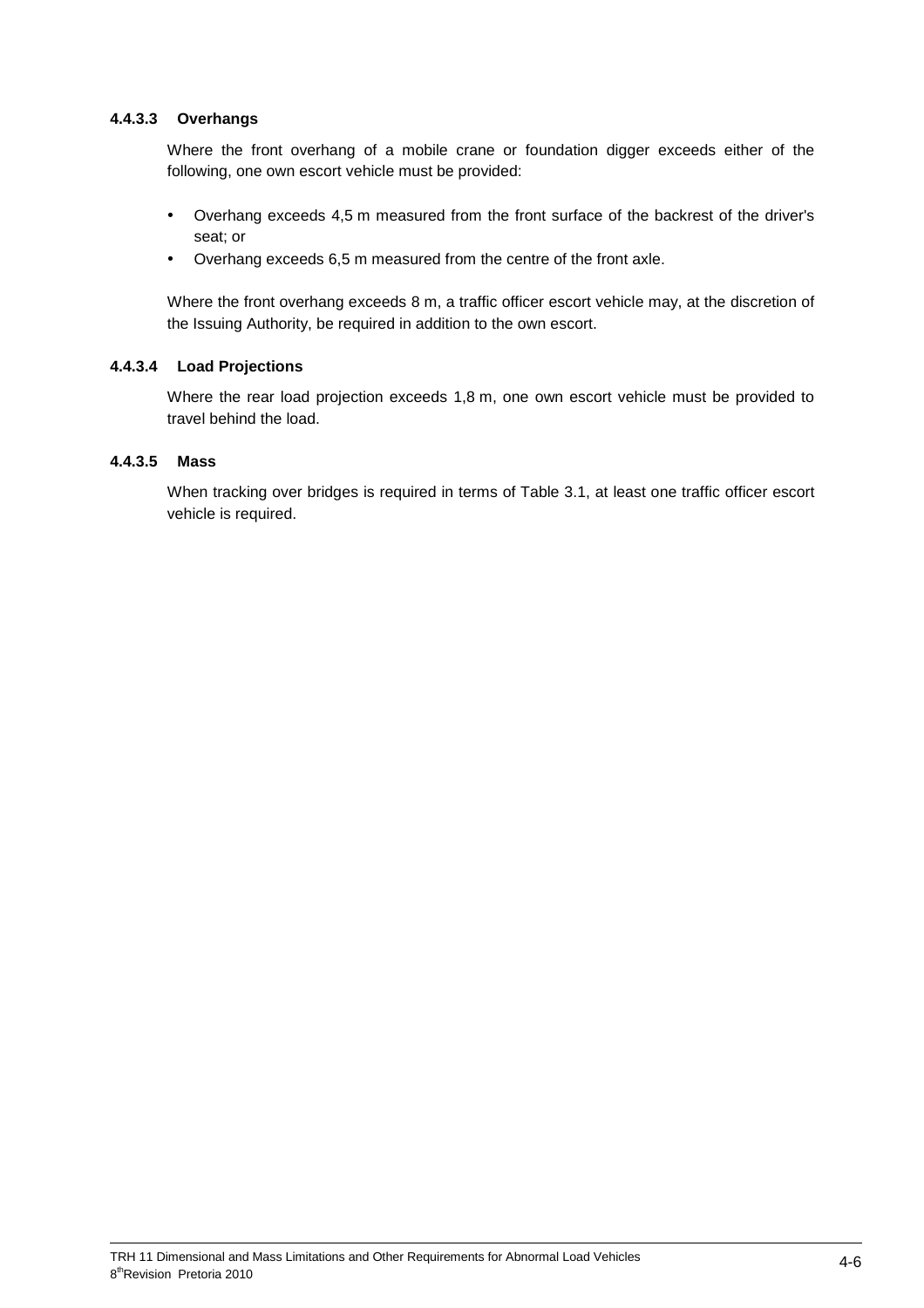

**Figure 4.4: Warning Apparatus and Escort Requirements**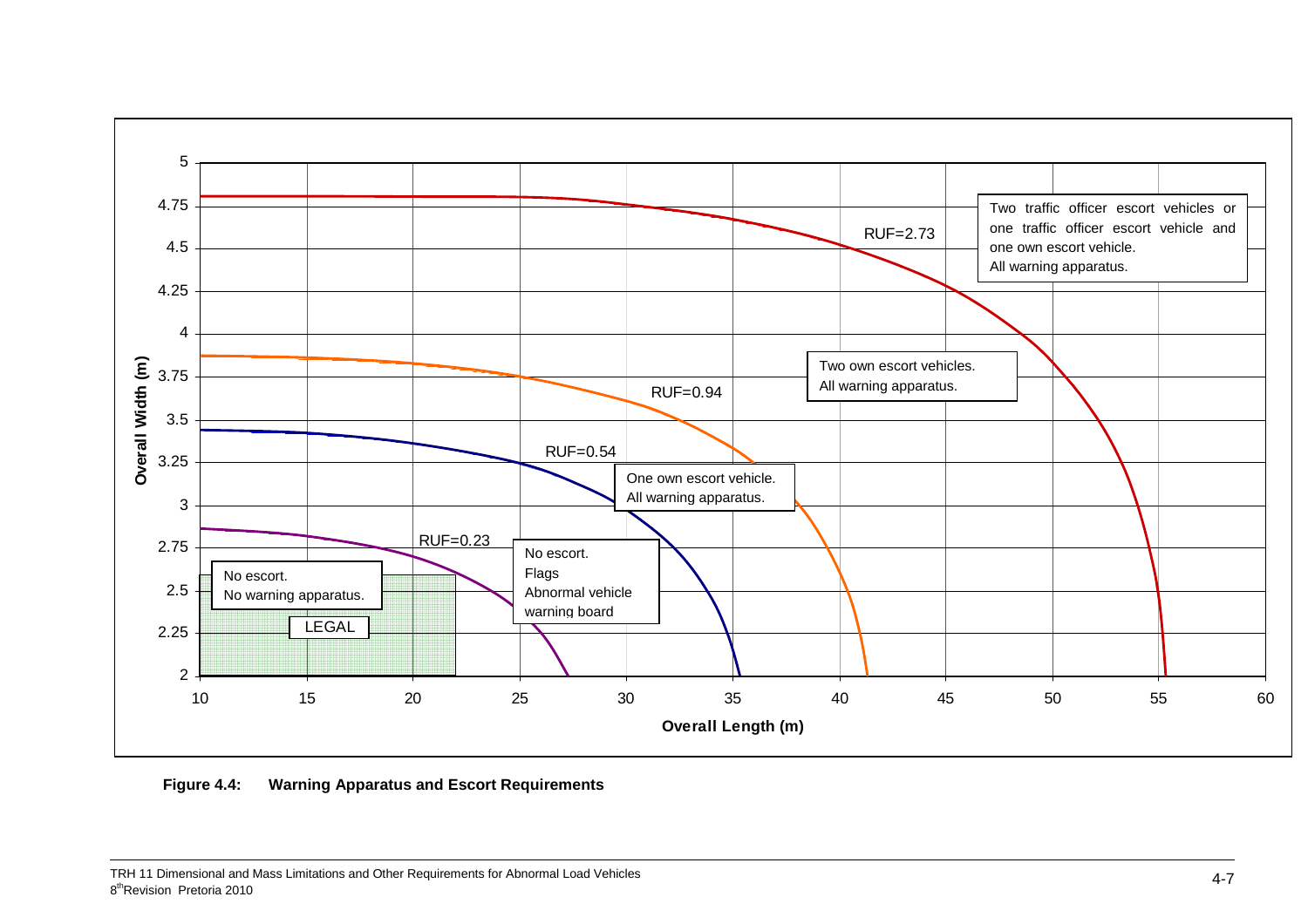# **5 SPEED RESTRICTIONS**

# **5.1 Background**

The maximum speed at which an abnormal vehicle is permitted to travel on public roads is dependent on factors such as the load on the tyres, the load on bridges and the dimensions of the loaded vehicle.

# **5.2 Tyre Loading**

It may become necessary to restrict the speed of an abnormally heavy vehicle to enable heavier loads to be carried safely on tyres. These restricted speeds are given in Table 5.1.

| $a - b$<br><b>Ratio</b><br>$a - c$                                                                                | Maximum speed (km/h) |  |  |  |
|-------------------------------------------------------------------------------------------------------------------|----------------------|--|--|--|
| $0,00 - 0,07$                                                                                                     | 30                   |  |  |  |
| $0,08 - 0,21$                                                                                                     | 40                   |  |  |  |
| $0,22 - 0,36$                                                                                                     | 50                   |  |  |  |
| $0.37 - 0.50$                                                                                                     | 60                   |  |  |  |
| $0.51 - 0.64$                                                                                                     | 70                   |  |  |  |
| $0,65 - 1,00$                                                                                                     | 80                   |  |  |  |
| Where:                                                                                                            |                      |  |  |  |
| $a =$ maximum combination mass allowable under permit<br>$b =$ actual combination mass for which permit is issued |                      |  |  |  |
| $c =$ legal permissible maximum combination mass                                                                  |                      |  |  |  |

**Table 5.1: Speed Restrictions due to Tyre Loading** 

Table 5.1 is based on the ETRTO Standards Manual, a normative reference in SANS 1550-1: Part 1 Motor vehicle tyres and rims — Dimensions and loads, which allow tyre loading capacity to be increased if the vehicle speed is limited to 30 km/h. For legally loaded vehicles no special speed restrictions are required and for intermediate loads intermediate speeds on a proportional basis may be permitted.

# **5.3 Bridge Loading**

For abnormally heavy vehicles, lower speeds are required over bridges in order to reduce the magnitude of the impact forces. These maximum speeds are given in Table 5.2.

| <b>Total combination mass</b><br>(kg) |         | Maximum allowable speed over bridge<br>(km/h) |
|---------------------------------------|---------|-----------------------------------------------|
| Not exceeding                         | 50 000  | 80                                            |
|                                       | 60 000  | 70                                            |
|                                       | 70 000  | 60                                            |
|                                       | 80 000  | 50                                            |
|                                       | 90 000  | 40                                            |
|                                       | 100 000 | 30                                            |

**Table 5.2: Maximum Allowable Speeds over Bridges**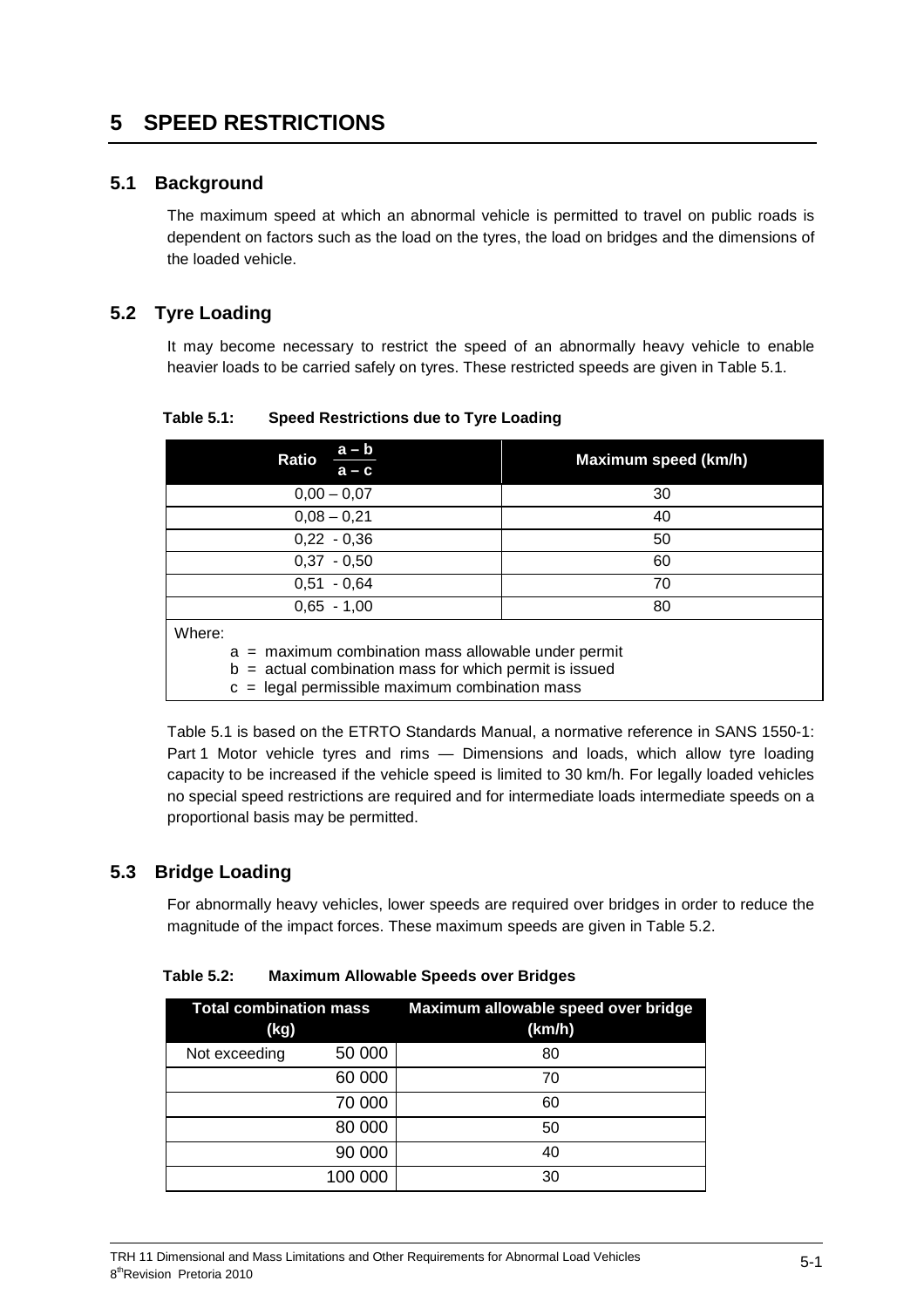| (kg)      |         | Total combination mass Maximum allowable speed over bridge<br>(km/h) |
|-----------|---------|----------------------------------------------------------------------|
|           | 110 000 | 20                                                                   |
|           | 250 000 | 10                                                                   |
| Exceeding | 250 000 | h                                                                    |

(The maximum allowable speed over bridges will be as per Table 5.2, unless otherwise stipulated on the abnormal vehicle registration certificate or permit.)

### **5.4 Dimensions**

For vehicles that are dimensionally excessive, the maximum speed is related to the escort requirements, as given in Table 5.3.

#### **Table 5.3: Maximum Allowable Speeds for Vehicles or Loads of Abnormal Dimensions**

| Permit conditions                         | Maximum allowable speed, km/h              |       |  |  |
|-------------------------------------------|--------------------------------------------|-------|--|--|
|                                           | Rural                                      | Urban |  |  |
| No warning apparatus or escort required   | 80                                         | 50    |  |  |
| Warning apparatus required but no escorts | 70                                         | 40    |  |  |
| One own escort vehicle                    | 60                                         | 40    |  |  |
| Two own escort vehicles                   | 50                                         | 30    |  |  |
|                                           | To be decided by escorting officer but not |       |  |  |
| Traffic officer escort vehicle(s)         | more than:                                 |       |  |  |
|                                           | 60                                         |       |  |  |

Where vehicles or loads are both abnormally heavy and abnormally dimensioned, the lowest of the values given in Table 5.1, Table 5.2 and Table 5.3 must be used.

# **5.5 Mobile Cranes**

The maximum speed for mobile cranes in both rural and urban areas is given in Table 5.4.

#### **Table 5.4: Maximum Allowable Speeds for Mobile Cranes**

| <b>Type of Mobile Crane</b>                                 | <b>Maximum Speed (km/h)</b>  |
|-------------------------------------------------------------|------------------------------|
| Cranes mounted on truck type chassis and all terrain cranes | 60                           |
|                                                             | Not applicable, as centre    |
| Centre mounted cranes                                       | mounted cranes are not       |
|                                                             | allowed to operate on public |
|                                                             | roads                        |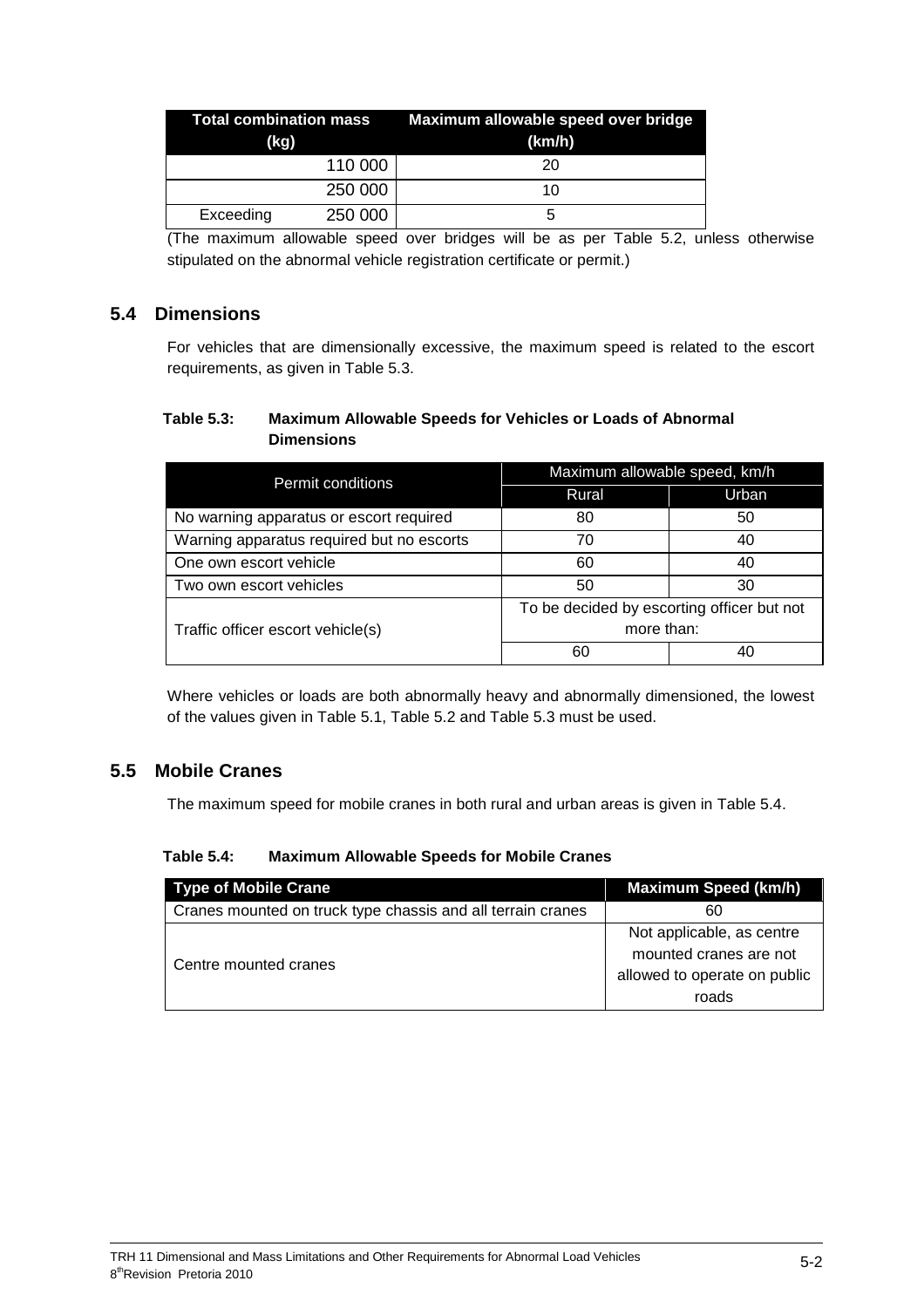# **6 ESTIMATION OF RELATIVE ROAD PAVEMENT DAMAGE BY ABNORMAL VEHICLES**

#### **6.1 Introduction**

One of the fundamental principles guiding the process of issuing exemption permits for the transport of abnormal loads is that the damage to the road infrastructure by an abnormal vehicle has to be recovered from the carrier.

To recover the damage done to road pavements by abnormal vehicles, a mass fee in R/km is calculated and then multiplied by the distance to be travelled by the abnormal vehicle to determine an amount payable.

To determine a mass fee, three steps are required in general:

- Step 1: Convert the various arrangements of wheels and axles into a measure that allows a rational comparison of these arrangements;
- Step 2: Determine the relative damage caused by a particular arrangement of wheels and axles as compared to some standard; and
- Step 3: Determine the cost of such damage

Various methods can be used to convert the various arrangements of wheels and axles into a measure that allows a rational comparison of these arrangements and to determine the relative damage caused by a particular arrangement of wheels and axles as compared to some standard.

One method is based on the well-known Equivalent Standard Axle concept, which is described in TRH 16: 1991 Traffic Loading for Pavement and Rehabilitation Design. Two other methods are the Equivalent Single Wheel Mass (ESWM) method and a method based on the South African mechanistic-empirical pavement design methodology (SAMDM).

#### **6.2 Equivalent Single Wheel Mass (ESWM) Method**

The ESWM of a group of wheel loads is that load on a single standard wheel load that induces the same critical stress and/or deflections in the road pavement as that induced by the group of wheel loads. The basis for this calculation in South Africa was established by Van Vuuren in 1972 (Reference 7). This principle was reviewed in 1994 and implemented in the Sixth Revision of TRH 11 (September 1997). The review incorporated some of the mechanistic-empirical (M-E) approaches for road pavement design. A description of this method and the formulas used can be found in Reference 8 and Reference 9.

# **6.3 South African Mechanistic-empirical Pavement Design Methodology (SAMDM)**

This approach involves the use of the SAMDM methodology to estimate the Load Equivalency Factors (LEFs) of each vehicle under static loading, based on the critical pavement layer life approach. The philosophy of "Equivalent Pavement Response - Equivalent Pavement Damage" (EPR-EPD) is used instead of reducing an abnormal vehicle to a single ESWM, or to an equivalent Standard Axle Load (Reference 10).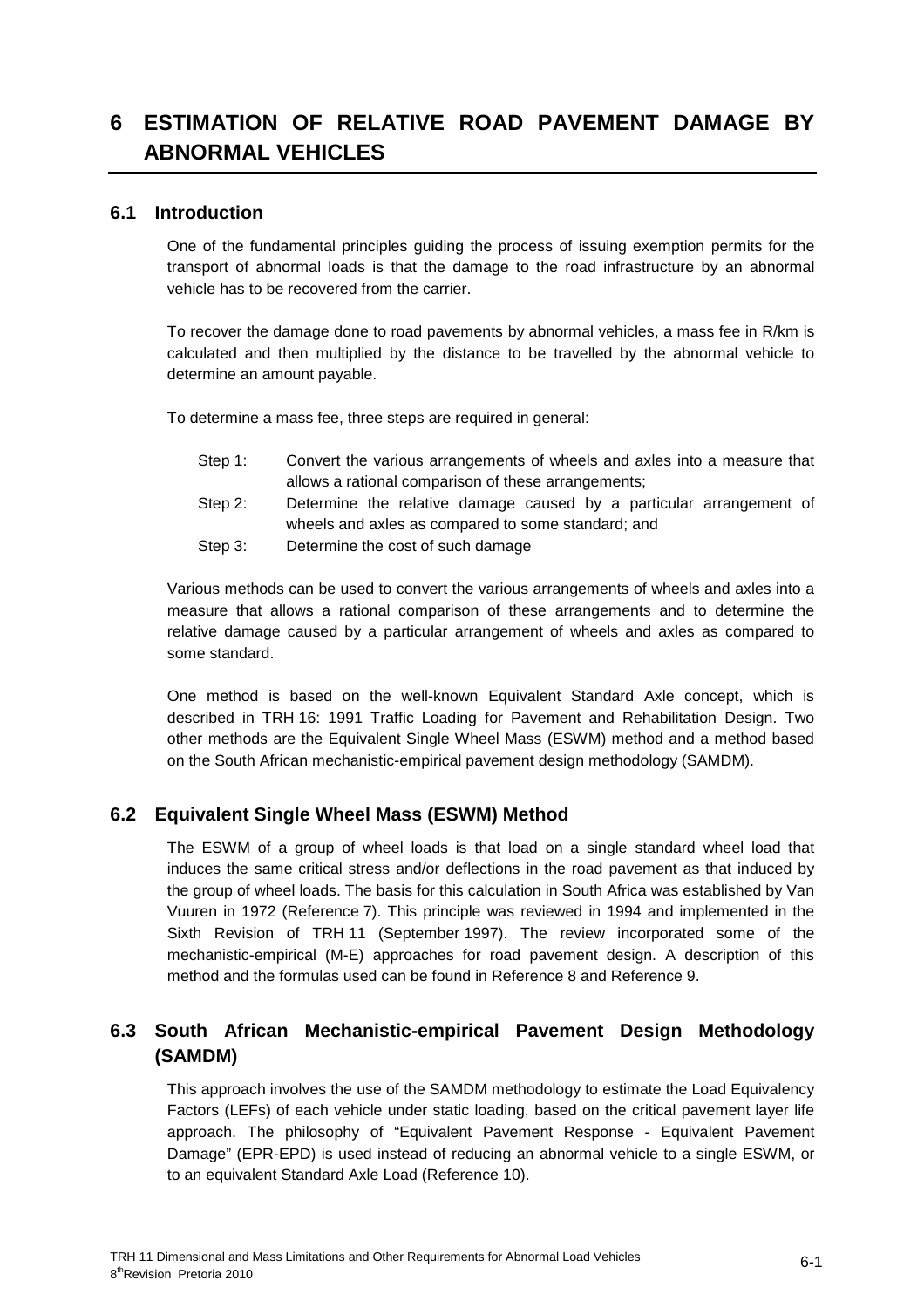With the EPR-EPD approach, no "fixed equivalencies" are used per se, and each vehicle is considered with its full axle/tyre configuration (i.e. tyre/axle loading and its associated tyre inflation pressure) as input into the SAMDM and the road damage (or "additional pavement damage") of the abnormal vehicle is directly estimated for the pavement type under consideration. With the EPR-EPD approach the stresses and strains (i.e. mechanistic pavement response parameters) are directly related through the associated transfer functions (TF) for pavement damage to layer life and hence "pavement life". With this approach, the pavement life is considered as being equal to the "critical layer life", i.e. the life of the structural layer with the lowest life in the pavement structure.

The "pavement life" under each axle of the vehicle is calculated, summed and compared relative to the bearing capacity of the pavement in terms of the Standard 80 kN/520 kPa axle with four tyres (two dual sets) at a tyre inflation pressure of 520 kPa.

The Total Damage of the vehicle  $(TD<sub>v</sub>)$  is calculated as the sum of the ratios (for all axles of a particular vehicle) between the critical layer life of the pavement determined from the Standard 80 kN/520 kPa axle with four tyres (two dual sets) at an inflation pressure of 520 kPa (i.e. the bearing capacity of the pavement), divided by the critical layer life under each individual axle load and its associated tyre pressures. This  $TD<sub>v</sub>$  is taken as the LEF.

The Mass Fee/km in ZAR is then equal to  $TD_v \times R$ , where R = the average cost estimate of one "Standard Axle-lane-km" of road in SA in ZAR.

The pavement life is calculated using the mePADS software of the SAMDM. The basic mechanistic-empirical methodology is freely available within South Africa from the CSIR Built Environment (mePADS, 2008) - see website: http://asphalt.csir.co.za/samdm/.

More information is available in Reference 10.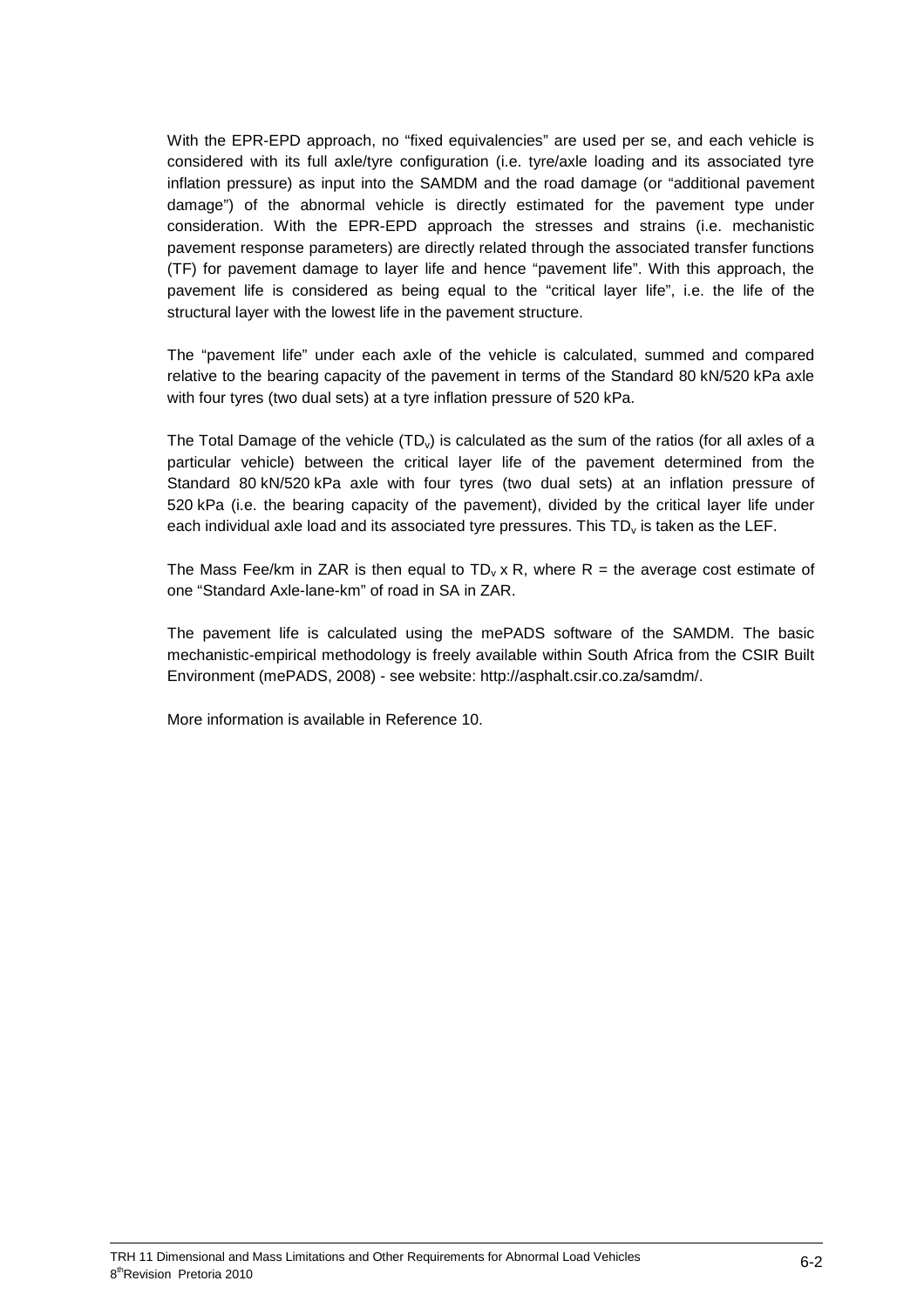# **7 TECHNICAL DETAIL AND CALCULATIONS**

### **7.1 Introduction**

This section contains reference material to some of the technical details and calculations used in the document.

# **7.2 Detailed Glossary**

# **7.2.1 5th Wheel**

A device fitted to a truck-tractor, adapter or converter dolly in order to permit articulation between the said unit and a semi-trailer.



**Figure 7.1: 5th Wheel on Truck Tractor** 



#### **7.2.2 Axle Configurations**

**Figure 7.2: Common Axle Configurations on Abnormal Vehicles**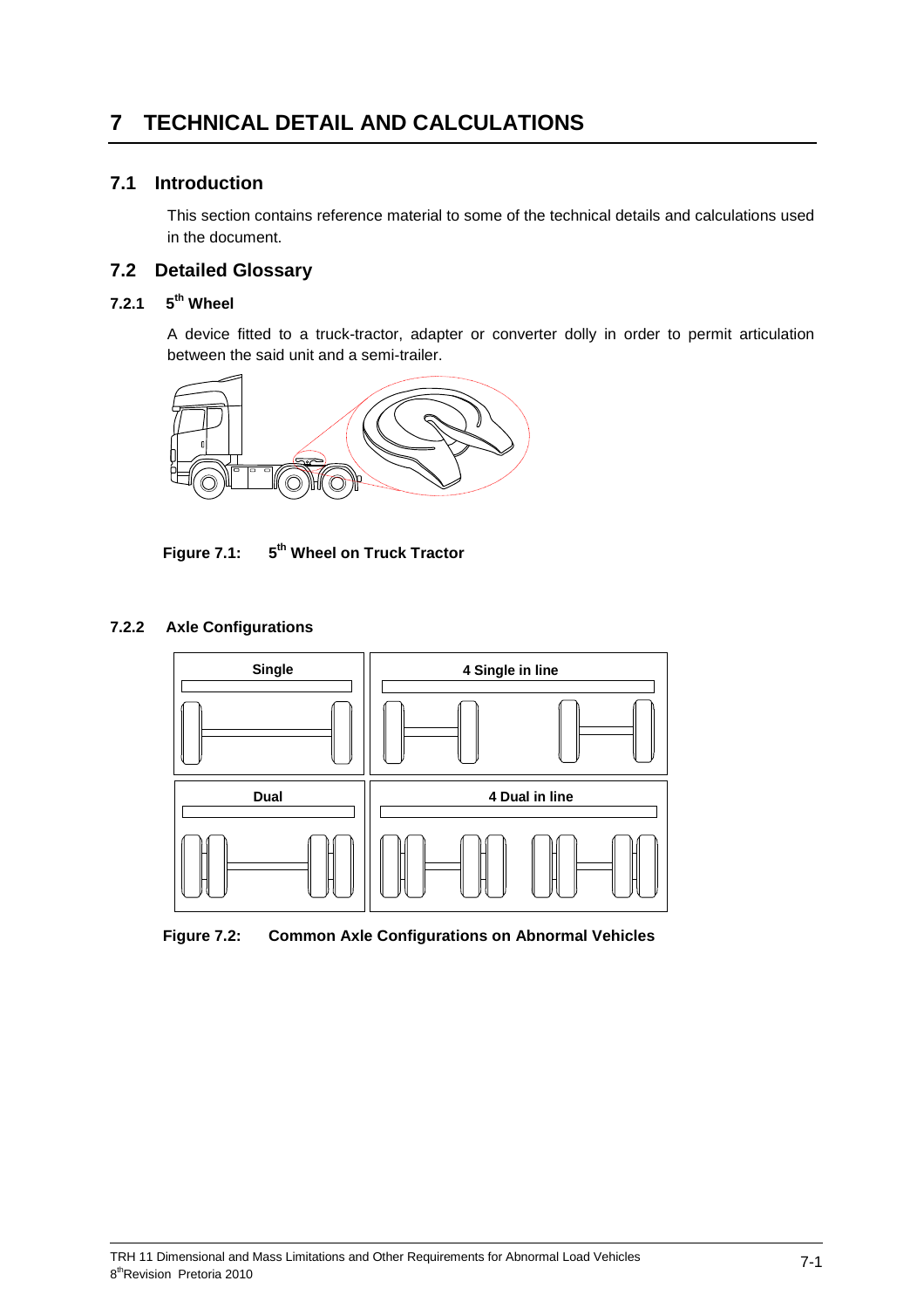#### **7.2.3 Legal Axle Loads**



**Figure 7.3: Legal Axle Loads in terms of Regulation 240 of the NRTR** 

# **7.3 Road Usage Factor (RUF) Calculation**

**Road usage factor RUF = 1,61757 x 10-3 x W4.7 + 7,5 x 10-7 x L3,76**

Where:  $W =$  overall load / vehicle width, m  $L =$  overall combination length, m

| Width (m) | Length (m) | <b>RUF</b> | <b>Comment</b>             |
|-----------|------------|------------|----------------------------|
| 2,60      | 22,0       | 0,23       | Max legal width and length |
| 2,75      | 27,3       | 0,38       | Category D1                |
| 3,00      | 30,4       | 0,56       | Category D2                |
| 3.25      | 33,6       | 0,82       | Category D3                |
| 3,75      | 40,2       | 1.61       | Category D4                |
| 4,75      | 54,0       | 4,90       | Category D5                |

**Table 7.1: Examples of RUF Calculations** 

# **7.4 Effective Width Calculation**

#### **7.4.1 Effective Width of a Single Axle or Single Axle Group**

The massload of any wheel is assumed to be distributed over the width of the tyre (W) plus 600 mm on each side. Any overlap from adjacent wheels is subtracted from the effective width. Where wheels are spaced less or equal to 1 200 mm + W on an axle, the effective width is the width to the outside of the outer tyres plus 1 200 mm. If any spacing exceeds 1 200 mm + W, the excess is deducted from the effective width.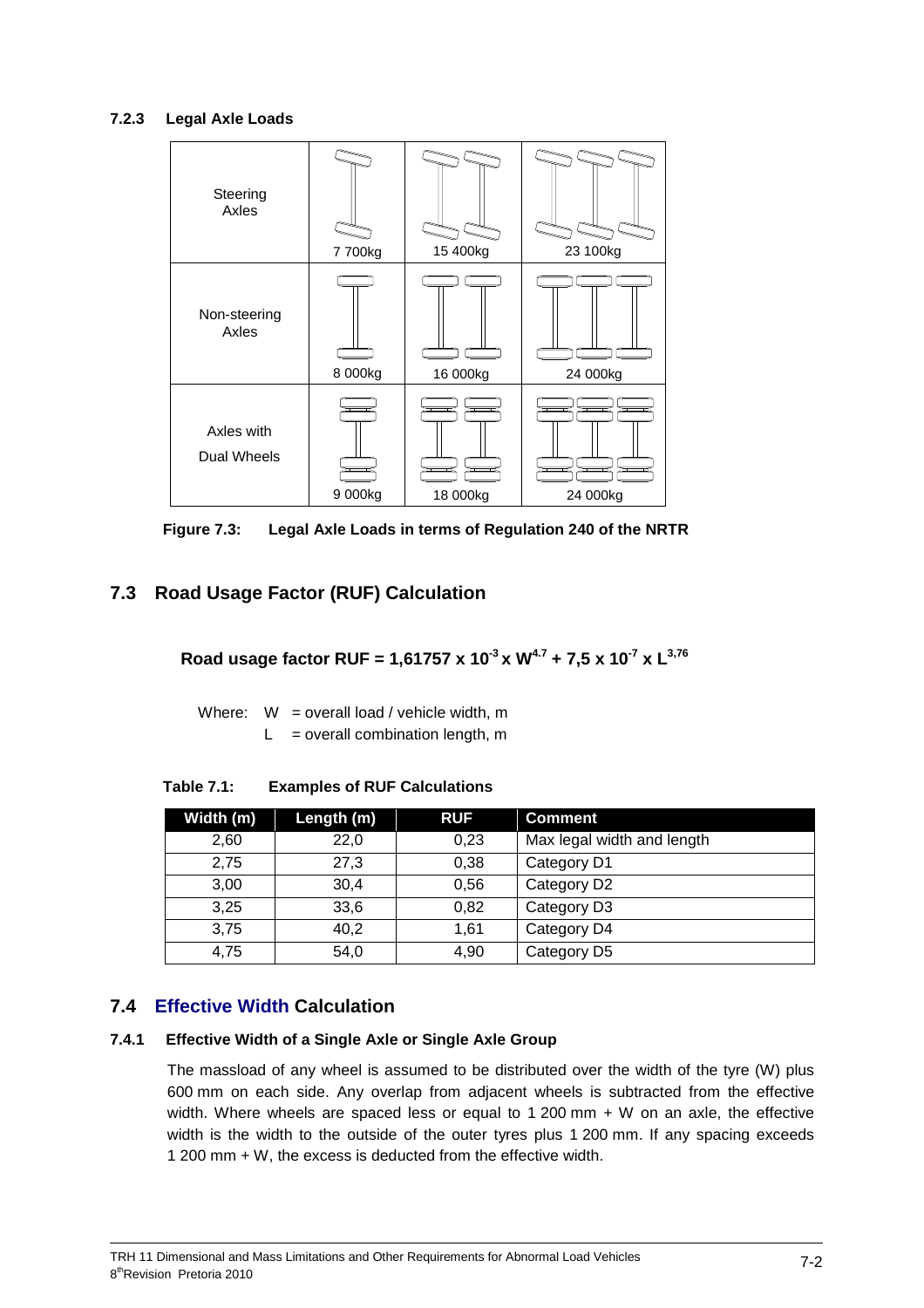

**Figure 7.4: Illustration of Effective Width Calculation**

### **7.4.2 Weighted Effective Width Calculation**

Whenever the spacing between the **last** axle of the leading group and the **first** axle of the trailing group of two groups of axles is less than 5 m (see Figure 3.2), the axles must be considered as one group. The effective width of each group is calculated and a 'weighted' effective width is determined as follows:



**Figure 7.5: Example of 'Weighted" Effective Width Calculation**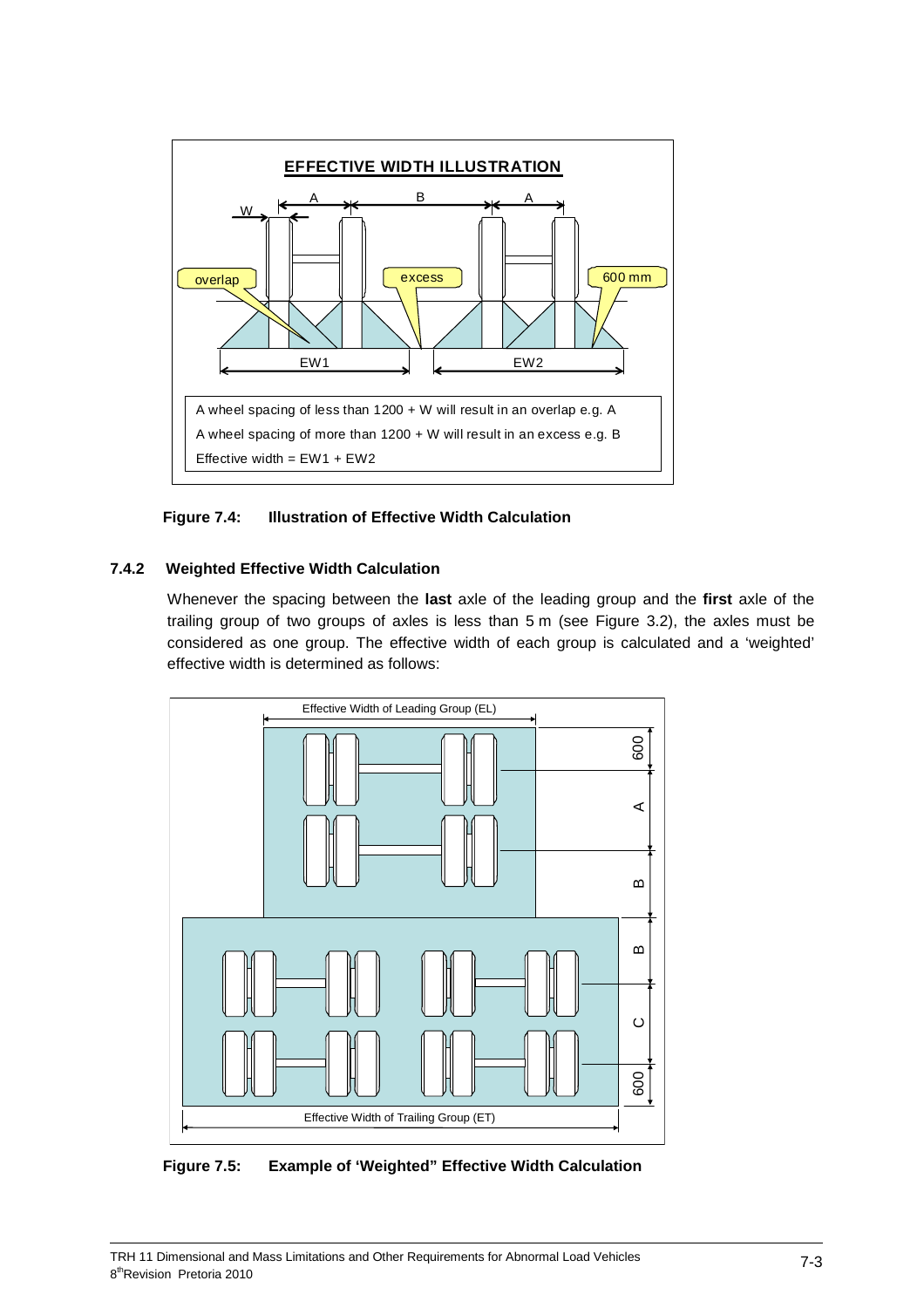- Calculate **B** as half the distance between the **last** axle of the leading group and the **first** axle of the trailing group (mm).
- Calculate the area of the leading group (AL):

 $AL = EL * (B + A + 600)$ Where:  $EL$  ≡ Effective Width of leading group (mm) A  $≡ Distance from first to last axle in the leading group (mm)$ 

• Calculate the area of the trailing group (AT):

 $AT = ET * (B + C + 600)$ Where:  $ET \equiv$  Effective Width of trailing group (mm)  $C \equiv$  Distance from first to last axle in the trailing group (mm)

Calculate the weight of the leading group (WL):

 $WL = AL*$  Number of wheels in the leading group

• Calculate the weight of the trailing group (WT):

 $WT = AT^*$  Number of wheels in the trailing group

• Calculate the weighted effective width (WE) in mm:

$$
WE = \frac{(WL * EL) + (WT * ET)}{(WL + WT)}
$$

# **7.5 Tyre Pressure Calculation**

- Determine the number of single (S) or dual (D) axle fittings in the axle unit e.g. a unit consisting of 4 axles fitted with 4-duals in line has 8 dual axle fittings.
- Divide the total mass of the unit by the number of axle fittings to obtain the load per individual axle fitting.
- Adjust the load per individual axle by the percentage variation in load capacity with speed from Table 7.2, e.g. at 30 km/h a 25 per cent increase in load capacity is applicable, meaning the actual load can be reduced by 25 per cent (divide by 1,25).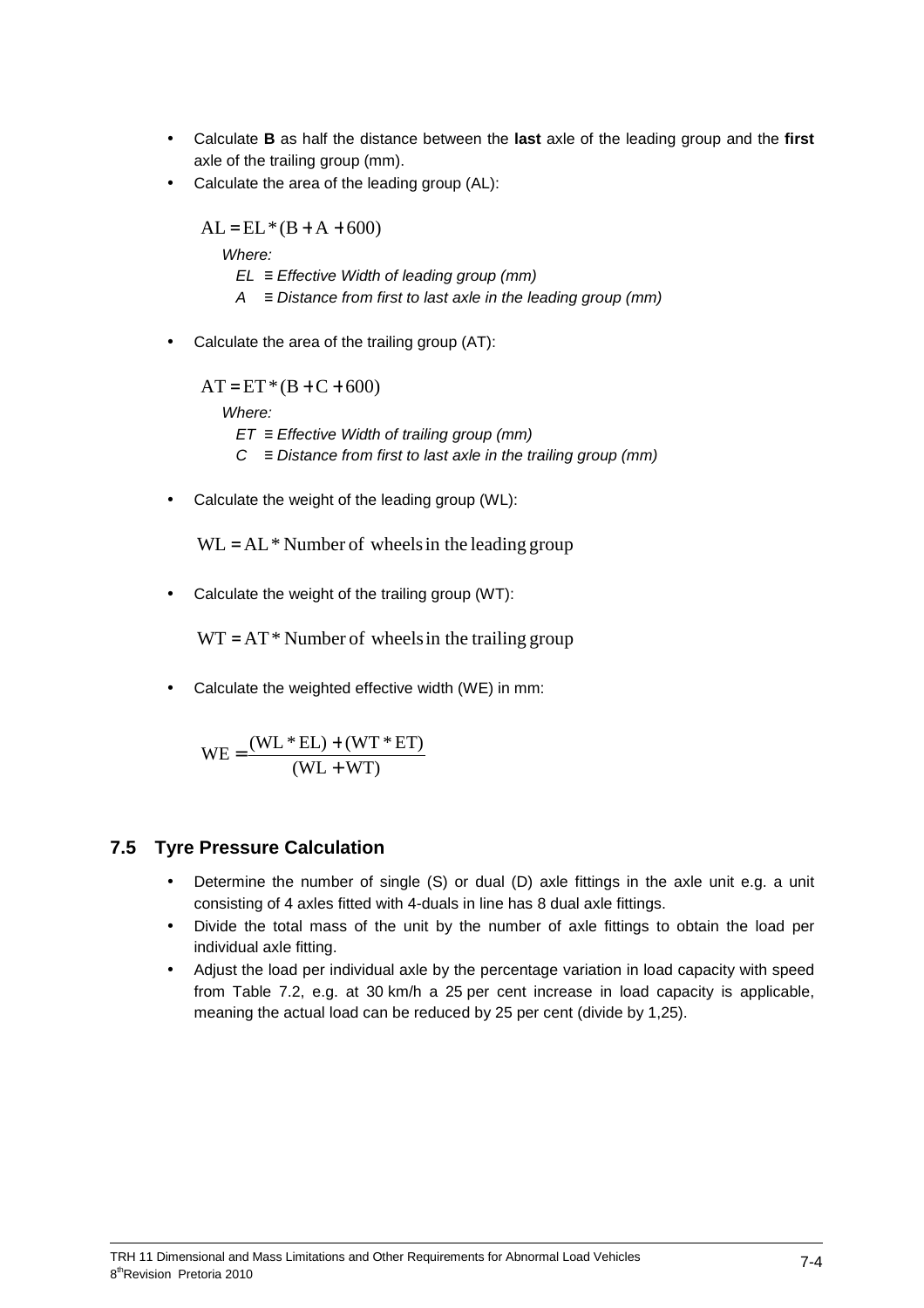

**Figure 7.6: 4-Axle unit with 4-Duals in-line** 

|                 | Variations in Load Carrying Capacity with Speed (per cent) | <b>Pressure</b> |                                                                |                         |                         |                         |                         |
|-----------------|------------------------------------------------------------|-----------------|----------------------------------------------------------------|-------------------------|-------------------------|-------------------------|-------------------------|
| <b>Speed</b>    | F                                                          | G               | J                                                              | Κ                       | L                       | Μ                       | <b>Compensation</b>     |
| km/h            | 80 km/h                                                    | 90 km/h         | 100 km/h                                                       | 110 km/h                | 120 km/h                | 130 km/h                | (per cent)              |
| <b>Static</b>   |                                                            |                 | $+150$                                                         |                         |                         |                         | $+40$                   |
| 5               |                                                            |                 | $+110$                                                         |                         |                         |                         | $+40$                   |
| 10              |                                                            |                 | $+80$                                                          |                         |                         |                         | $+30$                   |
| 15              |                                                            |                 | $+65$                                                          |                         |                         |                         | $+25$                   |
| 20              |                                                            |                 | $+50$                                                          |                         |                         |                         | $+21$                   |
| $\overline{25}$ |                                                            |                 | $+35$                                                          |                         |                         |                         | $+17$                   |
| 30              | See column J                                               |                 | $+25$                                                          |                         |                         |                         | $+13$                   |
| 35              |                                                            |                 | $+19$                                                          |                         |                         |                         | $+11$                   |
| 40              |                                                            |                 | $+15$                                                          |                         |                         |                         | $+10$                   |
| 45              |                                                            |                 | See column J<br>See column J<br>See column J<br>$+13$<br>$+12$ |                         | $+9$                    |                         |                         |
| 50              |                                                            |                 |                                                                |                         |                         | $+8$                    |                         |
| 55              |                                                            |                 | $+11$                                                          |                         |                         | See column J            | $+7$                    |
| 60              |                                                            |                 | $+10$                                                          |                         |                         |                         | $+6$                    |
| 65              | $+7,5$                                                     |                 | $+8,5$                                                         |                         |                         |                         | $+4$                    |
| 70              | $+5$                                                       | $+7$<br>$+5,5$  |                                                                |                         |                         | $+2$                    |                         |
| 75              | $+2,5$                                                     |                 |                                                                |                         | $+1$                    |                         |                         |
| 80              | $\overline{\mathbf{0}}$                                    |                 | $+4$                                                           |                         |                         |                         | $\mathbf 0$             |
| 85              |                                                            | $+2$            | $+3$                                                           |                         |                         |                         | $\mathbf 0$             |
| 90              |                                                            | $\pmb{0}$       | $+2$                                                           |                         |                         |                         | $\mathbf 0$             |
| 95              |                                                            |                 | $+1$                                                           |                         |                         |                         | $\mathbf 0$             |
| 100             |                                                            |                 | $\overline{\mathbf{0}}$                                        |                         |                         |                         | $\overline{0}$          |
| 105             |                                                            |                 |                                                                | $\boldsymbol{0}$        | $\mathbf 0$             | $\mathsf 0$             | $\mathbf 0$             |
| 110             |                                                            |                 |                                                                | $\overline{\mathbf{0}}$ | $\overline{0}$          | $\overline{0}$          | $\overline{0}$          |
| 115             |                                                            |                 |                                                                |                         | $\overline{0}$          | $\overline{0}$          | $\overline{0}$          |
| 120             |                                                            |                 |                                                                |                         | $\overline{\mathbf{0}}$ | 0                       | $\mathbf 0$             |
| 125             |                                                            |                 |                                                                |                         |                         | $\boldsymbol{0}$        | $\pmb{0}$               |
| 130             |                                                            |                 |                                                                |                         |                         | $\overline{\mathbf{0}}$ | $\overline{\mathbf{0}}$ |

\*Source: European Tire and Rim Technical Organization – Standards Manual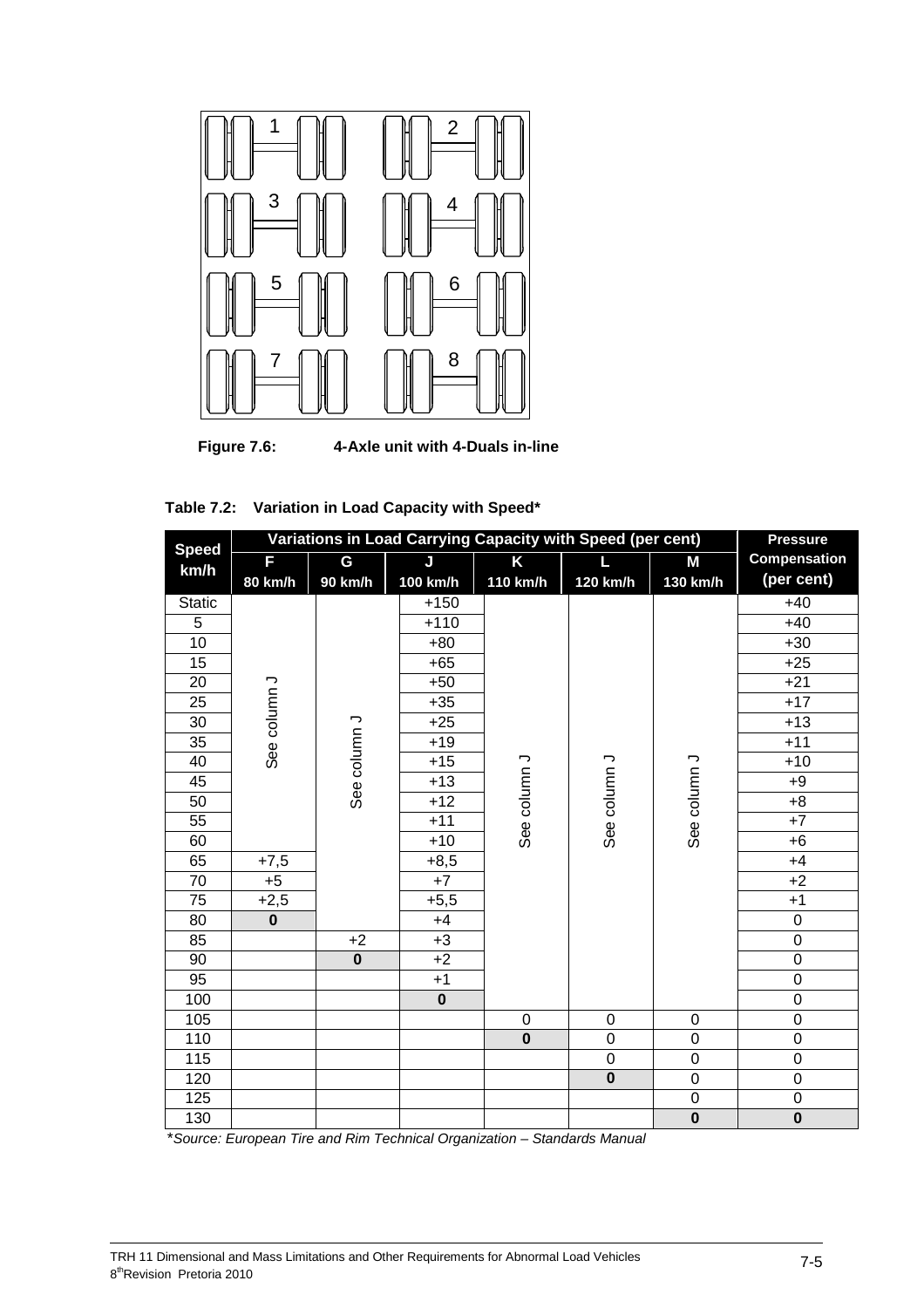- Using the applicable load/pressure table for the requested tyre, find the applicable load or interpolate between two columns of load values to determine the appropriate pressure to carry the load.
- Adjust the pressure with the 'pressure compensation percentage' from Table 7.2 e.g. 13 per cent for a speed of 30 km/h.

| Tyre Size: 315/80 R 22.5 |   |   |                                                       |       |         |        |         |        |         |       |        |
|--------------------------|---|---|-------------------------------------------------------|-------|---------|--------|---------|--------|---------|-------|--------|
| Load Index /<br>Speed /  |   |   | Load capacity (kg) per axle<br>at tyre pressure (kPa) |       |         |        |         |        |         |       |        |
| <b>Fitment</b>           |   |   | 450                                                   | 500   | 550     | 600    | 650     | 700    | 750     | 800   | 850    |
| 154                      | м | S | 4 5 1 0                                               | 4 905 | 5 2 9 5 | 5675   | 6 0 5 0 | 6420   | 6785    | 7 145 | 7 500  |
| 150                      |   | D | 8 0 5 5                                               | 8765  | 9460    | 10 140 | 10810   | 11 470 | 12 1 25 | 12765 | 13 400 |

**Table 7.3: Example of a Load at Pressure Table**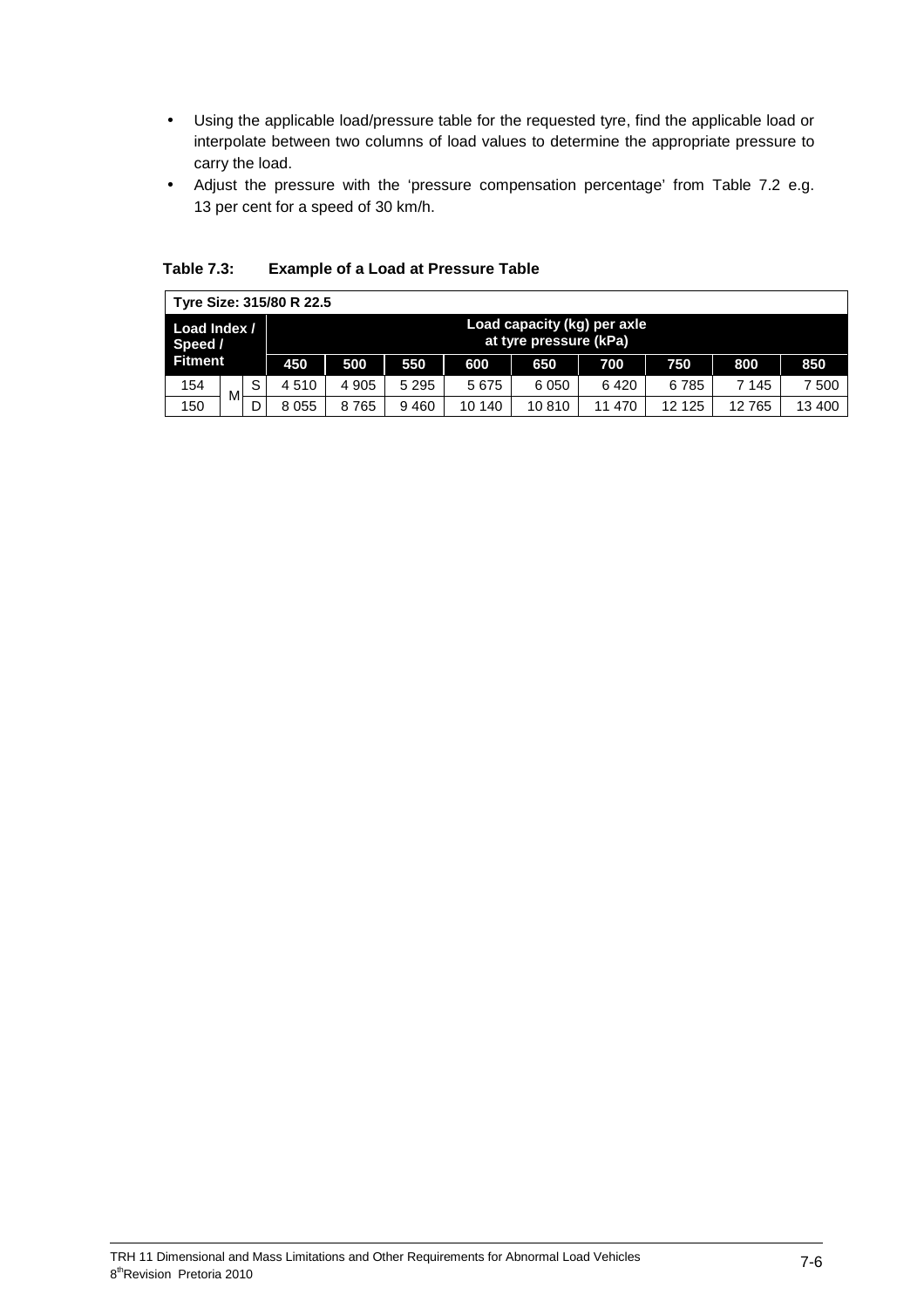# **8 REFERENCES**

- 1. National Road Traffic Act, Act 93 of 1996.
- 2. National Road Traffic Regulations, 2000.
- 3. SANS 1550: Motor vehicle tyres and rims Dimensions and loads.
- 4. SANS 1329-2: Retro-reflective and fluorescent warning signs for road vehicles Part 2: Abnormal load vehicle signs.
- 5. SANS 1329-3: Retro-reflective and fluorescent warning signs for road vehicles Part 3: Signs other than triangles, chevron signs and abnormal load vehicle signs.
- 6. SABS Recommended Practice ARP 007: The care, maintenance and use of motor vehicle tyres and rims (incorporating TREDCO guidelines)
- 7. Van Vuuren, D.J., (1974). Tyre pressure and its effects on Pavement Design and performance. National Institute for Road Research (NIRR), Council for Scientific and Industrial Research (CSIR). Report RR 192, Pretoria, South Africa.
- 8. Report 80286 (1994). Final Report on the Development of a new Policy and Structure for Abnormal Permit Fees. RSA, Committee of State Road Authorities, Report by Van Wyk & Louw Inc., for the Deputy-Director General: Roads, Natal Provincial Administration, Pietermaritzburg, KwaZulu Natal, South Africa, January, 1994.
- 9. Supplementary Report 80286 (1994). Supplementary Report: Review of Abnormal Mass Load Fees. RSA, Committee of State Road Authorities, Report by Van Wyk & Louw Inc., for the Deputy-Director General: Roads, Natal Provincial Administration, Pietermaritzburg, KwaZulu Natal, South Africa, February, 1994.
- 10. De Beer, M.,Sallie I. and Van Rensburg, Y. (2008). Revision of TRH 11 (1999-2000): Recovery of Road Damage - Discussion Document on a Provisional Basis for Possible New Estimation of Mass Fees - Under Review for TRH 11 (2000). Final Summary V1.0. Contract Report CSIR/BE/IE/ER/2008/0006/B-1, CSIR Built Environment, Pretoria, South Africa, October 2008.